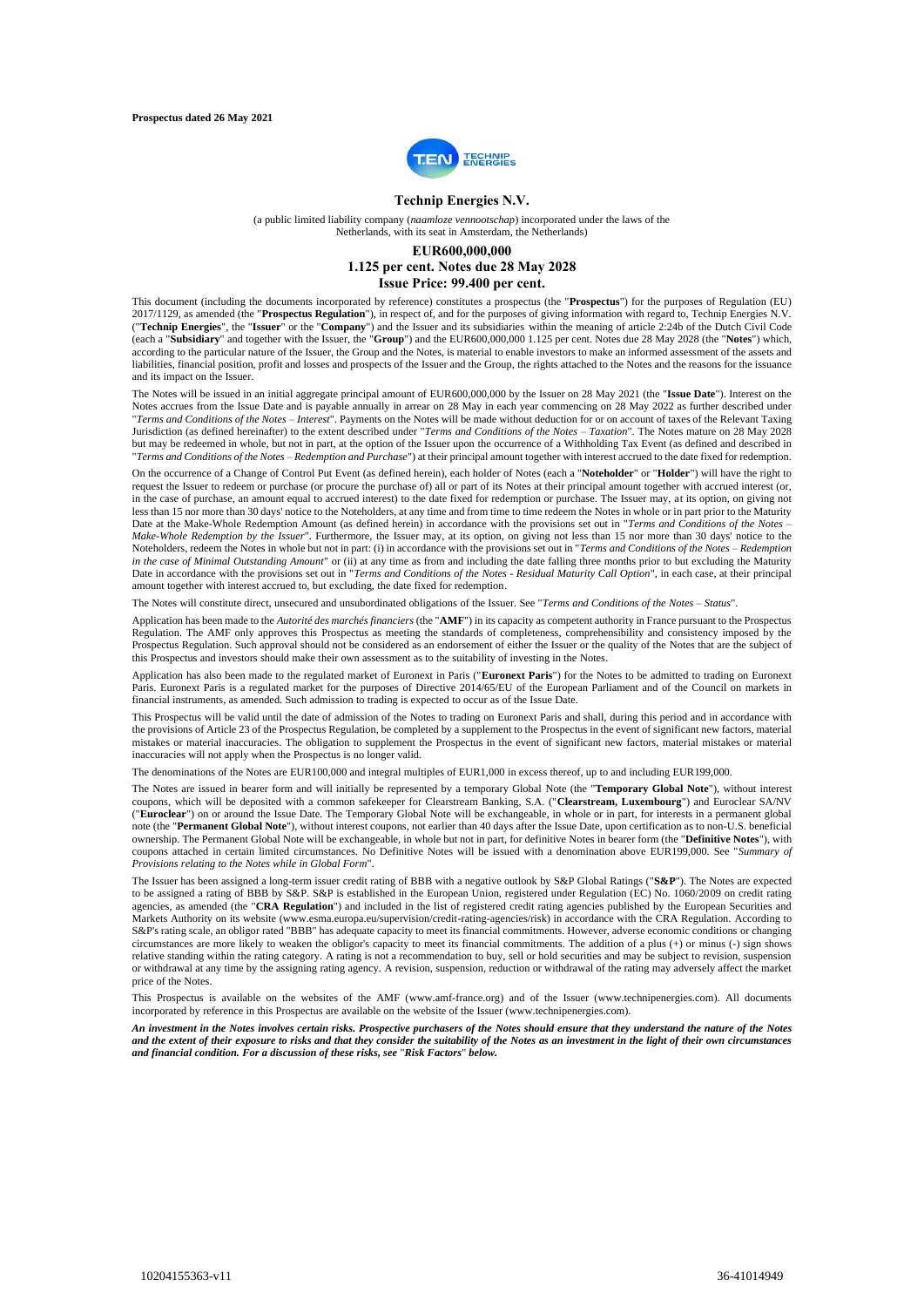**Global Coordinators and Joint Lead Managers**

**BNP Paribas Société Générale Corporate & Investment Banking**

**Crédit Agricole CIB Standard Chartered Bank AG**

**Deutsche Bank HSBC IMI – Intesa Sanpaolo J.P. Morgan**

**Active Bookrunners Passive Bookrunners**

**CIC Market Solutions MUFG**

**UniCredit Bank**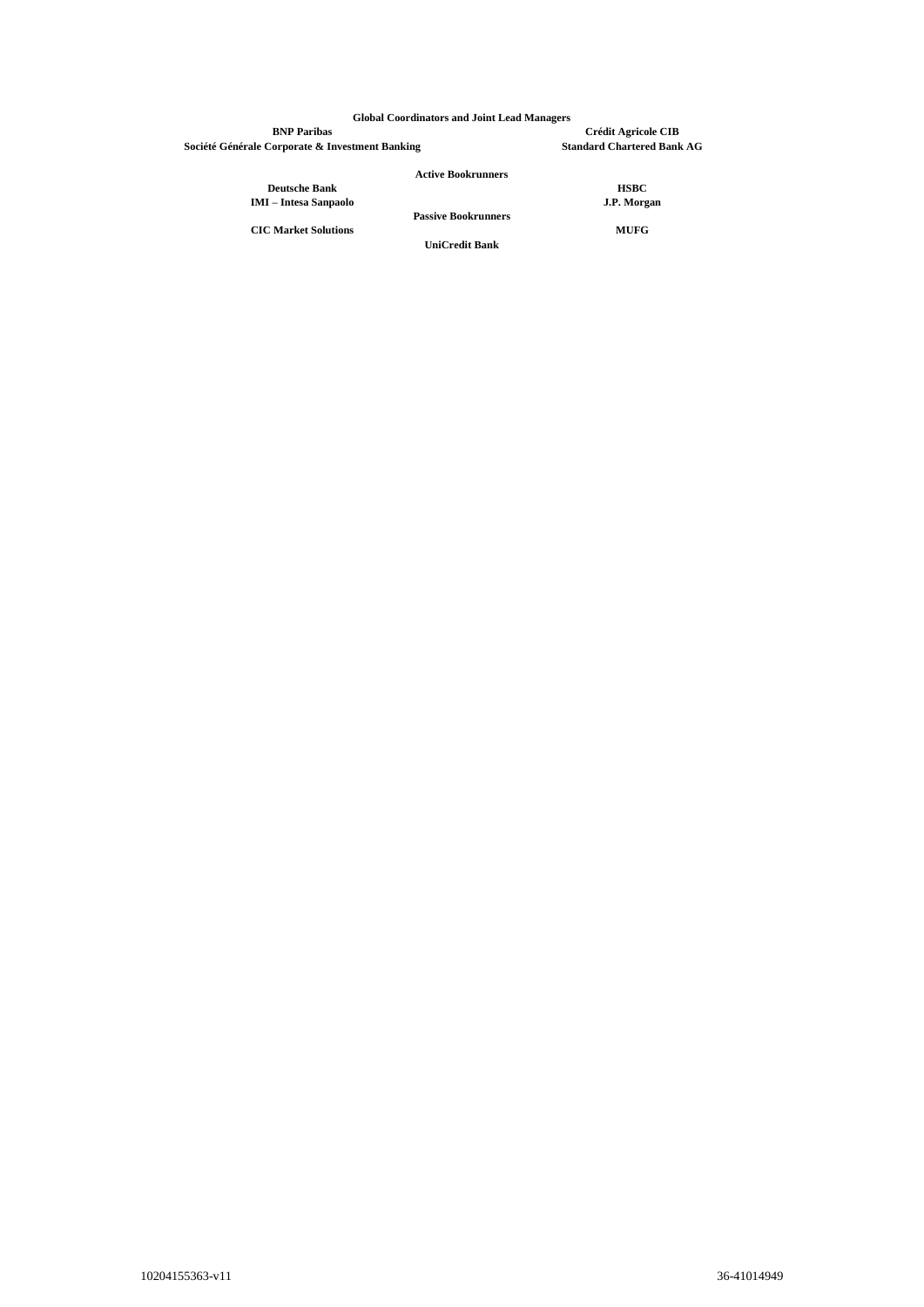#### **IMPORTANT NOTICE**

This Prospectus constitutes a prospectus for the purposes of Article 6 of the Prospectus Regulation, and has been prepared for the purpose of giving information with regard to the Issuer and the Issuer and its subsidiaries within the meaning of article 2:24b of the Dutch Civil Code (each a "**Subsidiary**" and together with the Issuer, the "**Group**") and the Notes which is material to an investor for making an informed assessment of the assets and liabilities, profits and losses, and the financial position and prospects of the Issuer, of the rights attached to the Notes, and the reasons for the issuance and its impact on the Issuer.

This Prospectus is to be read in conjunction with all the documents which are incorporated herein by reference.

This Prospectus does not constitute an offer of, an invitation or a recommendation by or on behalf of the Issuer or the Joint Lead Managers (as defined in section "*Subscription and Sale*" below) to subscribe or purchase, any of the Notes. The distribution of this Prospectus and the offering of the Notes in certain jurisdictions may be restricted by law. Persons into whose possession this Prospectus comes are required by the Issuer and the Joint Lead Managers to inform themselves about and to observe any such restrictions. The Notes have not been and will not be registered under the United States Securities Act of 1933, as amended (the "**Securities Act**") or with any securities regulatory authority of any state or other jurisdiction of the United States. The Notes may not be offered or sold within the United States or to, or for the account of, U.S. persons (all as defined in Regulation S under the Securities Act ("**Regulation S**")), except pursuant to an exemption from, or in a transaction not subject to the registration requirements of the Securities Act. For a description of certain restrictions on offers and sales of Notes and on distribution of this Prospectus, see section "*Subscription and Sale*".

No person is authorised to give any information or to make any representation not contained in this Prospectus and any information or representation not so contained must not be relied upon as having been authorised by or on behalf of the Issuer or the Joint Lead Managers. Neither the delivery of this Prospectus nor any sale made in connection herewith shall, under any circumstances, create any implication that there has been no change in the affairs of the Issuer since the date hereof or the date upon which this Prospectus has been most recently amended or supplemented or that there has been no adverse change in the financial position of the Issuer since the date hereof or the date upon which this Prospectus has been most recently amended or supplemented or that the information contained in it or any other information supplied in connection with the Notes is correct as of any time subsequent to the date on which it is supplied or, if different, the date indicated in the document containing the same.

The Issuer accepts responsibility for the information contained in this Prospectus. To the best of the knowledge of the Issuer (having taken all reasonable care to ensure that such is the case), the information contained or incorporated by reference in this Prospectus is in accordance with the facts and this Prospectus contains no omission likely to affect the import of such information.

To the extent permitted by law, each of the Joint Lead Managers accepts no responsibility whatsoever for the content of this Prospectus or for any other statement in connection with the Issuer or the Group.

The Joint Lead Managers have not separately verified the information or representations contained or incorporated by reference in this Prospectus in connection with the Issuer or the Group. None of the Joint Lead Managers makes any representation, express or implied, or accepts any responsibility, with respect to the accuracy or completeness of any of the information or representations in this Prospectus in connection with the Issuer or the Group. Neither this Prospectus nor any other financial statements are intended to provide the basis of any credit or other evaluation and should not be considered as a recommendation by any of the Issuer and the Joint Lead Managers that any recipient of this Prospectus or any other financial statements should purchase the Notes. None of the Joint Lead Managers acts as a fiduciary to any investor or potential investor in the Notes. In making an investment decision regarding the Notes, prospective investors must rely on their own independent investigation and appraisal of the Issuer, its business and the terms of the offering, including the merits and risks involved and the Joint Lead Managers shall have no responsibility or liability (whether fiduciary, in tort or otherwise) to any investor or prospective investor in the Notes with respect thereto.

Each potential purchaser of Notes should determine for itself the relevance of the information contained in this Prospectus and its purchase of Notes should be based upon such investigation as it deems necessary. None of the Joint Lead Managers has reviewed or undertakes to review the financial condition or affairs of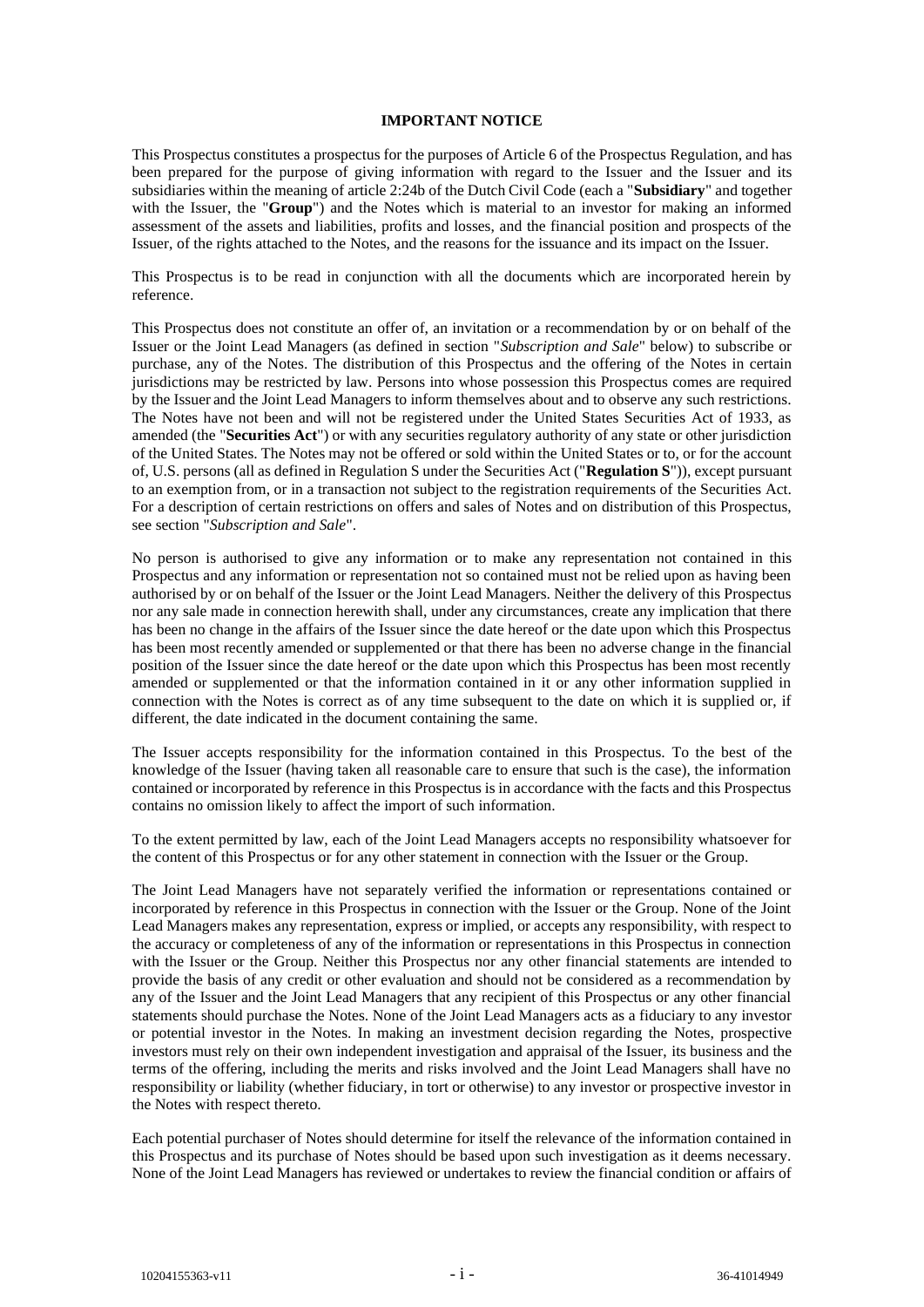the Issuer during the life of the arrangements contemplated by this Prospectus nor to advise any investor or potential investor in the Notes of any information coming to the attention of any of the Joint Lead Managers.

This Prospectus does not constitute an offer to sell or the solicitation of an offer to buy the Notes in any jurisdiction or to any person to whom it is unlawful to make an offer or solicitation in such jurisdiction. The distribution of this Prospectus and the offering, sale and delivery of Notes in certain jurisdictions may be restricted by law. Persons into whose possession this Prospectus comes are required by the Issuer, the Joint Lead Managers and any of their respective affiliates to inform themselves about and to observe any such restrictions. In particular, there are restrictions on the distribution of this Prospectus and the offer and sale of the Notes in the United States, the European Economic Area, the United Kingdom, France, Republic of Italy, Singapore and Japan.

Neither the delivery of this Prospectus nor the offering, sale or delivery of any Notes shall, in any circumstances, create any implication that the information contained in this Prospectus is true subsequent to the date upon which this Prospectus has been published or most recently amended or supplemented or that there has been no adverse change in the financial position of the Issuer since the date hereof or, as the case may be, the date upon which this Prospectus has been most recently amended or supplemented or the balance sheet date of the most recent financial statements which are deemed to be incorporated into this Prospectus by reference is correct at any time subsequent to the date on which it is supplied or, if different, the date indicated in the document containing the same.

**EU PRIIPS REGULATION / PROHIBITION OF SALES TO EEA RETAIL INVESTORS** – The Notes are not intended to be offered, sold or otherwise made available to and should not be offered, sold or otherwise made available to any retail investor in the European Economic Area ("**EEA**"). For these purposes, a retail investor means a person who is one (or more) of: (i) a retail client as defined in point (11) of Article 4(1) of Directive 2014/65/EU (as amended, "**MiFID II**"); or (ii) a customer within the meaning of Directive 2016/97/EU, where that customer would not qualify as a professional client as defined in point (10) of Article 4(1) of MiFID II. Consequently no key information document required by Regulation (EU) No 1286/2014, as amended (the "**EU PRIIPs Regulation**") for offering or selling the Notes or otherwise making them available to retail investors in the EEA has been prepared and therefore offering or selling the Notes or otherwise making them available to any retail investor in the EEA may be unlawful under the EU PRIIPs Regulation.

**UK PRIIPS REGULATION / PROHIBITION OF SALES TO UK RETAIL INVESTORS** – The Notes are not intended to be offered, sold or otherwise made available to and should not be offered, sold or otherwise made available to any retail investor in the United Kingdom (the "**UK**"). For these purposes, a retail investor means a person who is one (or more) of: (i) a retail client, as defined in point (8) of Article 2 of Regulation (EU) No 2017/565 as it forms part of UK domestic law by virtue of the European Union (Withdrawal) Act 2018 ("**EUWA**"); or (ii) a customer within the meaning of the provisions of the Financial Services and Markets Act 2000 (the "**FSMA**") and any rules or regulations made under the FSMA to implement Directive (EU) 2016/97, where that customer would not qualify as a professional client, as defined in point (8) of Article 2(1) of Regulation (EU) No 600/2014 as it forms part of UK domestic law by virtue of the EUWA. Consequently no key information document required by Regulation (EU) No 1286/2014 as it forms part of UK domestic law by virtue of the EUWA (the "**UK PRIIPs Regulation**") for offering or selling the Notes or otherwise making them available to retail investors in the United Kingdom has been prepared and therefore offering or selling the Notes or otherwise making them available to any retail investor in the United Kingdom may be unlawful under the UK PRIIPs Regulation.

**MIFID II PRODUCT GOVERNANCE / PROFESSIONAL INVESTORS AND ECPS ONLY TARGET MARKET** – Solely for the purposes of each manufacturer's product approval process, the target market assessment in respect of the Notes, taking into account the five categories referred to in item 18 of the Guidelines on MiFID II product governance requirements published by ESMA dated 5 February 2018, has led to the conclusion that: (i) the target market for the Notes is eligible counterparties and professional clients only, each as defined in MiFID II; and (ii) all channels for distribution of the Notes to eligible counterparties and professional clients are appropriate. Any person subsequently offering, selling or recommending the Notes (a "**Distributor**") should take into consideration the manufacturers' target market assessment; however, a Distributor subject to MiFID II is responsible for undertaking its own target market assessment in respect of the Notes (by either adopting or refining the manufacturers' target market assessment) and determining appropriate distribution channels.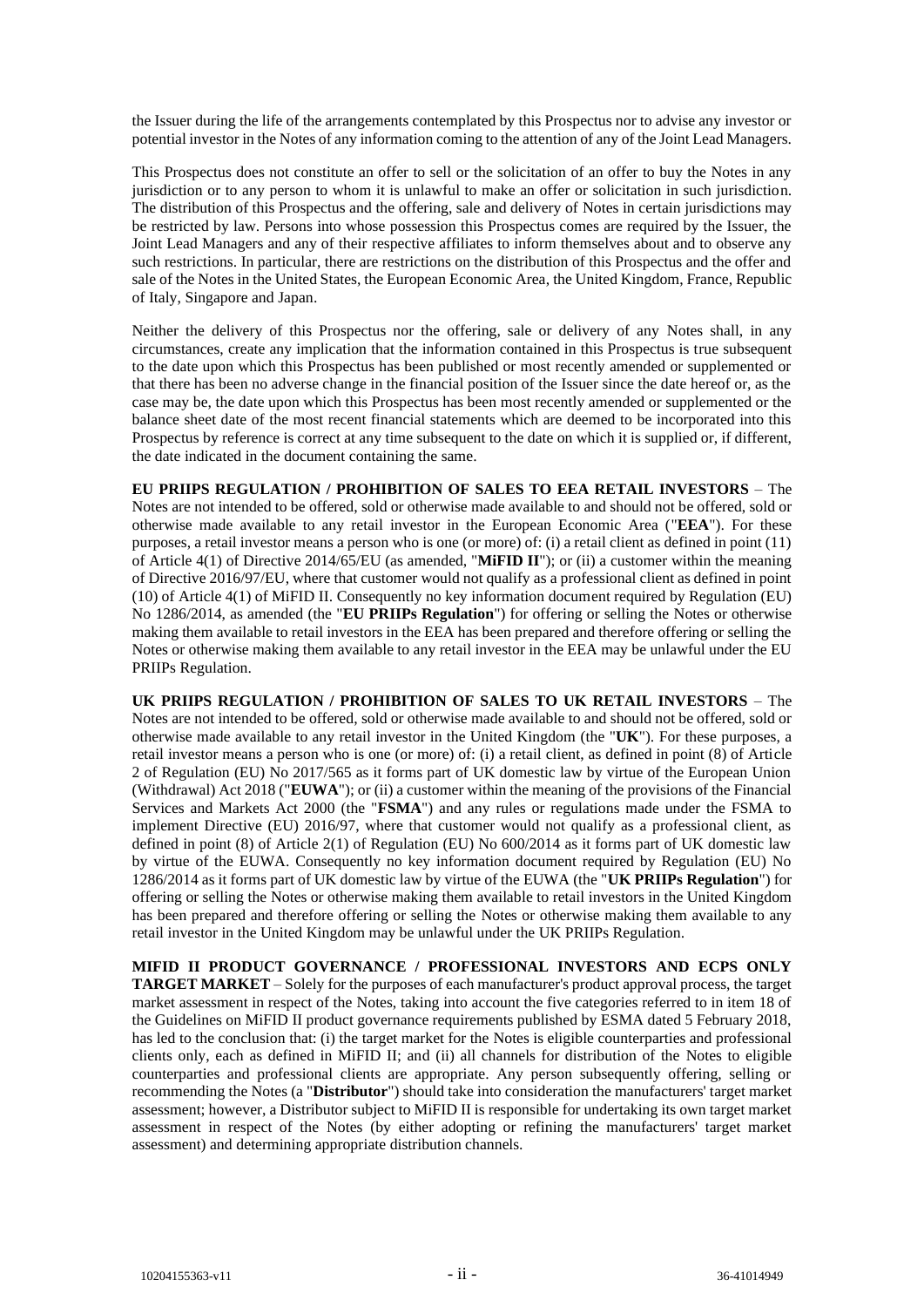**Notification under Section 309B(1)(c) of the Securities and Futures Act (Chapter 289) of Singapore, as modified or amended from time to time** – The Notes shall be prescribed capital markets products (as defined in the Securities and Futures (Capital Markets Products) Regulations 2018 of Singapore) and Excluded Investment Products (as defined in MAS Notice SFA 04-N12: Notice on the Sale of Investment Products and MAS Notice FAA-N16: Notice on Recommendations on Investment Products).

The Notes may be sold only to purchasers purchasing, or deemed to be purchasing, as principal that are accredited investors, as defined in National Instrument 45-106 Prospectus Exemptions or subsection 73.3(1) of the Securities Act (Ontario), and are permitted clients, as defined in National Instrument 31-103 Registration Requirements, Exemptions and Ongoing Registrant Obligations. Any resale of the Notes must be made in accordance with an exemption from, or in a transaction not subject to, the prospectus requirements of applicable securities laws. Securities legislation in certain provinces or territories of Canada may provide a purchaser with remedies for rescission or damages if this Preliminary Prospectus (including any amendment thereto) contains a misrepresentation, provided that the remedies for rescission or damages are exercised by the purchaser within the time limit prescribed by the securities legislation of the purchaser's province or territory. The purchaser should refer to any applicable provisions of the securities legislation of the purchaser's province or territory for particulars of these rights or consult with a legal advisor. Pursuant to section 3A.3 (or, in the case of securities issued or guaranteed by the government of a non-Canadian jurisdiction, section 3A.4) of National Instrument 33-105 Underwriting Conflicts (NI 33- 105), the Joint Lead Managers are not required to comply with the disclosure requirements of NI 33-105 regarding underwriter conflicts of interest in connection with this offering.

In this Prospectus, unless otherwise specified, references to a "**Member State**" are references to a Member State of the European Economic Area, references to "**EUR**" or "**euro**" or "**€**" are to the single currency introduced at the start of the third stage of European Economic and Monetary Union pursuant to the Treaty establishing the European Community, as amended.

# **IMPORTANT CONSIDERATIONS**

#### *The Notes are complex financial instruments which may not be a suitable investment for all investors.*

Each potential investor in the Notes must determine the suitability of that investment in light of its own circumstances. In particular, each potential investor should:

- (i) have sufficient knowledge and experience to make a meaningful evaluation of the Notes, the merits and risks of investing in the Notes and the information contained or incorporated by reference in this Prospectus or any applicable supplement;
- (ii) have access to, and knowledge of, appropriate analytical tools to evaluate, in the context of its particular financial situation, an investment in the Notes and the impact the Notes will have on its overall investment portfolio;
- (iii) have sufficient financial resources and liquidity to bear all of the risks of an investment in the Notes, including where the currency for principal or interest payments is different from the potential investor's currency;
- (iv) understand thoroughly the terms of the Notes and be familiar with the behaviour of any relevant indices and financial markets; and
- (v) be able to evaluate (either alone or with the help of a financial adviser) possible scenarios for economic, interest rate and other factors that may affect its investment and its ability to bear the applicable risks.

Some potential investors are subject to restricting investment regulations. These potential investors are strongly advised to consult their legal counsel in order to comply with the laws and regulations that area applicable to it including those detailed in this Prospectus and in order to determine whether investment in the Notes is authorised by law, whether such investment is compatible with their other borrowings and whether other selling restrictions are applicable to them.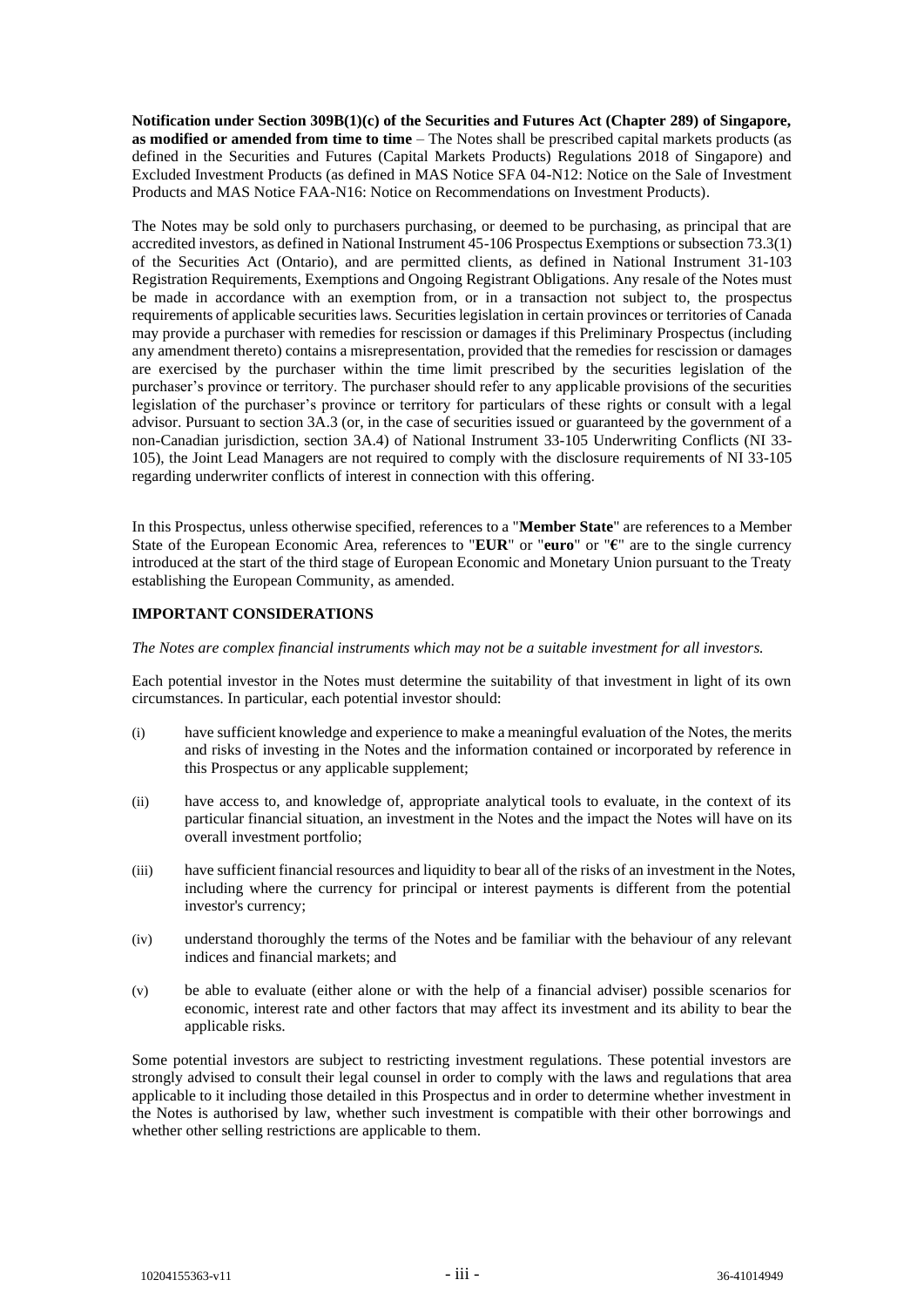#### **Considerations for investors relating to the credit rating of the Notes**

The Notes are expected to be assigned a rating of BBB by S&P. The rating assigned to the Notes by the rating agency is based on the Issuer's financial situation, but takes into account other relevant structural features of the transaction, including, *inter alia*, the terms of the Notes, and reflects only the views of the rating agency. The rating may not reflect the potential impact of all risks related to structure, market, additional factors discussed in this paragraph, and other factors that may affect the value of the Notes. The rating addresses the likelihood of full and timely payment to the Noteholders of all payments of interest on each interest payment date and repayment of principal on the final payment date. There is no assurance that the rating will continue for any period of time or that it will not be reviewed, revised, suspended or withdrawn entirely by the rating agency as a result of changes in or unavailability of information or if, in the rating agency's judgement, circumstances so warrant. A credit rating is not a recommendation to buy, sell or hold securities. Any adverse change in credit rating of the Notes could adversely affect the trading price for the Notes.

#### **Considerations on taxation**

Potential purchasers and sellers of the Notes should be aware that they may be required to pay taxes or documentary charges or duties in accordance with the laws and practices of the jurisdiction where the Notes are issued or disposed of or other jurisdictions (including as a result of change in law). Potential investors are advised to ask for their own tax adviser's advice on their individual taxation with respect to the acquisition, holding, sale and redemption of the Notes.

Though registered in the Netherlands, the Issuer has its main place of management in France and should therefore be treated as a French tax resident in accordance with the provisions of France-Netherlands Double Tax Treaty. The Issuer's registration in the Netherlands being limited to legal registration, the Issuer is not eligible to obtain a binding Tax Ruling confirming that it is not a Dutch Tax Resident. Investors should be aware that, in light of the Issuer's legal registration in the Netherlands, an argument could be made that Dutch tax laws could apply to the Issuer. However, the Issuer believes that such an argument would be without merit based on the France-Netherlands Double Tax Treaty. Noteholders should note that neither France nor the Netherlands currently require tax withholding as regards to interest payments, except in circumstances where a Noteholder is related to the Issuer (parties are generally related where one party has direct or indirect ownership of shares representing more than 50% of the votes of the other party) and is established in a designated tax haven. Additionally, please refer to Condition [7](#page-25-0) of the Terms and Conditions of the Notes which provides for a gross-up payment by the Issuer should a Relevant Taxing Jurisdiction impose withholding payments following a change in law.

#### **Considerations on the way Global Notes are held and the impacts on transfer, payment and communication with the Issuer**

The Notes will be represented by the Global Notes except in certain limited circumstances described in the Permanent Global Note. The Global Notes will be deposited with a common safekeeper for Clearstream, Luxembourg and Euroclear. Except in certain limited circumstances described in the Permanent Global Note, investors will not be entitled to receive Definitive Notes. Clearstream, Luxembourg and Euroclear will maintain records of the beneficial interests in the Global Notes. While the Notes are represented by the Global Notes, investors will be able to trade their beneficial interests only through Clearstream, Luxembourg and Euroclear.

The Issuer will discharge its payment obligations under the Notes by making payments to or to the order of the common safekeeper for Clearstream, Luxembourg and Euroclear for distribution to their account holders. A Holder of a beneficial interest in a Global Note must rely on the procedures of Clearstream, Luxembourg and Euroclear to receive payments under the Notes. The Issuer has no responsibility or liability for the records relating to, or payments made in respect of, beneficial interests in the Global Notes.

Holders of beneficial interests in the Global Notes will not have a direct right to vote in respect of the Notes. Instead, such Holders will be permitted to act only to the extent that they are enabled by Clearstream, Luxembourg and Euroclear to appoint appropriate proxies. Similarly, holders of beneficial interests in the Global Notes will not have a direct right under the Global Notes to take enforcement action against the Issuer in the event of a default under the Notes but will have to rely upon their rights under the Deed of Covenant.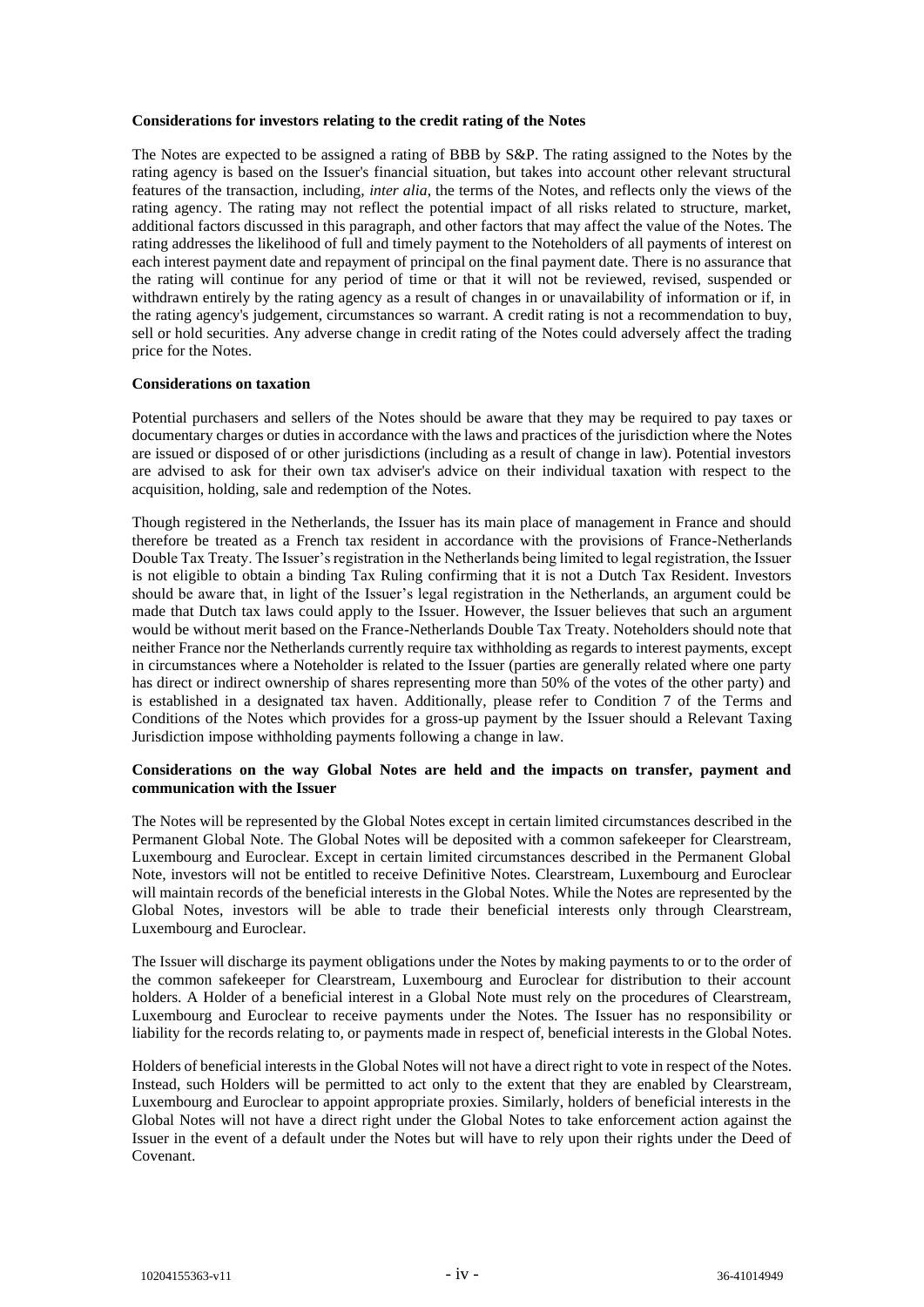#### **Considerations relating to English law**

The Terms and Conditions of the Notes are based on English law in effect as at the date of this Preliminary Prospectus. No assurance can be given as to the impact of any possible judicial decision or change to English law or administrative practice after the date of this Preliminary Prospectus.

#### **Stabilisation**

In connection with the issue of the Notes, Société Générale (the "**Stabilising Manager**") (or any person acting on behalf of the Stabilising Manager) may over-allot Notes or effect transactions with a view to supporting the market price of the Notes at a level higher than that which might otherwise prevail. However, stabilisation may not necessarily occur. Any stabilisation action may begin on or after the date on which adequate public disclosure of the terms of the offer of the Notes is made and, if begun, may cease at any time, but it must end no later than the earlier of 30 calendar days after the Issue Date and 60 calendar days after the date of the allotment of the Notes. Any stabilisation action or over-allotment must be conducted by the relevant Stabilising Manager (or any person acting on behalf of the Stabilising Manager) in accordance with all applicable laws and regulations.

The Issuer confirms the appointment of the Stabilising Manager as the central point responsible for adequate public disclosure of information, and handling any request from a competent authority, in accordance with Article 6(5) of Commission Delegated Regulation (EU) 2016/1052 of 8 March 2016 with regard to regulatory technical standards for the conditions applicable to buy-back programmes and stabilisation measures.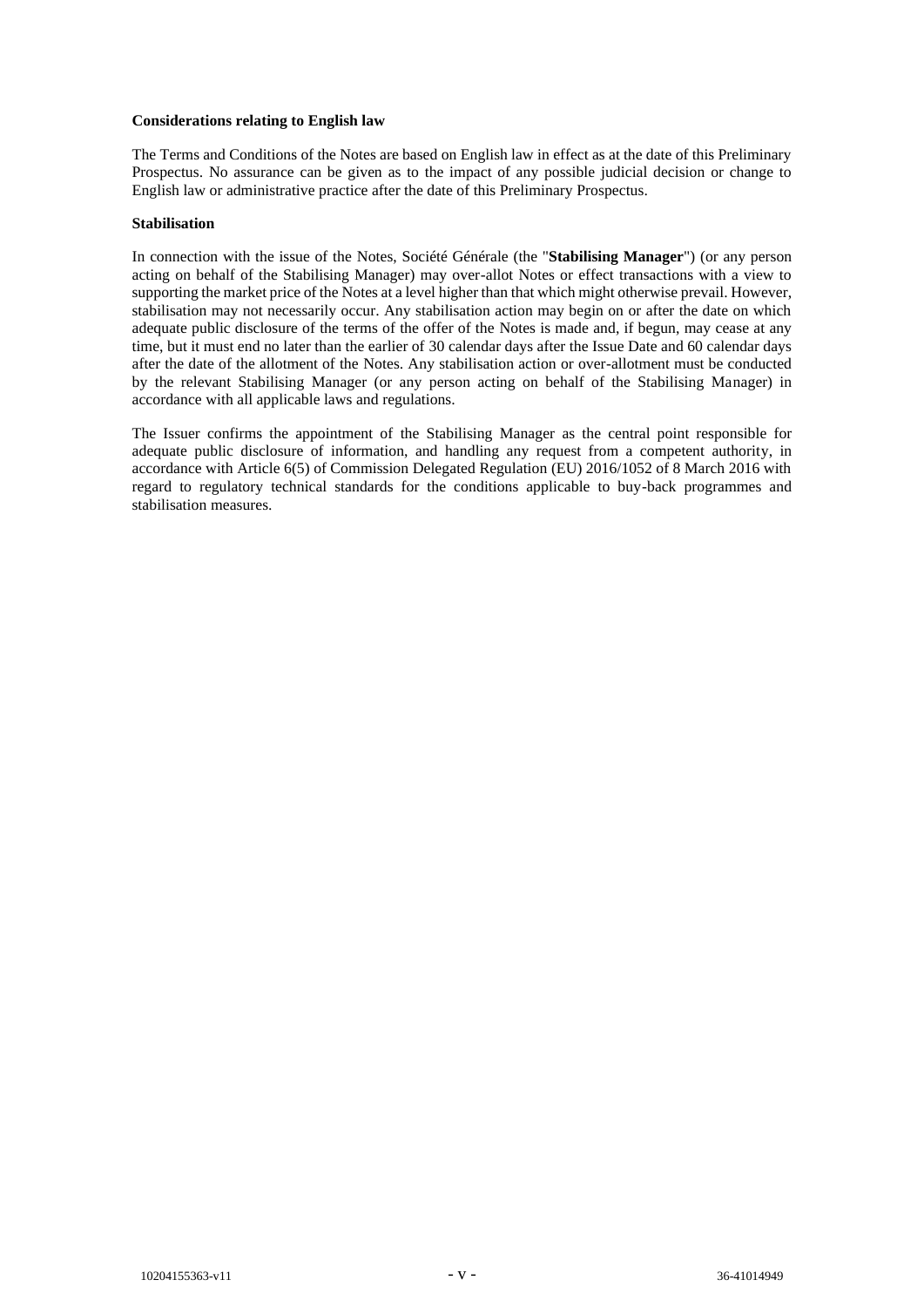# **CONTENTS**

# Page

| PERSONS RESPONSIBLE FOR THE INFORMATION GIVEN IN THE PROSPECTUS  54 |  |
|---------------------------------------------------------------------|--|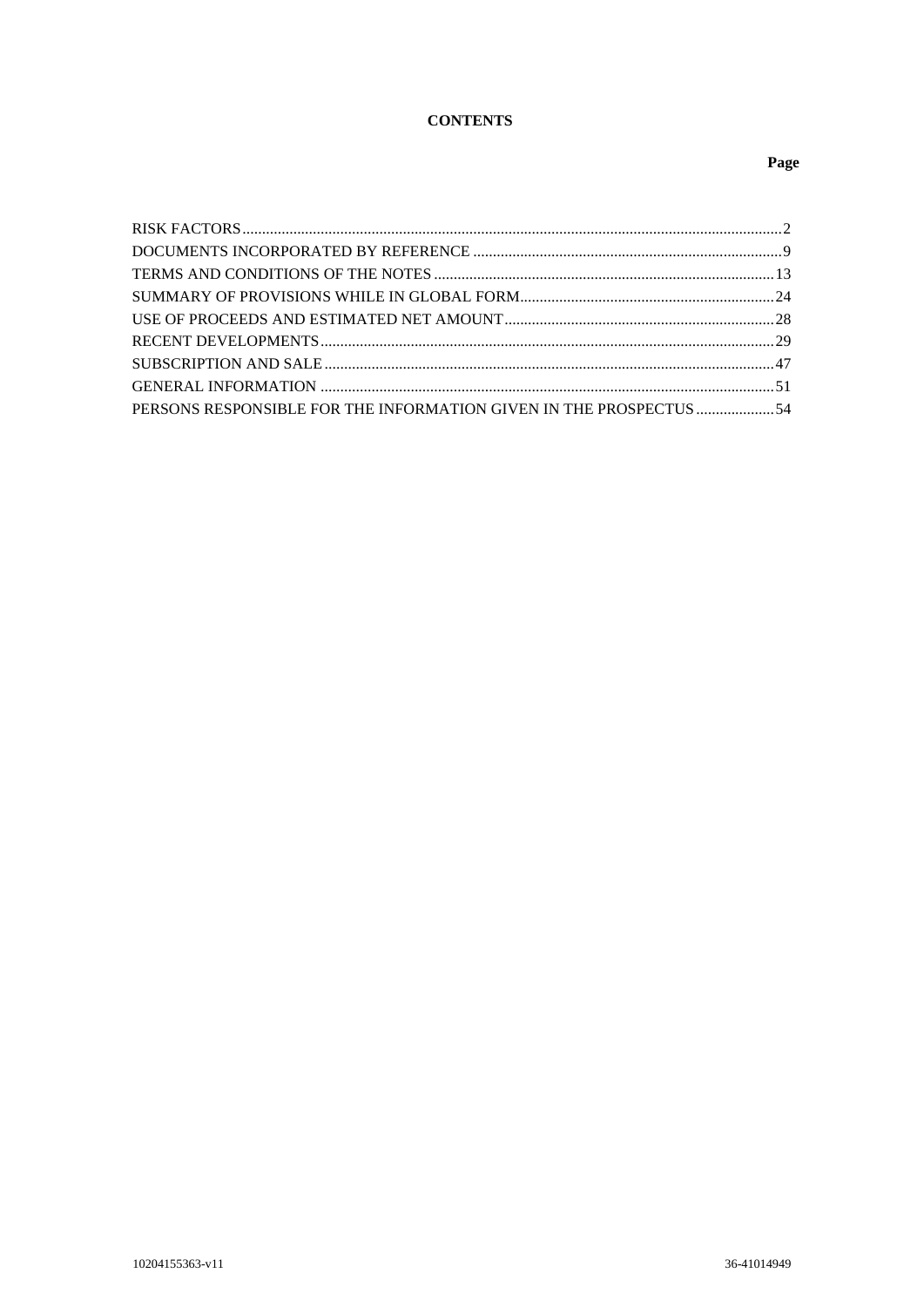# **RISK FACTORS**

<span id="page-8-0"></span>*The following are the risk factors in relation to the offering of the Notes of which prospective investors should be aware.*

*The occurrence of any of the events or circumstances described in these risk factors, individually or together with other circumstances, could have a material adverse effect on the business, results of operations, financial condition and prospects of the Issuer together with its subsidiaries within the meaning of article 2:24b of the Dutch Civil Code (each a "Subsidiary", and together with the Issuer, the "Group"). In that event, the value of the Notes could decline, and an investor might lose part or all of its investment.*

*All of these risk factors and events are contingencies, which may or may not occur. The Group may face a number of these risks described below simultaneously, and one or more risks described below may be interdependent. In accordance with Article 16 of the Prospectus Regulation, the most material risk factors have to be presented first in each category. The order in which the remaining risks are presented is not necessarily an indication of the likelihood of the risks actually materializing, of the potential significance of the risks, or of the scope of any potential harm to the business, results of operations, financial condition and prospects of the Group. In selecting the risk factors, the Group has considered circumstances such as the probability of the risk materializing on the basis of the current state of affairs, the potential impact which the materialization of the risk could have on the Group's business, financial condition, results of operations and prospects, and the attention that management of the Group would have to devote to these risks if they were to materialize.*

*The risk factors are based on assumptions that could turn out to be incorrect. Furthermore, although the Issuer believes that the risks and uncertainties described below are the material risks and uncertainties concerning the Group's business and the Notes, they are not the only risks and uncertainties relating to the Group and the Notes. Other risks, facts or circumstances not presently known to the Group, or that the Group currently deems to be immaterial, could, individually or cumulatively, prove to be important and could have a material adverse effect on the Group's business, results of operations, financial condition and prospects. The value of the Notes could decline as a result of the occurrence of any such risks, facts or circumstances, or as a result of the events or circumstances described in these risk factors, and investors could lose part or all of their investment.*

*Prospective investors should carefully read the entire Prospectus and should reach their own views before making an investment decision with respect to the Notes. Furthermore, before making an investment decision with respect to the Notes, prospective investors should consult their own advisers, and carefully review the risks associated with an investment in the Notes and consider such an investment decision in light of their personal circumstances.*

*The terms defined in "Terms and Conditions of the Notes" shall have the same meaning where used below.*

#### **Risks Factors related to the Issuer and the Group**

The risk factors relating to the Issuer and its activity are set out on pages 18 to 45 of the 2021 European Prospectus incorporated by reference into this Prospectus, as set out in the section "*Documents Incorporated by Reference*" of this Prospectus.

#### **Risks Factors related to the Notes**

The following is a description of risk factors in relation to the Notes which set out the most material risks (in descending order of importance within each category), taking into account the negative impact of such risks on the Issuer and the probability of their occurrence.

#### **A. Risks for the Noteholders as creditors of the Issuer**

#### *Credit Risk*

An investment in the Notes involves taking credit risk on the Issuer. Since the Notes are unsecured obligations of the Issuer, benefiting from no direct recourse to any assets or guarantees, as contemplated in Conditio[n 2](#page-19-1) (*Status*) the Noteholders can only rely on the ability of the Issuer to pay any amount due under the Notes. Noteholders are exposed to a higher credit risk than creditors benefiting from security interests from the Issuer. The value of the Notes will depend on the creditworthiness of the Issuer (as may be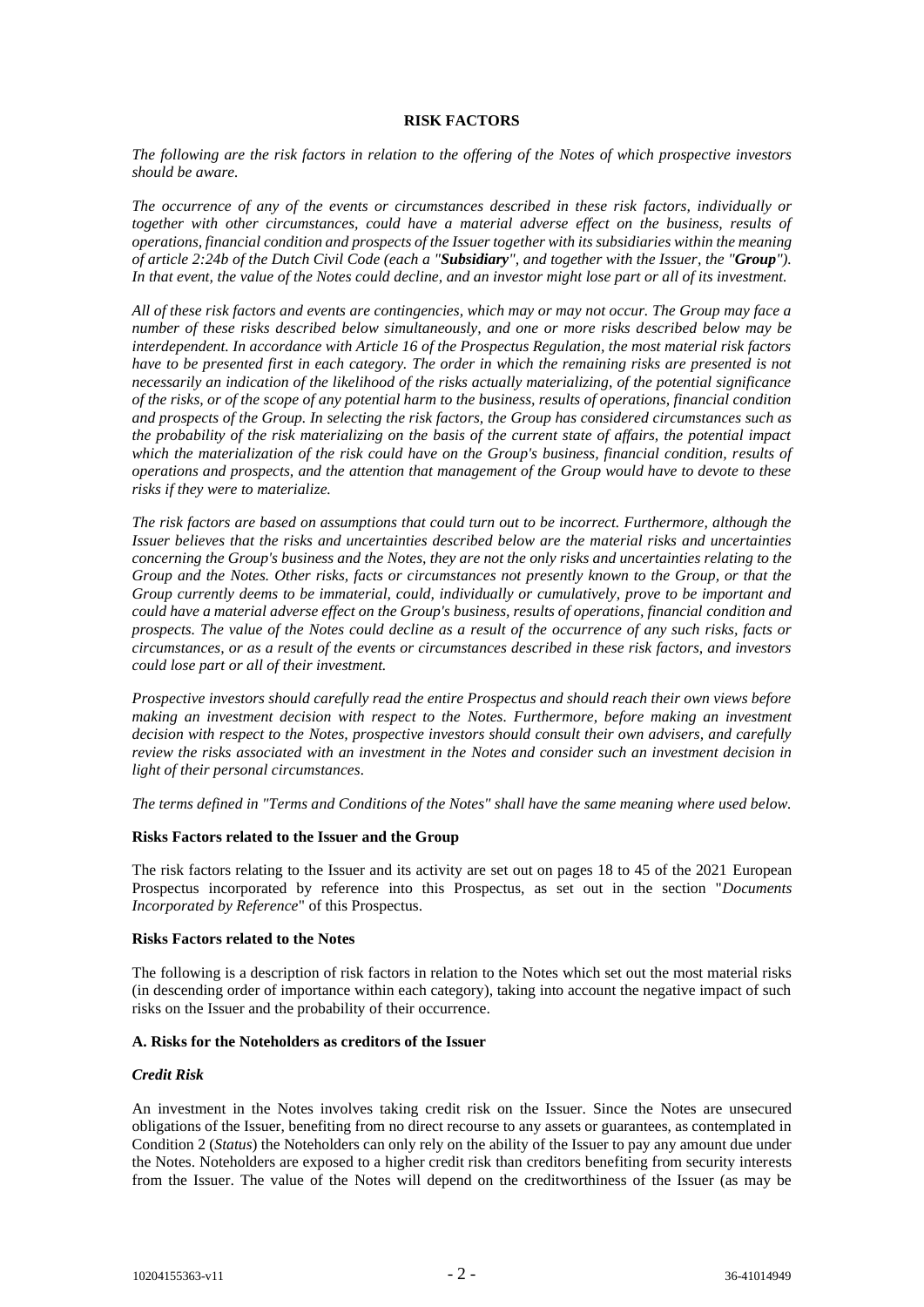impacted by the risks related to the Issuer and the Group as described above). The Issuer has been assigned a long-term issuer credit rating of BBB with a negative outlook by S&P. If the creditworthiness of the Issuer deteriorates, it could have potentially very serious repercussions on the Noteholders because: (i) the Issuer may not be able to fulfil all or part of its payment obligations under the Notes, (ii) the value of the Notes may decrease, and (iii) investors may lose all or part of their investment.

#### *The Notes are not protected by restrictive covenants and do not prevent the Issuer from incurring additional indebtedness including indebtedness that would rank equally with, or benefit from security and therefore rank prior to, the Notes*

The Terms and Conditions of the Notes contain a negative pledge provision (Condition [3](#page-19-2) (*Negative Pledge*)) that prohibits the Issuer in certain circumstances from creating security over assets but only to the extent that such is used to secure other Notes or similar debt instruments which are listed or capable of being listed. The Terms and Conditions of the Notes do not contain any other covenants restricting the operations of the Issuer.

Subject to this negative pledge, the Issuer may incur significant additional debt that could be considered to rank equally with, or if such debt benefits from security, rank prior to, the Notes. Accordingly, if the Issuer incurs significant additional debt ranking *pari passu* with the Notes, it will increase the number of claims that would be entitled to share rateably with the Noteholders in any proceeds distributed in connection with an insolvency, bankruptcy or similar proceeding.

If the Issuer's financial condition were to deteriorate, the Noteholders could suffer direct and materially adverse consequences, including loss of interest and, if the Issuer were liquidated (whether voluntarily or not), the Noteholders could suffer the loss of their entire investment.

# *Insolvency laws*

In the event that the Issuer becomes insolvent, insolvency proceedings may be opened in the jurisdiction where the Issuer has its centre of main interest within the meaning of the Regulation (EU) n° 2015/848 of the European Parliament and of the Council of 20 May 2015 on insolvency proceedings the "**EU Insolvency Regulation**". As the Issuer is incorporated in The Netherlands and has its registered office in France, there is uncertainty as to which courts would have jurisdiction to open such insolvency proceedings and where the main insolvency proceedings in respect of the Issuer would likely be initiated, while secondary proceedings could be initiated in one or more EU jurisdiction (with the exception of Denmark) in which the Issuer has an establishment.

French insolvency laws provide that holders of debt securities are grouped into a single assembly of holders (the "**Assembly**") in order to defend their common interests if a safeguard procedure (*procédure de sauvegarde),* an accelerated safeguard procedure (*procédure de sauvegarde accélérée*) or an accelerated financial safeguard procedure (*procédure de sauvegarde financière accélérée*) is opened in France with respect to the Issuer or if a reorganisation plan is contemplated as part of a judicial reorganisation procedure (*procédure de redressement judiciaire*) opened in respect thereof. The Assembly comprises all holders of debt securities issued by the Issuer (including the Notes) regardless of their governing law.

The Assembly will deliberate on the proposed safeguard plan (*projet de plan de sauvegarde*)*,* proposed accelerated safeguard plan (*projet de plan de sauvegarde accélérée*)*,* proposed accelerated financial safeguard plan (*projet de plan de sauvegarde financière accélérée*) or judicial reorganisation plan (*projet de plan de redressement*) prepared in relation to the Issuer and may further agree to:

• increase the liabilities (*dettes*) of such holders of debt securities (including the Noteholders) by rescheduling due payments and/or partially or totally writing-off debts of the Issuer (unless the debt was incurred (i) during a conciliation procedure which resulted in an approved conciliation agreement (*accord de conciliation homologué*) and benefitted from the new money lien as provided for therein or (ii) as part of a previous safeguard or judicial reorganisation proceedings provided such debt benefits from the newly enacted safeguard/reorganisation  $\text{lien}^1$ );

<sup>1</sup> The safeguard/reorganisation lien has recently been introduced by ordinance No. 2020-596 of 20 May 2020 aiming at temporarily adapting pre-insolvency and insolvency proceedings to the consequences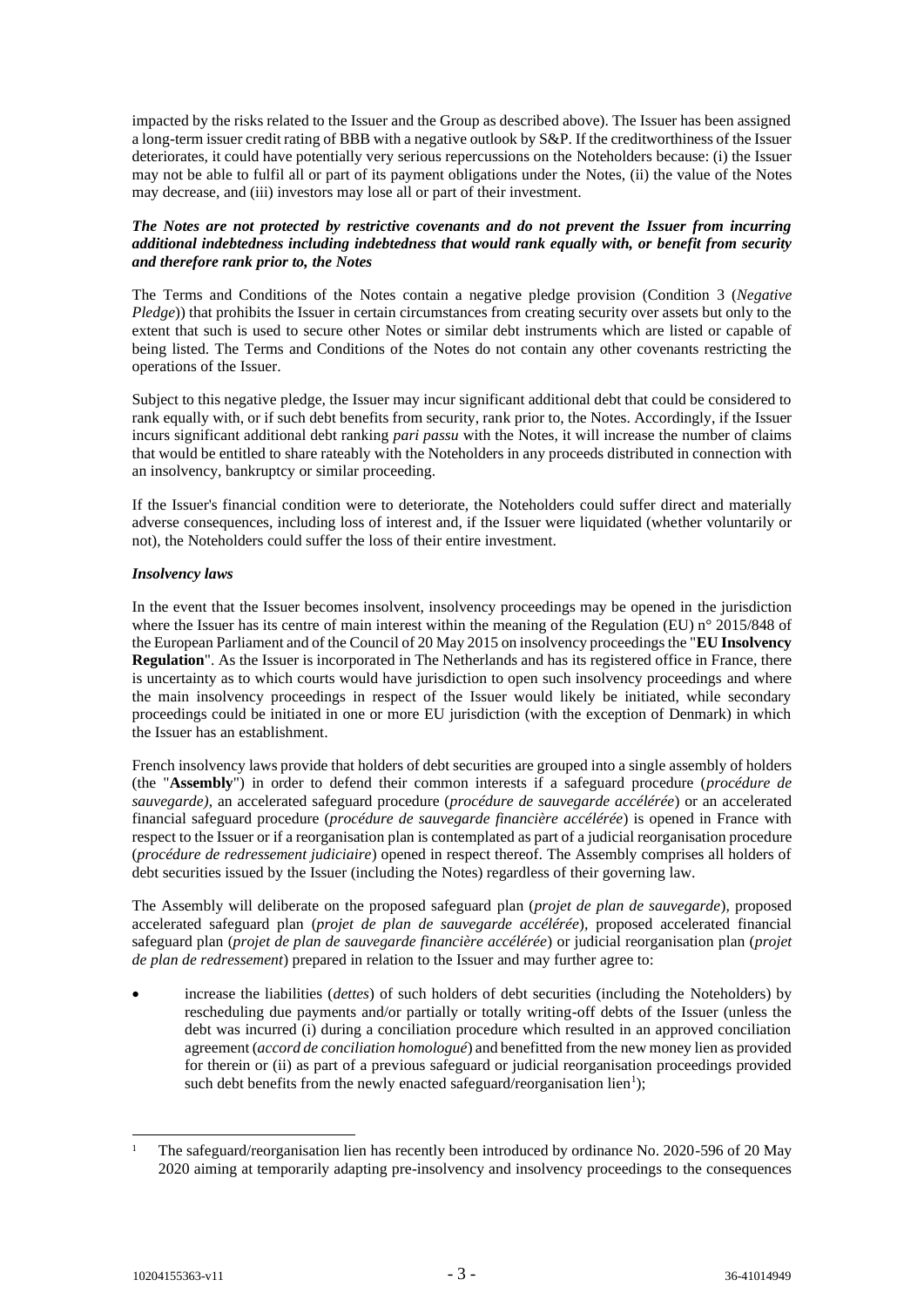- establish a differentiated treatment between holders of debt securities (including the Noteholders) only if the difference in situations so justifies; and/or
- decide to convert debt securities (including the Notes) into securities that give or may give right to share capital (such conversion requiring the relevant shareholder consent).

French law provides that decisions of the Assembly will be taken by a two-third majority (calculated as a proportion of the amount of debt securities held by the holders casting a vote at such Assembly). No quorum is required to convoke the Assembly. The holders whose rights are not modified by the proposed plan do not participate in the vote.

The procedures, as described above or as they will or may be amended, could have a material and adverse impact on the Noteholders seeking repayment in the event that the Issuer or its subsidiaries were to be subject to French insolvency proceedings. It should be noted that Directive 2019/1023/EU on preventive restructuring frameworks, on discharge of debt and disqualifications, and on measures to increase the efficiency of procedures concerning restructuring, insolvency and discharge of debt, and amending Directive (EU) 2017/1132 dated 20 June 2019 (the "**Restructuring Directive**") shall be transposed within twenty-four months of the enactment of French statute n°2019-486 dated May 22, 2019. The Restructuring Directive should have a material impact on French insolvency law, especially with regard to the process of adoption of restructuring plans under insolvency proceedings.

More specifically the Restructuring Directive is expected to impact the process of adoption of restructuring plans under insolvency proceedings. Creditors (including the Noteholders) shall be treated in separate classes which reflect certain class formation criteria for the purpose of adopting a restructuring plan. Classes shall be formed in such a way that each class comprises claims or interests with rights that reflect a sufficient commonality of interest based on verifiable criteria. As a minimum, secured and unsecured claims shall be treated in separate classes for the purpose of adopting a restructuring plan. A restructuring plan shall be deemed to be adopted by affected parties, **provided that** a majority of the amount of their claims or interests is obtained in each and every class (the required majorities shall be laid down by Member States at not higher than 75% of the amount of claims or interests in each class, it being noted that Member States may require that in addition a majority in number of affected parties be obtained in each class). If the restructuring plan is not approved by each and every class of affected parties, the plan may however be confirmed by a judicial or administrative authority by applying a cross-class cram-down, **provided that** certain conditions are satisfied*.*

Therefore, when the Restructuring Directive is transposed into French law, it cannot be excluded that holders of notes (including the Noteholders) will no longer deliberate on the proposed restructuring plan in a separate assembly and accordingly will no longer benefit from a specific veto right on this plan. Instead, as any other affected parties, holders of notes (including the Noteholders) will be grouped into one or several classes (with potentially other types of creditors) and their dissenting vote may possibly be overridden by a cross-class cram-down.

The commencement of any insolvency proceedings against the Issuer would have a material adverse effect on the market value of the Notes. Any decisions taken by the Assembly or a class of affected parties, as the case may be, could negatively and significantly impact the Noteholders and cause them to lose all or part of their investment, should they not be able to recover all or part of the amounts due to them from the Issuer.

Under Dutch insolvency law, it may be difficult or impossible to effect a restructuring which may limit the ability of the Holders to enforce their rights under the Notes or the Coupons.

There are two primary insolvency regimes under Dutch law in relation to corporations. The first, suspension of payments (*surseance van betaling*), is intended to facilitate the reorganization of a debtor's debts and enable the debtor to continue as a going concern. The second, bankruptcy (*faillissement*), is primarily designed to liquidate the assets of a debtor and distribute the proceeds thereof to its creditors. Both insolvency regimes are set forth in the Dutch Bankruptcy Act (*Faillissementswet*). The consequences of

of the Covid-19 situation and shall apply to proceedings initiated between 21 May 2020 and 31 December 2021 (pursuant to Article 124 of Law No. 2020-1525 of 7 December 2020 that renewed most of provisions, and in particular Article 5 of ordinance No. 2020-596 of 20 May 2020, until 31 December 2021). There are other temporary Covid-19 related measures which will not be further detailed in this document.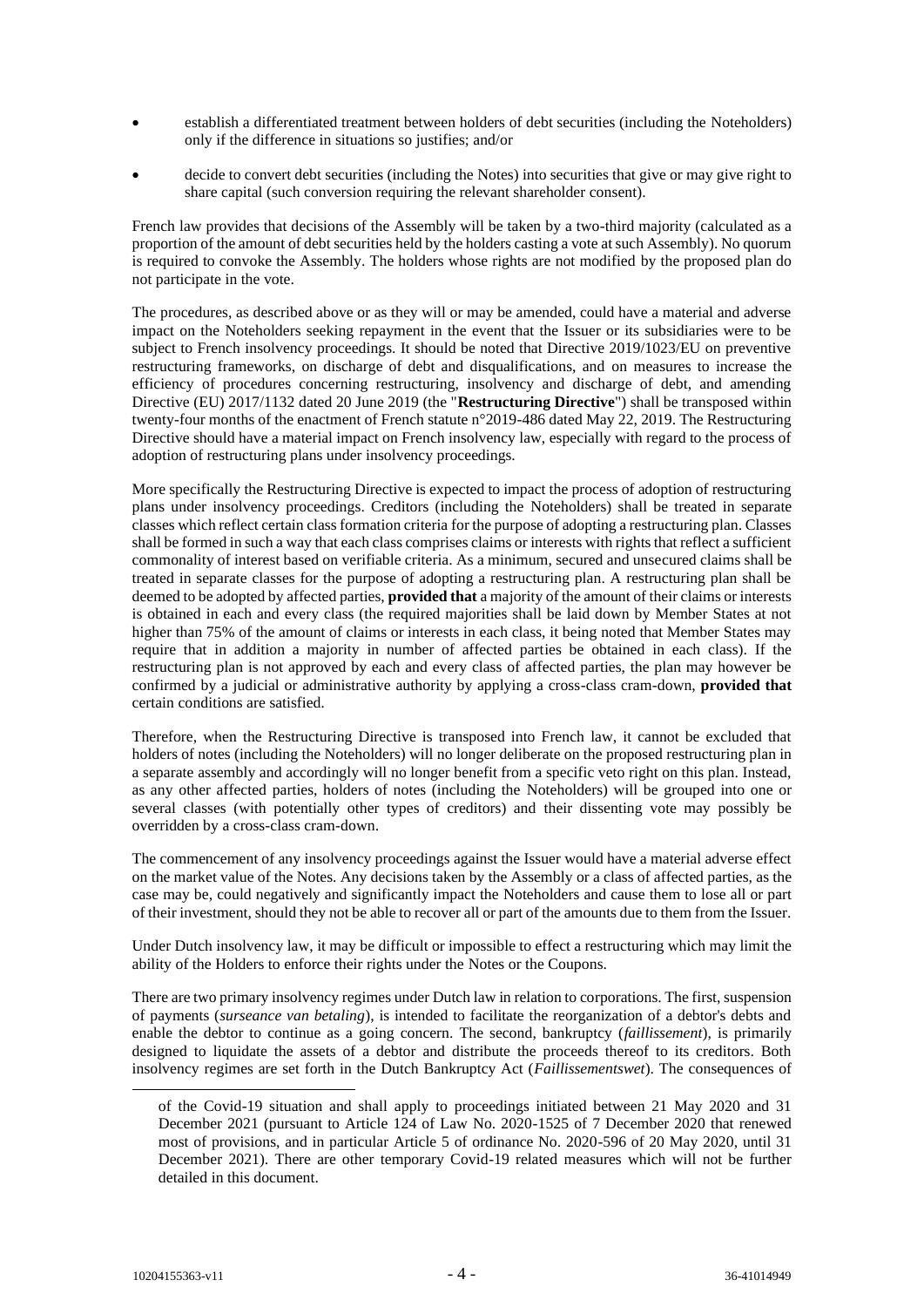both proceedings are roughly equal from the perspective of a creditor, with creditors being treated on a *pari passu* basis subject to exceptions. A general description of the principles of both insolvency regimes is set forth below.

A request for a suspension of payments can only be filed by the debtor itself if it foresees that it will not be able to continue to pay its debts as they fall due in the future. Upon commencement of suspension of payments proceedings, the court will immediately (*dadelijk*) grant a provisional suspension of payments, and will appoint an administrator (*bewindvoerder*). A definitive suspension will generally be granted in a creditors' meeting called for that purpose, unless a qualified minority (more than one-quarter in amount of claims held by creditors represented at the creditors' meeting or one-third in number of creditors represented at such creditors' meeting) of the unsecured and non-preferential creditors (including subordinated creditors) withholds its consent or if there is no prospect that the debtor will in the future be able to pay its debts as they fall due (in which case the debtor will generally be declared bankrupt). During a suspension of payments, unsecured and non-preferential creditors (including subordinated creditors) will be precluded from attempting to recover their claims existing at the moment of the commencement of the suspension of payments from the assets of the debtor. A suspension of payments is subject to exceptions, the most important of which excludes secured creditors and (subject to certain limitations) preferential creditors (such as tax and social security authorities and employees) from the application of the suspension. This implies that during suspension of payments proceedings secured creditors may proceed to take recourse against the assets that secure their claims to satisfy their claims, and preferential creditors are also not barred from seeking to recover their claims. However, a competent Dutch court may order a "cooling down period" (*afkoelingsperiode*) for a maximum period of two times two months during which enforcement actions by secured creditors and preferential creditors are barred, unless such creditors have obtained leave for enforcement from the court or the supervisory judge (*rechter-commissaris*).

In a suspension of payments, a composition (*akkoord*) may be proposed by the debtor to its creditors. Such a composition will be binding on all unsecured and non-preferential creditors (including subordinated creditors), irrespective of whether they voted in favour or against it or whether they were represented at the creditor's meeting called for the purpose of voting on the composition, if (i) it is approved by a simple majority of the recognized and admitted creditors present or represented at the relevant meeting, representing at least 50 per cent. of the amount of the recognized and admitted claims and (ii) it is subsequently ratified (*gehomologeerd*) by the competent Dutch court. Consequently, Dutch insolvency laws could reduce the recovery of Holders in a Dutch suspension of payments applicable to the Issuer.

Bankruptcy can be applied for either by the debtor itself or by a creditor if the debtor has ceased to pay its debts as they fall due. This is deemed to be the case if the debtor has at least two creditors (at least one of which has a claim that is due and payable). Simultaneously with the opening of the bankruptcy, a liquidator in bankruptcy will be appointed. Under Dutch bankruptcy proceedings, the assets of an insolvent debtor are generally liquidated and the proceeds distributed to the debtor's creditors in accordance with the ranking and priority of their respective claims. The general principle of Dutch bankruptcy law is the so-called paritas creditorum (principle of equal treatment) which means that the net proceeds of the liquidation of the debtor's assets in bankruptcy proceedings shall be distributed to the unsecured and non- preferential creditors in proportion to the size of their claims and in priority to any subordinated creditors. Subordinated creditors will only receive payment if the net proceeds of the debtor's assets exceed the claims of the unsubordinated creditors. Certain creditors (such as secured creditors and preferential creditors) have special rights that may adversely affect the interests of Holders. For example, a Dutch bankruptcy in principle does not prohibit secured creditors from taking recourse against the encumbered assets of the bankrupt debtor to satisfy their claims.

Consequently, Dutch insolvency laws could reduce the potential recovery of a Holder in Dutch bankruptcy proceedings. As a general rule, to obtain payment on unsecured and non-preferential claims (including subordinated claims), such claims need to be submitted to the liquidator in bankruptcy in order to be recognized. The liquidator in bankruptcy determines whether a claim can be provisionally recognized for the purpose of the distribution of the proceeds, and at what value and ranking. The valuation of claims that do not by their terms become payable at the time of the commencement of the bankruptcy proceedings may be based on their net present value. Interest payments that fall due after the date of the bankruptcy will not be recognized. At a creditors' meeting (*verificatievergadering*) the liquidator in bankruptcy, the insolvent debtor and all relevant creditors may contest the provisional recognition of claims of other creditors. Creditors whose claims or part thereof are disputed in the creditors' meeting will be referred to separate court proceedings (*renvooiprocedure*). This procedure could result in Holders receiving a right to recover less than the principal amount of their Notes or Coupons. In addition, in a Dutch bankruptcy in practice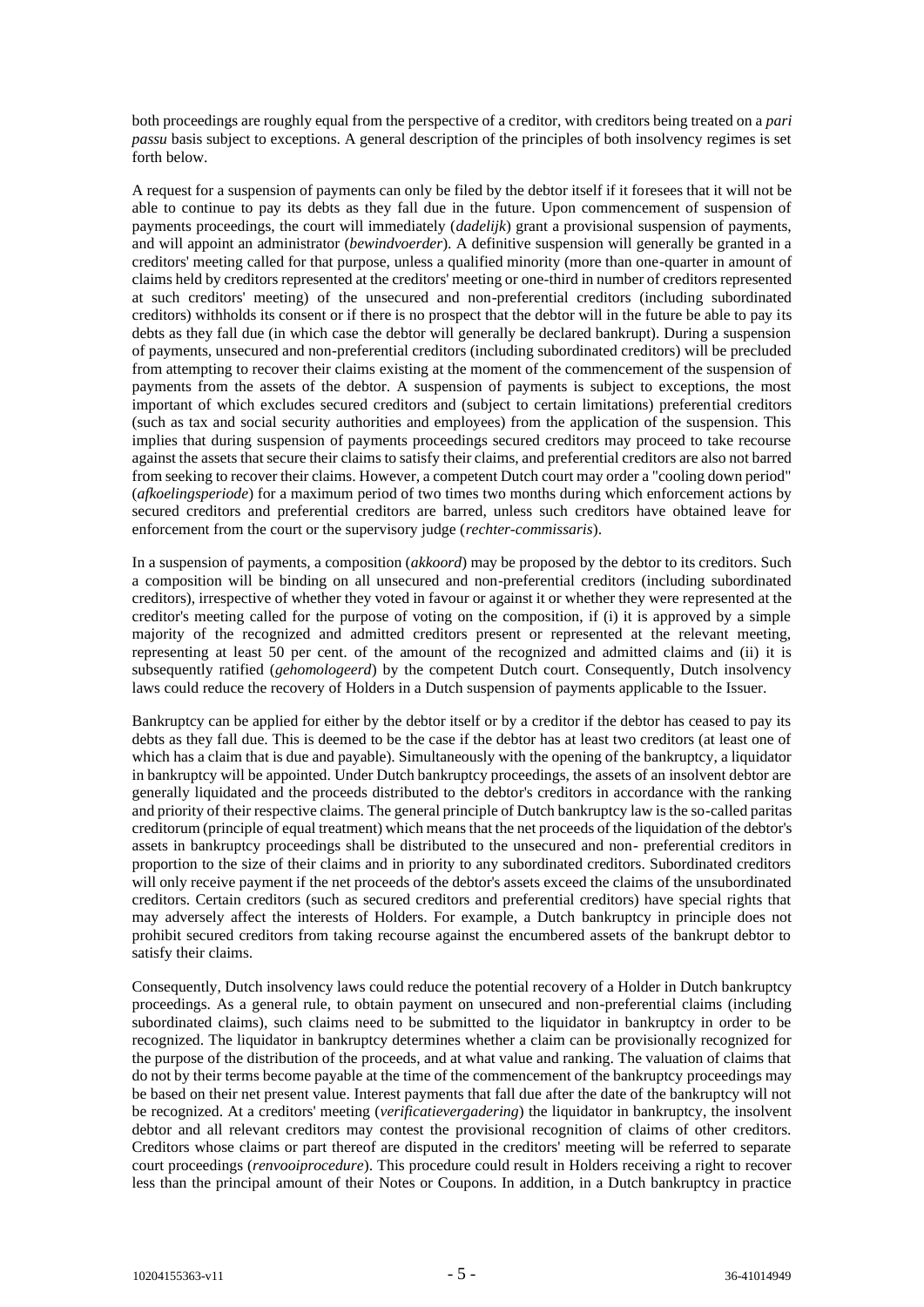usually no or little funds remain available for the payment of unsecured and non-preferential creditors or subordinated creditors.

As in suspension of payments proceedings, in a bankruptcy, a composition (*akkoord*) may be offered to the unsecured and non-preferential creditors, including subordinated creditors. Such a composition will be binding upon all unsecured and non-preferential creditors (including subordinated creditors), if (i) it is approved by a simple majority of unsecured non-preferential creditors (including subordinated creditors) with recognized and provisionally admitted claims representing at least 50 per cent. of the total amount of the recognized and provisionally admitted unsecured non preferential claims (including subordinated claims) and (ii) it is subsequently ratified (*gehomologeerd*) by the court.

Secured creditors may, in a Dutch bankruptcy, enforce their rights against the assets of the debtor which are subject to their security rights, to satisfy their claims as if there were no bankruptcy. A recovery under Dutch law could, therefore, involve a sale of assets that does not reflect the going concern value of the Issuer. Consequently, a Holder's potential recovery could be reduced in Dutch insolvency proceedings. As in suspension of payments proceedings, the competent Dutch court or the supervisory judge may order a "cooling down period" for a maximum of two times two months during which enforcement actions by those creditors are barred unless they have obtained leave for enforcement from the supervisory judge. Under Dutch law, as soon as a debtor is declared bankrupt, all pending enforcements of judgments against such debtor terminate by operation of law and all attachments on the debtor's assets lapse by operation of law. Litigation against a debtor which is pending on the date on which that debtor is declared bankrupt and which concerns a claim against that debtor which must be satisfied from the proceeds of the liquidation in bankruptcy is automatically stayed. Under Dutch law, bankruptcy and suspension of payment generally take effect at 00.00 a.m. on the day of the judgment of the bankruptcy or the suspension of payments.

# *The Dutch Scheme*

As from 1 January 2021, a new law relating to the implementation of a composition outside bankruptcy or moratorium of payments proceedings and is referred to as the Act on Court Confirmation of Extrajudicial Restructuring Plans ("**CERP**", or "**WHOA**" in Dutch) entered into force. On 8 July 2019, the bill was submitted to the parliament. On 26 May 2020 it was adopted by the Dutch House of Representatives (*Tweede Kamer*) and on 6 October 2020 by the Dutch Senate (*Eerste Kamer*). The WHOA introduced a framework allowing debtors to restructure their debts outside of formal insolvency proceedings (the "**Dutch Scheme**"). The Dutch Scheme provides, *inter alia*, that a restructuring plan in respect of a certain class of creditors or shareholders shall be approved and ratified by the courts in the event that two-third of the value of the amount of claims, or rights in case of shareholders, held by creditors or shareholders casting a vote in that class vote in favor of such restructuring plan (unless the scheme rules have not been complied with). Furthermore, a restructuring plan can be proposed to multiple classes of creditors, including classes of secured creditors, and shareholders at the same time. If at least one eligible class of creditors has voted in favor of the restructuring plan, the debtor or, if appointed, a restructuring expert, can request the court to approve the plan and bind all classes. This system of cross-class cramdown of dissenting creditors and shareholders is subject to a number of protective rules, including the right for a court to refuse confirmation of a composition plan, *inter alia*, if such plan does not meet the ''best interests of creditors test''. Under the Dutch Scheme, the court may grant a stay on enforcement of a maximum of four months, with a possible extension of four months. During such period, *inter alia*, all enforcement action against the assets of (or in the possession of) the debtor is suspended, unless leave from the court is obtained, including action to enforce security over the assets of the debtor. Accordingly, during such stay the holder of a pledge of claims may not collect nor notify the debtors of such pledged claims of its rights of pledge. Under the Dutch Scheme, claims of creditors against the Issuer can be compromised as a result of a composition plan adopted and confirmed in accordance with the CERP. Accordingly, the Dutch Scheme can affect the rights of the Holders of Notes.

# *Risk related to the enforcement of English law judgments*

The Notes are governed by English law and subject to the jurisdiction of the English courts. The recognition and enforcement in France or in the Netherlands of an English court judgement against the Issuer is subject to the commencement of a procedure (*exequatur*), likely to be more costly and time-consuming compared to the automatic recognition and enforcement of such judgments before the end of the Brexit transition period on 1 January 2021, which may limit the ability of the Noteholders to enforce their rights under the Notes.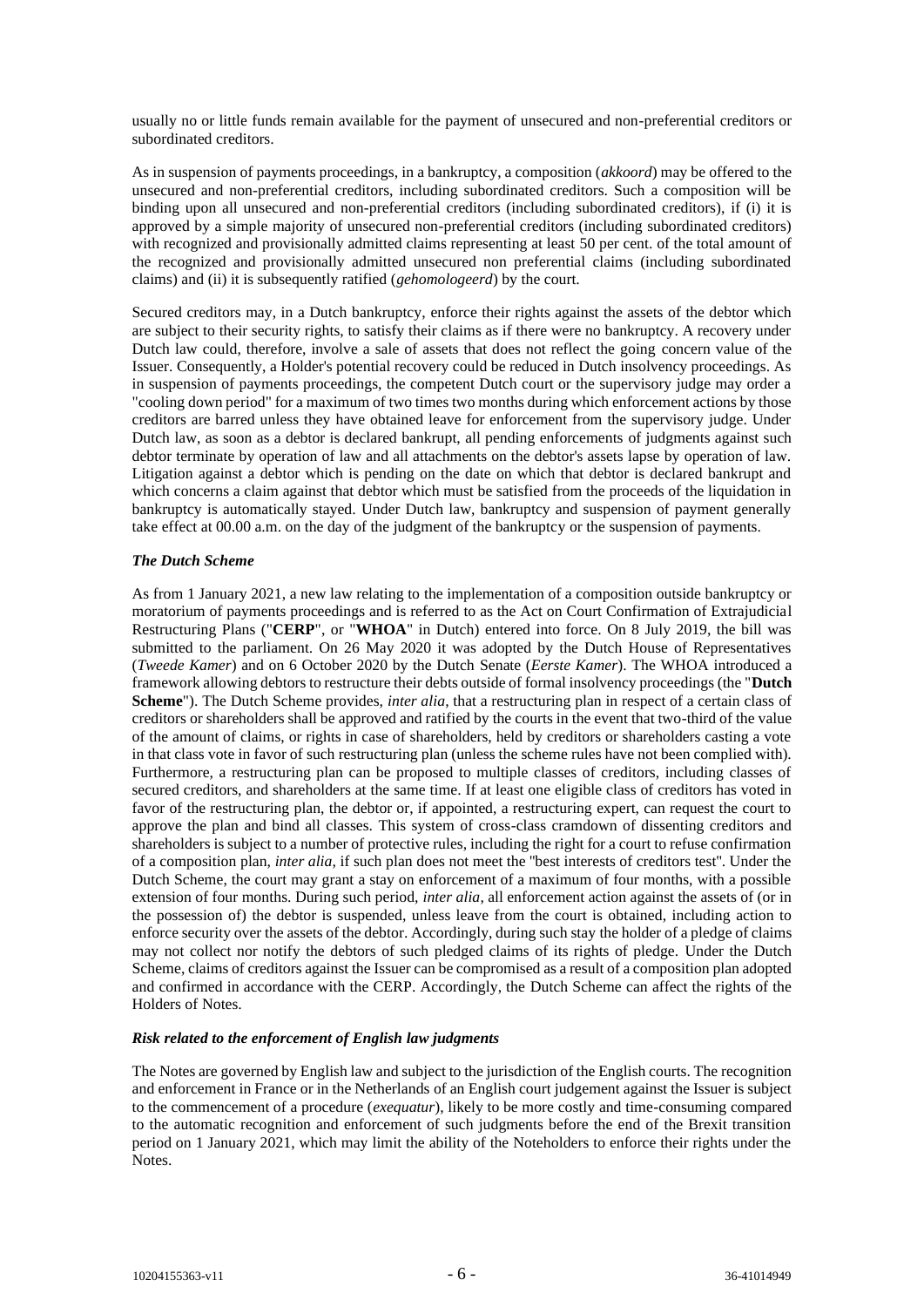# **B. Risks related to the market generally**

#### *The secondary market generally*

Application has been made for the Notes to be admitted to trading on Euronext Paris as from the Issue Date. The Notes may have no established trading market when issued, and one may never develop. If a market does develop, it may not be liquid. Therefore, investors may not be able to sell their Notes in the secondary market in which case the market or trading price and liquidity may be adversely affected or at prices that will provide them with a yield comparable to similar investments that have a developed secondary market. The degree of liquidity of the Notes may negatively impact the price at which an investor can dispose of the Notes where the investor is seeking to achieve a sale within a short timeframe. In such circumstances, the impact of this risk on the Noteholder would be high because the Notes would likely have to be resold at a discount to the nominal value of the Notes. Furthermore, if additional and competing products are introduced in the markets, this may adversely affect the market value of the Notes in a significant manner.

#### *Market value of the Notes*

Application has been made to Euronext Paris for the Notes to be admitted to trading on Euronext Paris as from the Issue Date. The market value of the Notes depends on a number of interrelated factors, including the creditworthiness of the Issuer, economic, financial and political events in France or elsewhere, including factors affecting capital markets generally and the stock exchanges on which the Notes are traded.

The price at which a Noteholder will be able to sell such Notes prior to maturity may be at a discount, which could be substantial, from the issue price or the purchase price paid by such purchaser. Accordingly, all or part of the capital invested by the Noteholder may be lost upon any disposal of the Notes, so that the Noteholder in such case would receive significantly less than the total amount of capital invested.

#### *Exchange rate risks and exchange controls*

The Issuer will pay principal and interest on the Notes in Euro. This presents certain risks relating to currency conversions if an investor's financial activities are denominated principally in a currency or currency unit (the "**Investor's Currency**") other than Euro. These include the risk that exchange rates may change significantly (including changes due to devaluation of Euro or revaluation of the Investor's Currency) and the risk that authorities with jurisdiction over the Investor's Currency may impose or modify exchange controls. An appreciation in the value of the Investor's Currency relative to the Euro would decrease (i) the Investor's Currency-equivalent yield on the Notes, (ii) the Investor's Currency-equivalent value of the principal payable on the Notes and (iii) the Investor's Currency-equivalent market value of the Notes, all of which could have an adverse effect on the return on the investment of the Noteholders.

Government and monetary authorities may impose (as some have done in the past) exchange controls that could adversely affect an applicable exchange rate. As a result, investors in the Notes may receive less interest or principal than expected, or no interest or principal.

# **C. Risks related to the commercial terms of the Notes, including interest rate and early redemption**

# *Interest Rate Risk*

As further detailed in Condition [4,](#page-20-0) the Notes bear interest at a fixed rate of 1.125 per cent. per annum, from and including 28 May 2021 to, but excluding, the Maturity Date and payable annually in arrear on 28 May in each year.

Investment in instruments like the Notes which bear interest at a fixed rate involves the risk that subsequent changes in market interest rates may adversely affect the market value of Notes. In particular, a Noteholder that receives interest at a fixed rate is exposed to the risk that the market value of such Note could fall as a result of changes in the market interest rate. While the nominal interest rate of the fixed rate Notes is fixed during the term of such Note, the current interest rate on the capital markets ("market interest rate") typically varies on a daily basis. As the market interest rate changes, the market value of the fixed rate Notes would typically change in the opposite direction. If the market interest rate increases, the market value of the fixed rate Notes would typically fall, until the yield of such Notes is approximately equal to the market interest rate. If the market interest rate falls, the market value of the Notes would typically increase, until the yield of such Notes is approximately equal to the market interest rate. The degree to which the market interest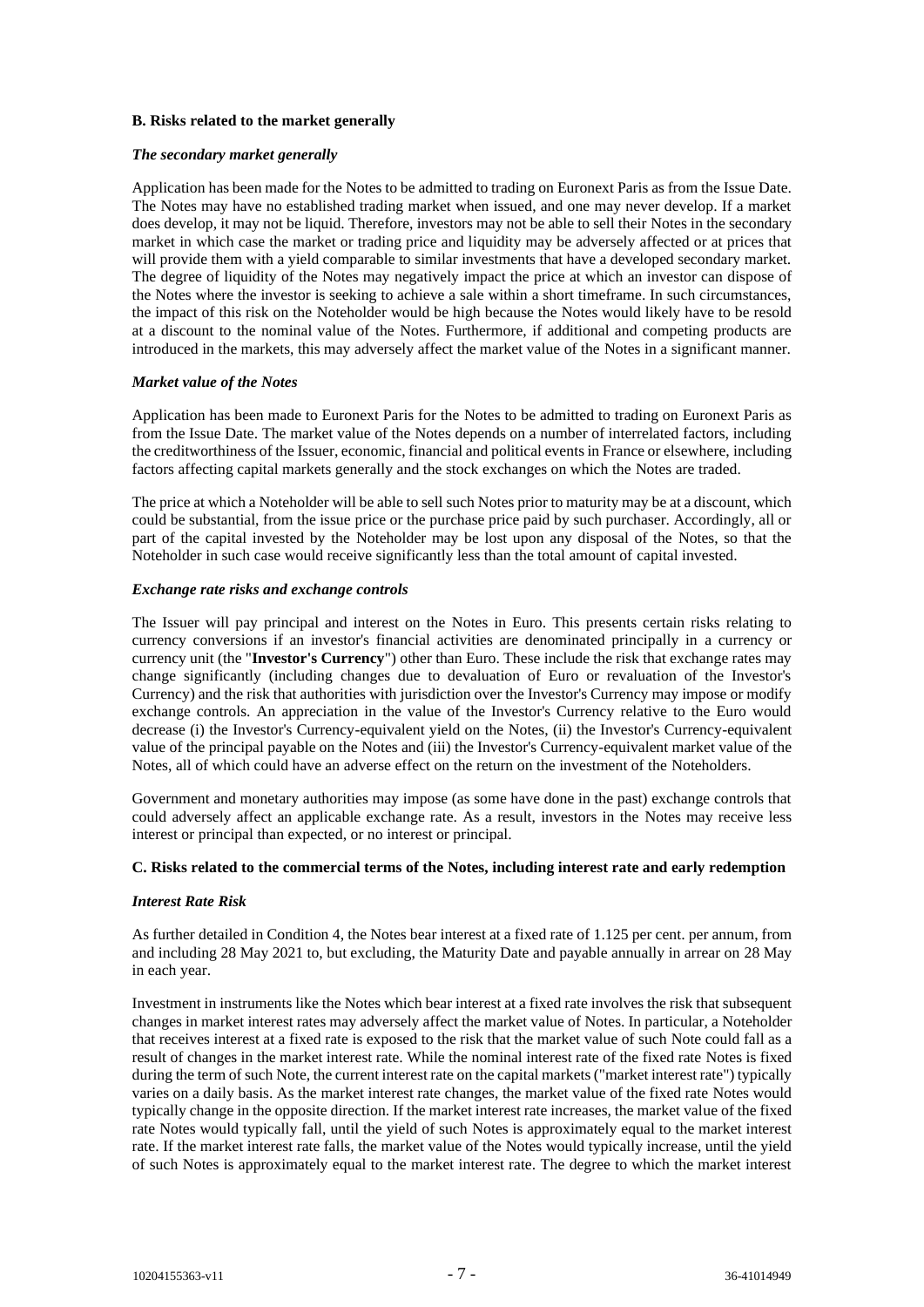rate may vary presents a significant risk to the market value of the Notes if a Noteholder were to dispose of the Notes.

#### *Modification and waivers*

Condition [11](#page-27-0) (*[Meetings of Noteholders, Modification, Waiver and Substitution](#page-27-0)*) contain provisions for calling meetings (including by way of conference call or by use of a videoconference platform) of Holders to consider matters affecting their interests generally. These provisions permit defined majorities to bind all Holders including Holders who did not attend and vote at the relevant meeting and Noteholders who voted in a manner contrary to the majority. If a decision were adopted by a majority of Noteholders and such modifications were to impair or limit the rights of the Noteholders, this might have an impact on the market value of the Notes and Noteholders might lose part of their investment.

#### *Integral multiples of less than EUR100,000*

The denominations of the Notes are EUR100,000 and integral multiples of EUR1,000 in excess thereof. Therefore, it is possible that the Notes may be traded in amounts in excess of EUR100,000 that are not integral multiples of EUR100,000. In such a case, a Noteholder who, as a result of trading such amounts, holds a principal amount of less than EUR100,000 will not receive a Definitive Note in respect of such holding (should Definitive Notes be printed) and would need to purchase a principal amount of Notes such that it holds an amount equal to one or more denominations.

#### *Change of control – Put option*

In the event of a Change of Control of the Issuer (as defined in Conditio[n 5\(c\)\)](#page-21-0) in conjunction with a rating downgrade, each Noteholder will have the right to request that the Issuer redeem or purchase (or procure purchase of) all or part of its Notes at their principal amount, together with any accrued interest thereon (or, in the case of purchase, an amount equal to such accrued interest). In such case, any trading market in respect of those Notes in respect of which such redemption right is not exercised may become illiquid. Investors may not be able to reinvest the moneys they receive upon such early redemption in securities with the same yield as the redeemed Notes.

#### *Early redemption options exercisable by the Issuer: Make-whole or Minimal Outstanding Amount*

The Issuer has the option to redeem all or any of the outstanding Notes at any time under a make-whole call option as provided in Condition [5\(e\).](#page-22-0) In the event that the Issuer chooses to redeem some only of the outstanding Notes under the make-whole call option described above, any trading market in respect of those Notes in respect of which such call option is not exercised may become illiquid.

The Issuer may redeem all but not some only of the Notes at their principal amount, together with any accrued interest thereon in the circumstances described in the call option for Redemption in the Case of Minimal Outstanding Amount as provided in Condition [5\(d\).](#page-22-1) The option provided under Condition [5\(d\)](#page-22-1) may be expected to be exercised when prevailing interest rates are relatively low.

The Issuer may also redeem the Notes at any time as from and including the date falling three months prior to but excluding the Maturity Date in whole (but not in part), at their principal amount together with interest accrued to, but excluding, the date fixed for redemption.

During a period when the Issuer may elect to redeem Notes, such Notes may feature a market value not above the price at which they can be redeemed.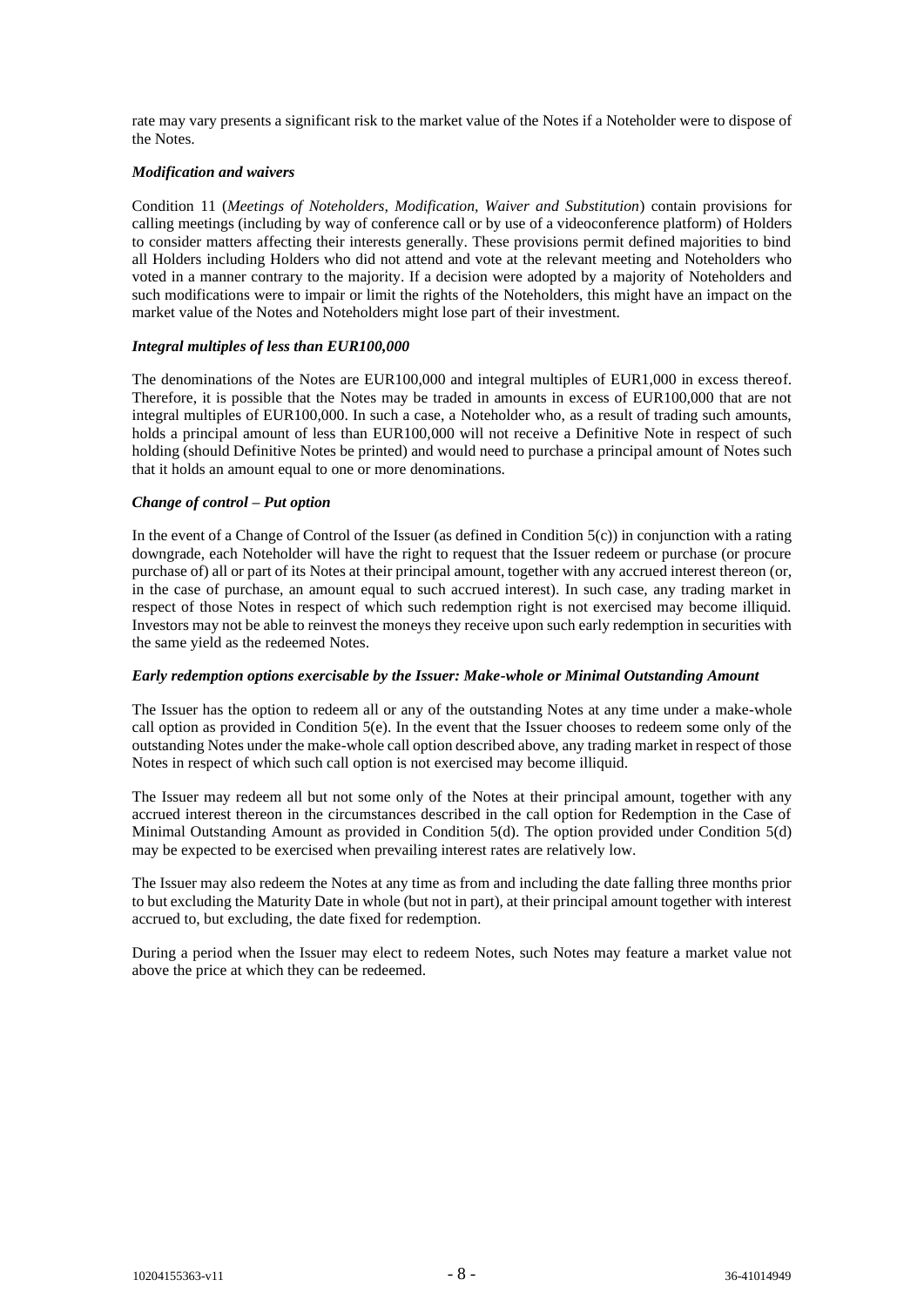# **DOCUMENTS INCORPORATED BY REFERENCE**

<span id="page-15-0"></span>This Prospectus should be read and construed in conjunction with the following sections identified in the cross-reference table below which are incorporated by reference in, and shall be deemed to form part of, this Prospectus and which are extracted from the following documents (the "**Documents Incorporated by Reference**") (see hyperlinks in blue) which have been published and filed with the AMF:

- (a) th[e 2021 European Prospectus](https://investors.technipfmc.com/static-files/e30c2ec6-54a2-4f54-81ea-d926da2d1f41) relating to the listing and the first admission to trading on Euronext Paris of the Issuer filed with the Dutch Authority for the Financial Markets (*Stichting Autoriteit Financiële Markten*, the "**AFM**") on 9 February 2021 and passported by the AMF, including the audited combined financial statements of the Issuer for the year ended 31 December 2019 (the "**2021 European Prospectus**"); and
- (b) the Issuer's [2020 annual report on the United States Securities and Exchange Commission's Form](https://investors.technipenergies.com/static-files/9085f342-e392-4e38-be81-03af5440c0a3)  [20-F,](https://investors.technipenergies.com/static-files/9085f342-e392-4e38-be81-03af5440c0a3) including its audited combined financial statements as at, and for the year ended, 31 December 2020, published on 19 April 2021 and filed on 19 April 2021 with the SEC and made available on the Company's website (the "**2020 Annual Report on Form 20-F**").

Any statement contained in a Document Incorporated by Reference shall be modified or superseded for the purpose of this Prospectus to the extent that a statement contained herein modifies or supersedes such earlier statement (whether expressly, by implication or otherwise). Any statement so modified or superseded shall not, except as so modified or superseded, constitute a part of this Prospectus.

For the purpose of the Prospectus Regulation, information can be found in the Documents Incorporated by Reference in this Prospectus in accordance with the following cross-reference table (in which the numbering refers to the relevant items of Annex 7 of the Commission Delegated Regulation No. 2019/980/EU, as amended supplementing the Prospectus Regulation).

The information contained in a Document Incorporated by Reference that is not included in the crossreference list is either not relevant for the investor or is covered elsewhere in the Prospectus.

The Documents Incorporated by Reference and this Prospectus will be available on the website of the Issuer (www.technipenergies.com). This Prospectus and the 2021 European Prospectus are also available on the website of the AMF (www.amf-france.org).

| Rule  |                                                                                                                                                                                                                                                 | 2021 European<br><b>Prospectus</b><br>(page number) | 2020 Annual<br><b>Report on</b><br>Form $20-F$<br>(page number) |
|-------|-------------------------------------------------------------------------------------------------------------------------------------------------------------------------------------------------------------------------------------------------|-----------------------------------------------------|-----------------------------------------------------------------|
| 3     | <b>RISK FACTORS</b>                                                                                                                                                                                                                             |                                                     |                                                                 |
| 3.1   | A description of the material risks that are<br>specific to the issuer and that may affect the<br>issuer's ability to fulfil its obligations under<br>the securities, in a limited number of<br>categories, in a section headed "Risk Factors". | 18-45                                               |                                                                 |
| 4     | <b>INFORMATION ABOUT THE ISSUER</b>                                                                                                                                                                                                             | 53-58                                               |                                                                 |
| 4.1   | History and development of the Issuer.                                                                                                                                                                                                          | 53-58, 111-112                                      |                                                                 |
| 4.1.1 | The legal and commercial name of the issuer.                                                                                                                                                                                                    | 164                                                 |                                                                 |
| 4.1.2 | The place of registration of the issuer, its<br>registration number and legal entity identifier<br>('LEI').                                                                                                                                     | 164                                                 |                                                                 |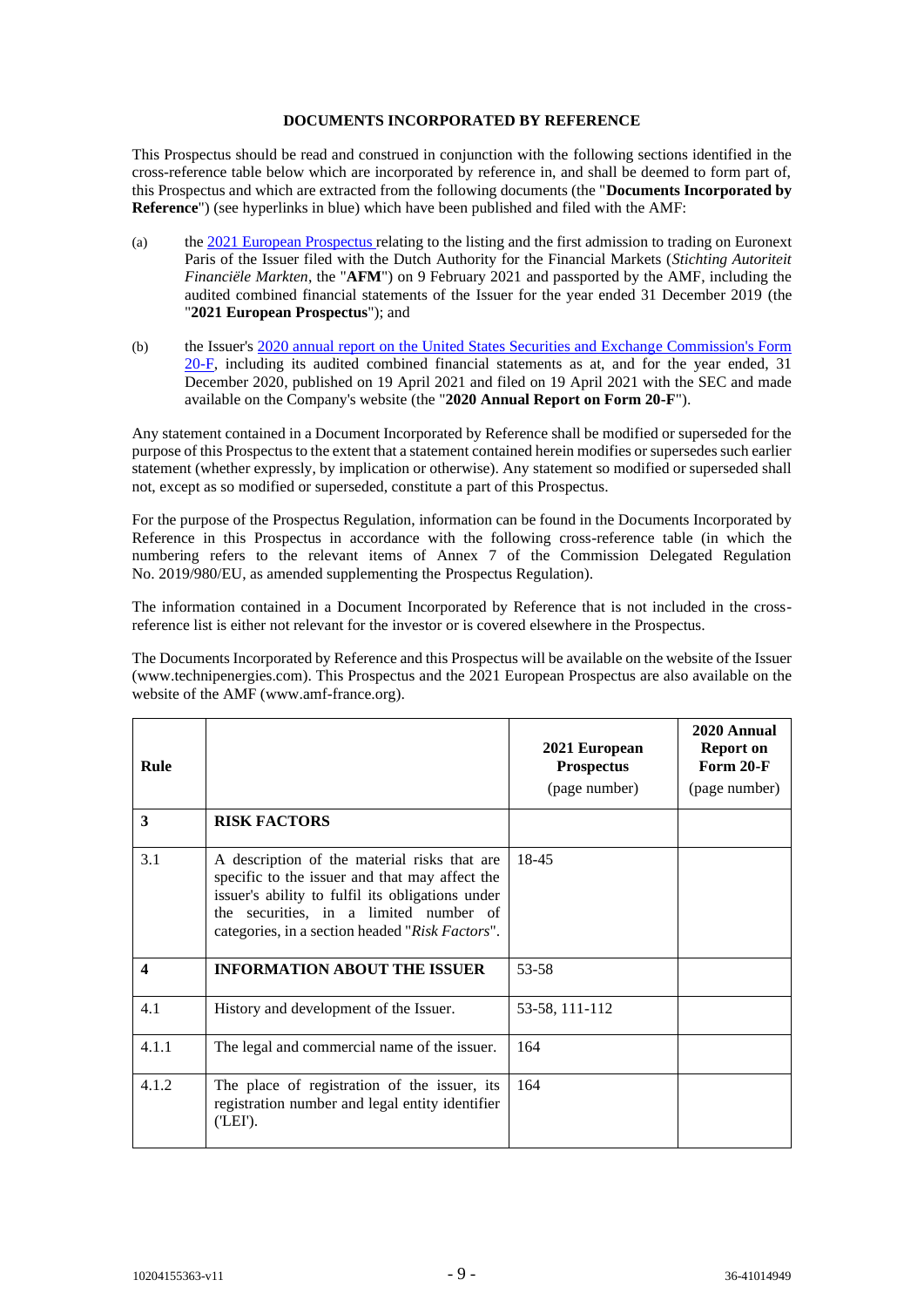| Rule  |                                                                                                                                                                                                                                                                                                                                                                                                                                                                                                                 | 2021 European<br><b>Prospectus</b><br>(page number) | 2020 Annual<br><b>Report on</b><br>Form 20-F<br>(page number) |
|-------|-----------------------------------------------------------------------------------------------------------------------------------------------------------------------------------------------------------------------------------------------------------------------------------------------------------------------------------------------------------------------------------------------------------------------------------------------------------------------------------------------------------------|-----------------------------------------------------|---------------------------------------------------------------|
| 4.1.3 | The date of incorporation and the length of life<br>of the issuer, except where the period is<br>indefinite.                                                                                                                                                                                                                                                                                                                                                                                                    | 164                                                 |                                                               |
| 4.1.4 | The domicile and legal form of the issuer, the<br>legislation under which the issuer operates, its<br>country of incorporation,<br>the<br>address,<br>telephone number of its registered office (or<br>principal place of business if different from its<br>registered office) and website of the issuer, if<br>any, with a disclaimer that the information on<br>the website does not form part of the<br>prospectus unless<br>that information<br><i>is</i><br>incorporated by reference into the prospectus. | 164                                                 |                                                               |
| 4.1.5 | Any recent events particular to the issuer and<br>which are to a material extent relevant to an<br>evaluation of the issuer's solvency.                                                                                                                                                                                                                                                                                                                                                                         |                                                     | 109-110                                                       |
| 5     | <b>BUSINESS OVERVIEW</b>                                                                                                                                                                                                                                                                                                                                                                                                                                                                                        |                                                     |                                                               |
| 5.1   | Principal activities                                                                                                                                                                                                                                                                                                                                                                                                                                                                                            | 109-111                                             |                                                               |
| 5.1.1 | A brief description of the issuer's principal<br>activities stating the main categories of<br>products sold and/or services performed.                                                                                                                                                                                                                                                                                                                                                                          | 117-125                                             |                                                               |
| 5.1.2 | The basis for any statements made by the<br>issuer regarding its competitive position.                                                                                                                                                                                                                                                                                                                                                                                                                          | 112-114, 126                                        |                                                               |
| 6     | <b>ORGANISATIONAL STRUCTURE</b>                                                                                                                                                                                                                                                                                                                                                                                                                                                                                 |                                                     |                                                               |
| 6.1   | If the issuer is part of a group, a brief<br>description of the group and the issuer's<br>position within the group. This may be in the<br>form of, or accompanied by, a diagram of the<br>organisational structure if this helps to clarify<br>the structure.                                                                                                                                                                                                                                                  | 129 130                                             |                                                               |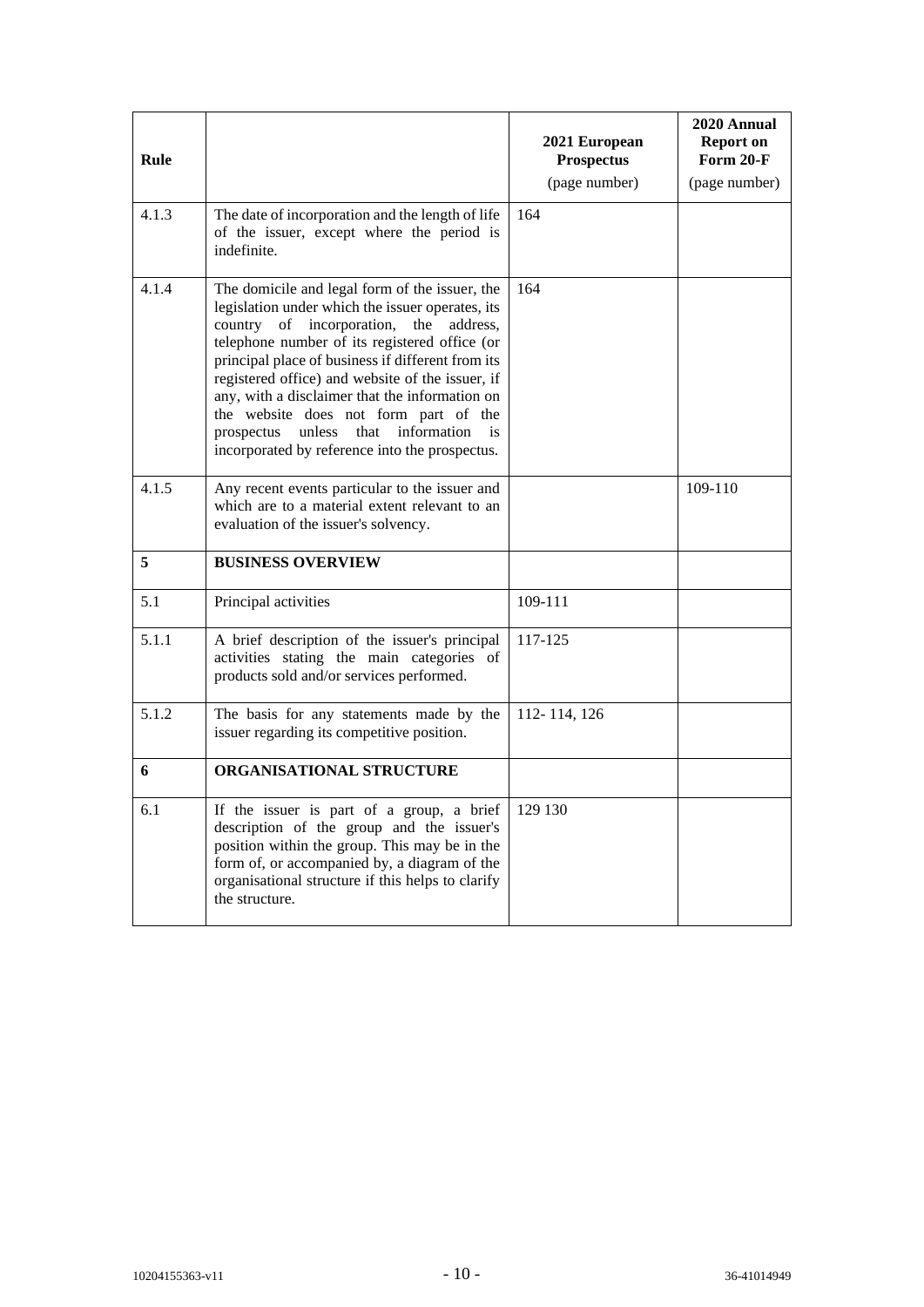| Rule    |                                                                                                                                                                                                                                                                                                                                                                             | 2021 European<br><b>Prospectus</b><br>(page number) | 2020 Annual<br><b>Report on</b><br>Form 20-F<br>(page number) |
|---------|-----------------------------------------------------------------------------------------------------------------------------------------------------------------------------------------------------------------------------------------------------------------------------------------------------------------------------------------------------------------------------|-----------------------------------------------------|---------------------------------------------------------------|
| 9       | <b>ADMINISTRATIVE,</b><br>MANAGEMENT,<br><b>AND SUPERVISORY BODIES</b>                                                                                                                                                                                                                                                                                                      |                                                     |                                                               |
| 9.1     | Names, business addresses and functions<br>within the issuer of the following persons and<br>an indication of the principal activities<br>performed by them outside of that issuer<br>where these are significant with respect to that<br>issuer:                                                                                                                           | 142-145                                             |                                                               |
|         | of<br>the<br>administrative,<br>(a)<br>members<br>management or supervisory bodies;                                                                                                                                                                                                                                                                                         |                                                     |                                                               |
|         | (b)<br>partners with unlimited liability, in<br>the case of a limited partnership with<br>a share capital.                                                                                                                                                                                                                                                                  |                                                     |                                                               |
| 11      | <b>FINANCIAL</b><br><b>INFORMATION</b><br><b>CONCERNING THE ISSUER'S ASSETS</b><br><b>LIABILITIES,</b><br><b>AND</b><br><b>FINANCIAL</b><br>POSITION AND PROFITS AND LOSSES                                                                                                                                                                                                 |                                                     |                                                               |
| 11.1    | <b>Historical financial information</b>                                                                                                                                                                                                                                                                                                                                     |                                                     |                                                               |
| 11.1.1  | Historical financial information covering the<br>latest two financial years (at least 24 months)<br>or such shorter period as the issuer has been in<br>operation and the audit report in respect of<br>each year.                                                                                                                                                          | $F-2 - F-89$                                        | $5 - 110$                                                     |
| 11.1.3  | Accounting standards                                                                                                                                                                                                                                                                                                                                                        | $F-7-F-38$                                          | 10-44                                                         |
| 11.1.5  | Consolidated financial statements                                                                                                                                                                                                                                                                                                                                           | $F-2-F-6$                                           |                                                               |
|         | If the issuer prepares both stand-alone and<br>consolidated financial statements, include<br>consolidated<br>financial<br>least<br>the<br>at<br>statements in the registration document.                                                                                                                                                                                    |                                                     |                                                               |
| 11.2    | Auditing of historical financial information                                                                                                                                                                                                                                                                                                                                |                                                     |                                                               |
| 11.2.1  | A statement that the historical annual financial<br>information has been audited                                                                                                                                                                                                                                                                                            | F-87-F89                                            | 4-5 of the pdf<br>document                                    |
| 11.2.1a | Where audit reports on the historical financial<br>information have been refused by the statutory<br>auditors or where they contain qualifications,<br>modifications of opinion, disclaimers or an<br>emphasis of matter, the reason must be given,<br>qualifications,<br>modifications,<br>such<br>and<br>disclaimers or emphasis of matter must be<br>reproduced in full. | $F-87-F-88$                                         | 4 of the pdf<br>document                                      |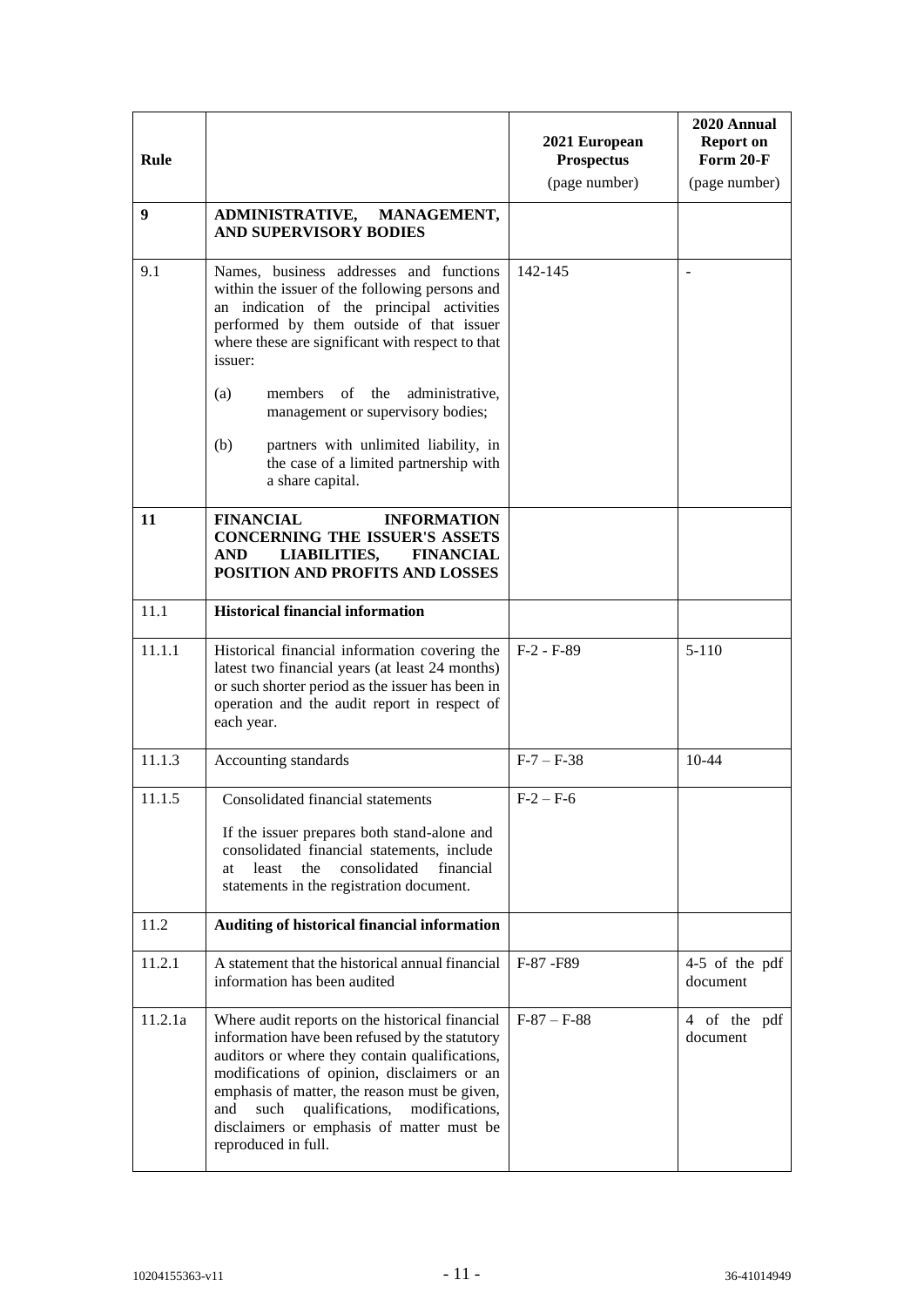| Rule |                                   | 2021 European<br><b>Prospectus</b><br>(page number) | 2020 Annual<br><b>Report on</b><br>Form 20-F<br>(page number) |
|------|-----------------------------------|-----------------------------------------------------|---------------------------------------------------------------|
| 11.3 | Legal and arbitration proceedings | 128-129                                             |                                                               |
| 12   | <b>MATERIAL CONTRACTS</b>         | 129, 176-185                                        | 109-110                                                       |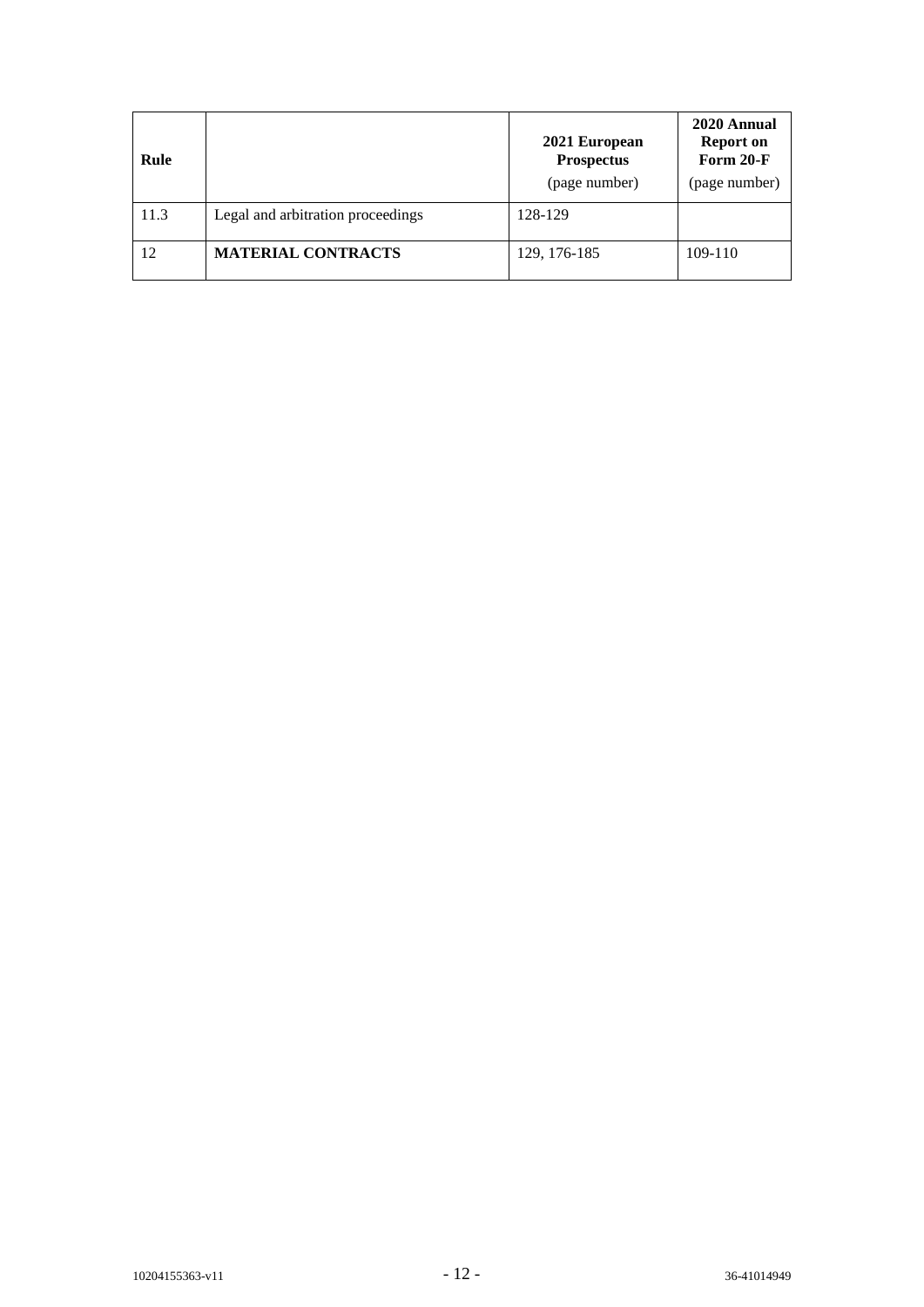# **TERMS AND CONDITIONS OF THE NOTES**

#### <span id="page-19-0"></span>*The following are the terms and conditions in the form in which they will be endorsed on the Notes:*

The issue of EUR600,000,000 1.125 per cent. Notes due 28 May 2028 (the "**Notes**") was authorized by the managing board (*bestuur*) of the Issuer in a resolution adopted on 20 April 2021. An agency agreement dated 26 May 2021 (as amended from time to time, the "**Agency Agreement**") has been entered into in relation to the Notes between the Issuer and CACEIS Bank, Luxembourg Branch as principal paying agent and fiscal agent. A make-whole calculation agency agreement has been entered into between the Issuer and Aether Financial Services UK Limited as make-whole calculation agent (the "**Make-Whole Calculation Agent**") for the purpose of Condition [5\(e\).](#page-22-0) The fiscal agent and the paying agent for the time being (including any successor agents appointed from time to time in connection with the Notes) are referred to below respectively as the "**Fiscal Agent**" and the "**Paying Agent**" (which expression shall include the Fiscal Agent), together with the "**Make-Whole Calculation Agent**", the "**Agents**". The Agency Agreement includes the form of the Notes and the coupons relating to them (the "**Coupons**"). Copies of the Agency Agreement are available for inspection during normal business hours at the specified offices of the Paying Agent (specified below in accordance with Condition [6\(](#page-24-0)e)). The holders of the Notes (the "**Noteholders**") and the holders of the Coupons (whether or not attached to the relevant Notes) (the "**Couponholders**") are deemed to have notice of all the provisions of the Agency Agreement applicable to them. References to "**Holders**" shall include both Noteholders and Couponholders.

References below to "**Conditions**" are, unless the context requires otherwise, to the numbered paragraphs below.

# 1. **Form, Denomination and Title**

- (a) *Form and denomination*: The Notes are serially numbered and in bearer form in the denominations of EUR100,000 and integral multiples of EUR1,000 in excess thereof, up to and including EUR199,000, each with Coupons attached on issue. No definitive Notes will be issued with a denomination above EUR199,000. Notes of one denomination may not be exchanged for Notes of any other denomination.
- (b) *Title*: Title to the Notes and Coupons passes by delivery. The Holders will (except as otherwise required by law) be treated as its absolute owner for all purposes (whether or not it is overdue and regardless of any notice of ownership, trust or any interest in it, any writing on it, or its theft or loss) and no person will be liable for so treating the Holder.

# <span id="page-19-1"></span>2. **Status**

The Notes and Coupons constitute direct, general, unconditional, unsubordinated and (subject to Conditio[n 3\)](#page-19-2) unsecured obligations of the Issuer and rank and shall at all times rank *pari passu* and without any preference among themselves. The payment obligations of the Issuer under the Notes and the Coupons shall, save for such exceptions as may be provided by applicable legislation and subject to Condition [3,](#page-19-2) at all times rank at least equally with all its other present and future unsecured and unsubordinated obligations, save for such obligations which may be preferred by applicable law.

# <span id="page-19-2"></span>3. **Negative Pledge**

So long as any Note or Coupon remains outstanding (as defined below), the Issuer will not create, any mortgage, charge, pledge or other security interest, upon the whole or any part of its present or future assets ("**Security**") (except any Security granted in connection with Project Debt) to secure any Relevant Indebtedness of the Issuer or to secure any guarantee or indemnity assumed or granted by the Issuer in respect of any Relevant Indebtedness, without at the same time or prior thereto according to the Notes and the Coupons the same security as is created to secure any such Relevant Indebtedness, guarantee or indemnity or such other security as shall be approved by an Extraordinary Resolution of the Noteholders passed in accordance with the provisions for meetings of Noteholders set forth in Annex 3 of the Agency Agreement.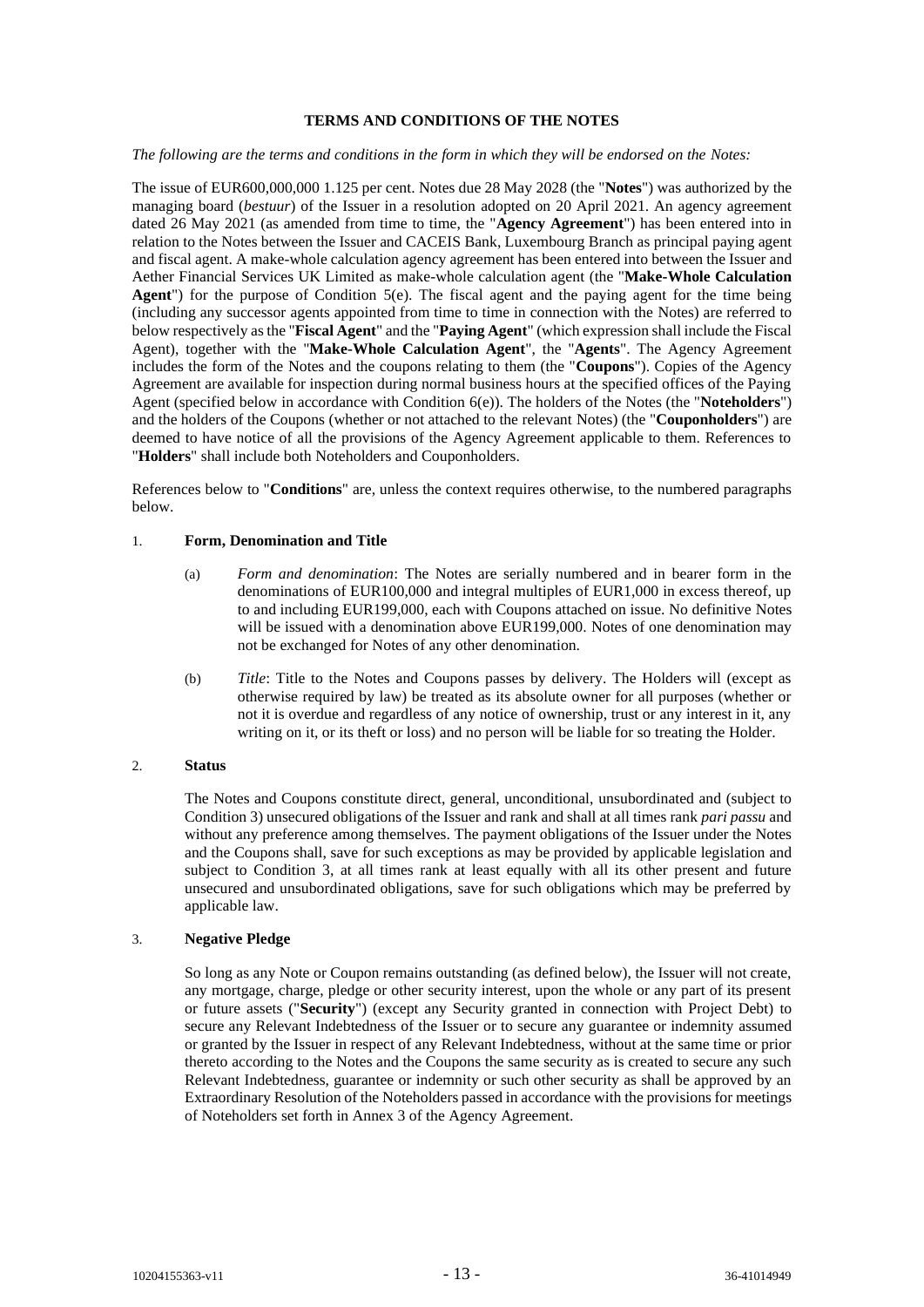#### In these Conditions:

- (i) "**outstanding**" means, in relation to the Notes, all the Notes issued except (a) those which have been redeemed in accordance with these Conditions, (b) those in respect of which the date for redemption has occurred and the redemption moneys (including all interest accrued on such Notes to the date for such redemption and any interest payable under the Conditions after such date) have been duly paid to the Fiscal Agent as provided in the Agency Agreement, and remain available for payment against presentation and surrender of Notes and/or Coupons, as the case may be, (c) those in respect of which claims have become void, (d) those which have been purchased and cancelled as provided in these Conditions, (e) those mutilated or defaced Notes which have been surrendered in exchange for replacement Notes and (f) (for the purpose only of determining how many Notes are outstanding and without prejudice to their status for any other purpose) those Notes alleged to have been lost, stolen or destroyed and in respect of which replacement Notes have been issued; **provided that** for the purposes of (1) ascertaining the right to attend and vote at any meeting of the Noteholders and (2) the determination of how many Notes are outstanding for the purposes of the meetings of Noteholders (provisions of which are further described in Annex 3 of the Agency Agreement) those Notes which are beneficially held by, or are held on behalf of, the Issuer or any of its their Subsidiaries and not cancelled shall (unless and until ceasing to be so held) be deemed not to remain outstanding;
- (ii) "**Project**" means, in respect of a person, any particular project of such person for the ownership, creation, development or exploitation of any of its assets;
- (iii) "**Project Assets**" means, in respect of a Project, any assets used in connection with that Project;
- (iv) "**Project Debt**" means any debt for borrowed money incurred in connection with a Project where the primary credit support consists of recourse to the Project Assets; and
- (v) "**Relevant Indebtedness**" means any indebtedness which is in the form of, or represented or evidenced by, bonds, notes, debentures, loan stock or other debt securities which for the time being are, or are capable of being, quoted, listed or dealt in or traded on any stock exchange or over-the-counter or other securities market.

#### <span id="page-20-0"></span>4. **Interest**

The Notes bear interest from and including 28 May 2021 (the "**Issue Date**") at the rate of 1.125 per cent. per annum, payable annually in arrear in equal instalments of EUR 11.25 per Calculation Amount (as defined below) on 28 May in each year (each an "**Interest Payment Date**"), with the first Interest Payment Date to be on 28 May 2022. Each Note will cease to bear interest from the due date for redemption unless, upon due presentation, payment of principal is improperly withheld or refused. In such event it shall continue to bear interest at such rate (both before and after judgment) until whichever is the earlier of (a) the day on which all sums due in respect of such Note up to that day are received by or on behalf of the relevant Holder, and (b) the day seven days after the Fiscal Agent has notified Noteholders of receipt of all sums due in respect of all the Notes up to that seventh day (except to the extent that there is failure in the subsequent payment to the relevant Holders under these Conditions).

In these Conditions, the period beginning on and including 28 May 2021 and ending on but excluding the first Interest Payment Date and each successive period beginning on and including an Interest Payment Date and ending on but excluding the next succeeding Interest Payment Date is called an "**Interest Period**".

Interest in respect of any Note shall be calculated per EUR1,000 in principal amount of the Notes (the "**Calculation Amount**"). The amount of interest payable per Calculation Amount for any period save as provided above in relation to equal instalments for a complete Interest Period shall be equal to the product of the interest rate, the Calculation Amount and the day count fraction for the relevant period (such day count fraction being the number of days in the relevant period, from and including the date from which interest begins to accrue to but excluding the date on which it falls due, divided by the number of days in the Interest Period in which the relevant period falls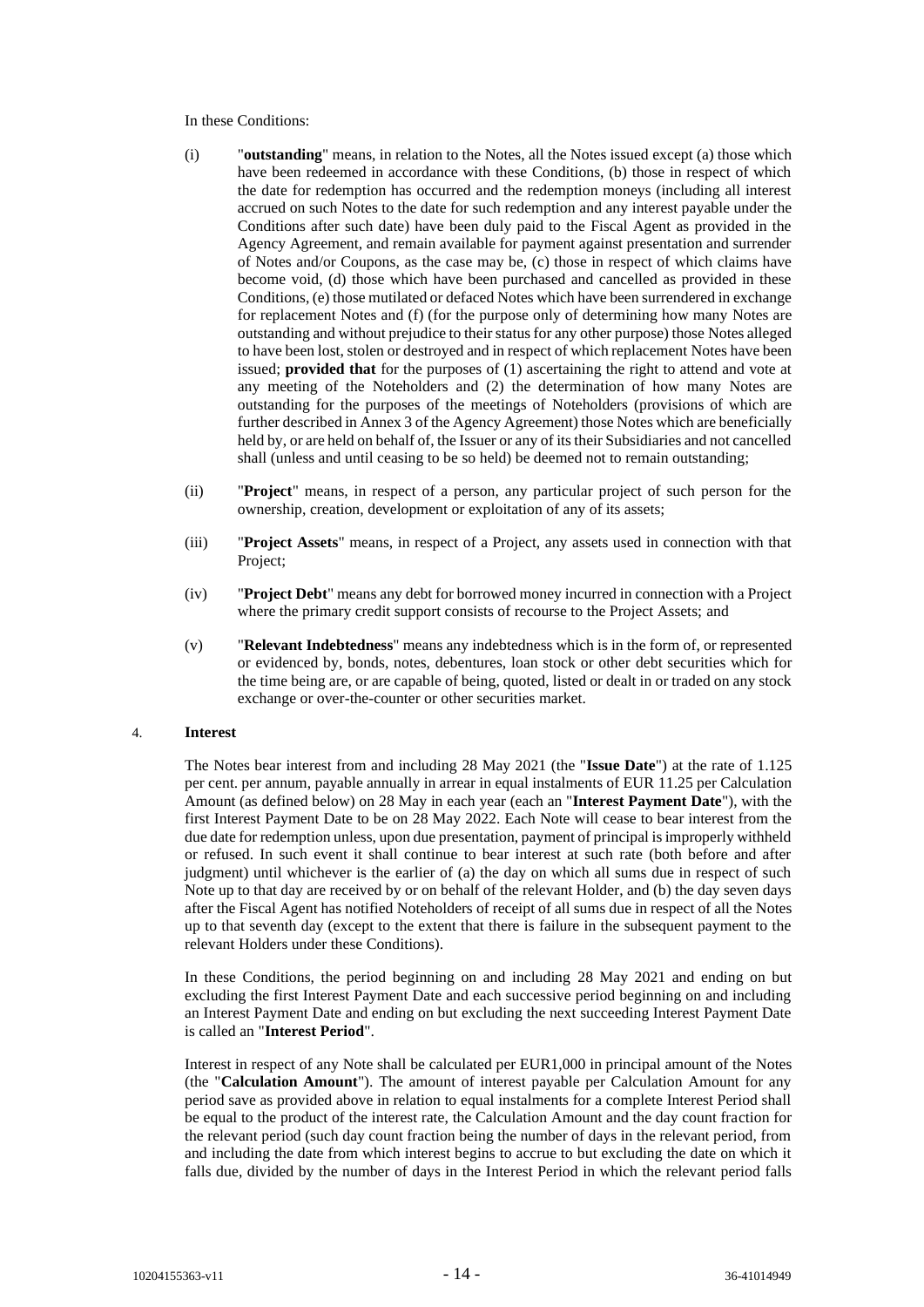(including the first such day but excluding the last)). The resulting figure will be rounded to the nearest cent (half a cent being rounded upwards).

#### <span id="page-21-2"></span>5. **Redemption and Purchase**

- (a) *Redemption Date*: To the extent they have not previously been redeemed or repurchased and cancelled, the Notes will be redeemed at their principal amount plus accrued interest on 28 May 2028 (the "**Maturity Date**").
- <span id="page-21-1"></span>(b) *Redemption for withholding taxation reasons*: The Issuer may redeem the Notes in whole, but not in part, at any time on giving not less than 30 nor more than 60 calendar days' notice to the Noteholders in accordance with Conditio[n 13](#page-29-0) (*Notices*) and the Fiscal Agent (which notice shall be irrevocable), at their principal amount together with interest accrued to the date fixed for redemption, if the Issuer has or will become obliged to pay additional amounts as provided or referred to in Condition [7](#page-25-0) as a result of any actual or proposed change in, or amendment to, the laws or regulations of the tax jurisdiction of the Issuer or any Substitute appointed pursuant to Condition [11](#page-27-0) (the "**Relevant Taxing Jurisdiction**") (including a decision or ruling of any court or tribunal) or any political subdivision or any authority thereof or therein having power to tax, or any actual or proposed change in the official application or official interpretation of such laws or regulations (including any interpretation or pronouncement by any relevant tax authority), which change or amendment becomes effective on or after the Issue Date (a "**Withholding Tax Event**"), **provided that** (i) such Withholding Tax Event cannot be avoided by the Issuer or any Substitute taking reasonable measures available to it and (ii) no such notice of redemption shall be given earlier than 90 calendar days prior to the earliest date on which the Issuer or any Substitute would be obliged to pay such additional amounts were a payment in respect of the Notes then due.
- <span id="page-21-0"></span>(c) *Redemption at the option of the Noteholders in the event of a Change of Control*:

If at any time while any Note remains outstanding, there occurs (i) a Change of Control 'as defined below) and (ii) within the Change of Control Period, a Rating Downgrade (as defined below) occurs as a result of such Change of Control (a "**Put Event**"), each Noteholder will have the option (the "**Put Option**") (unless, prior to the giving of the relevant Put Event Notice (as defined below), the Issuer has given notice to redeem the Notes in accordance with Condition[s 5\(b\),](#page-21-1) [5\(d\)](#page-22-1) or [5\(e\)\)](#page-22-0) to require the Issuer to redeem or, at the Issuer's option, purchase (or procure the purchase of) the Notes held by it on the Optional Redemption Date (as defined below) at their principal amount together with (or, where purchased, together with an amount equal to) interest (if any) accrued to, but excluding, the Optional Redemption Date.

Promptly upon a Put Event having occurred, the Issuer shall give notice (a "**Put Event Notice**") to the Noteholders in accordance with Condition [13](#page-29-0) (*Notices*) specifying the nature of the Put Event and the circumstances giving rise to it, the procedure for exercising the Put Option and the Optional Redemption Date.

In order to exercise the Put Option, the Noteholder must deposit, or cause to be transferred, such Note to be so redeemed or purchased to the account of the Fiscal Agent specified in the Put Option Notice (as defined below) for the account of the Issuer, at any time, accompanied by a duly signed and completed option exercise notice in the form (for the time being current) available from the specified office of the Fiscal Agent (a "**Put Option Notice**") within the period (the "**Put Period**") of 30 calendar days after a Put Event Notice is given. No Note so deposited and option so exercised may be revoked or withdrawn without the prior approval of the Issuer.

A Put Option Notice once given shall be irrevocable. The Notes should be delivered together with all Coupons relating to them maturing after the Optional Redemption Date, failing which the amount of any such missing unmatured Coupon will be deducted from the sum due for payment in the manner provided in Condition  $6(d)$ . The Fiscal Agent will issue to the Noteholder concerned a non-transferable receipt in respect of all Notes so delivered. Payment in respect of any Note so delivered will be made on the Optional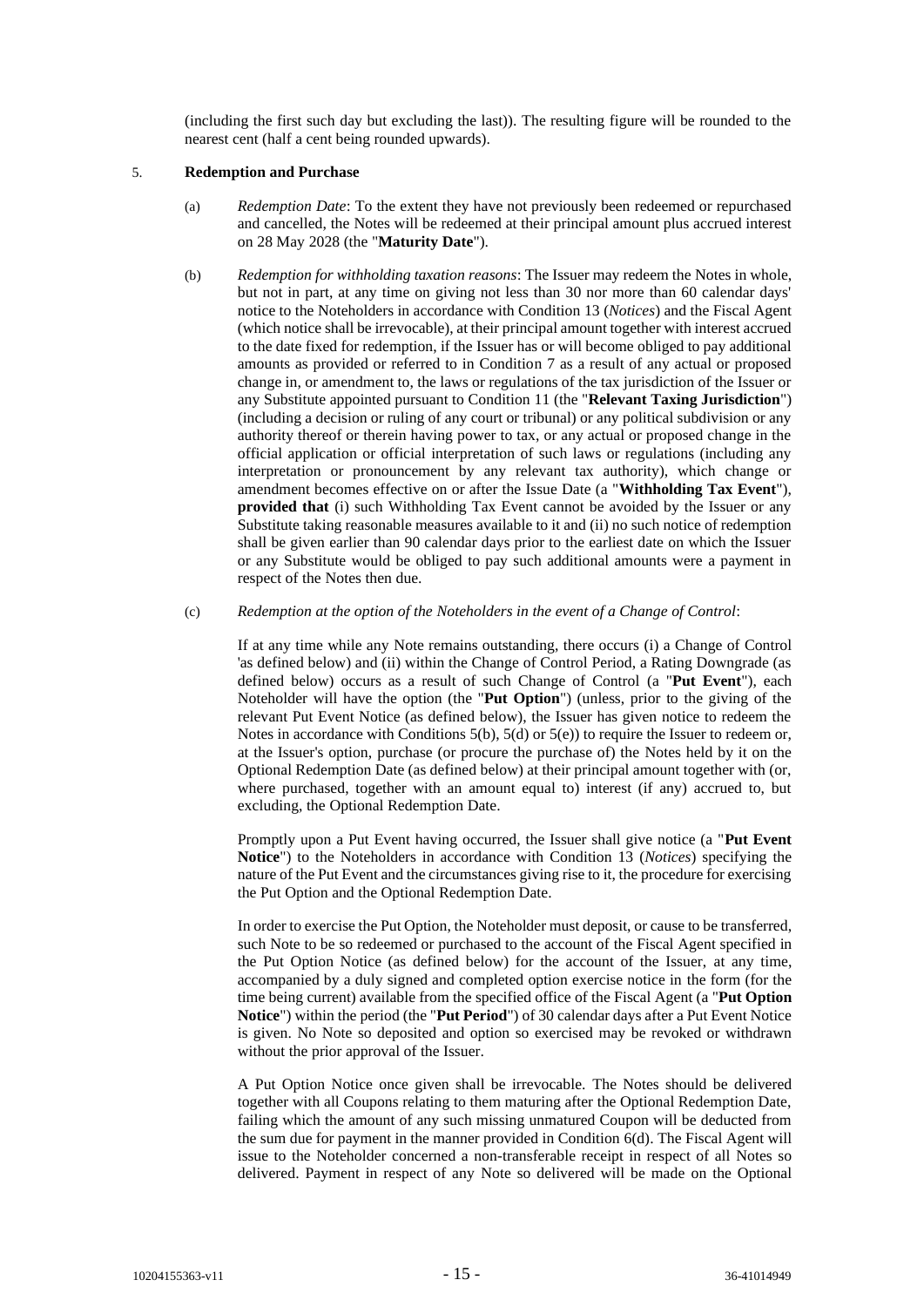Redemption Date, by transfer to the bank account specified in the Put Option Notice. For the purposes of these Conditions, receipts issued pursuant thereto shall be treated as if they were Notes.

The Issuer shall redeem or purchase (or procure the purchase of) the relevant Notes on the Optional Redemption Date unless previously redeemed (or purchased) and cancelled.

For the purposes of this Condition [5\(c\):](#page-21-0)

"**acting in concert**" means a group of persons who, pursuant to an agreement or understanding (whether formal or informal), actively co-operate, through the acquisition directly or indirectly of shares in the Issuer by any of them, either directly or indirectly, to obtain an ownership interest in the Issuer.

A "**Change of Control**" shall be deemed to have occurred each time that a person or a group of persons acting in concert owns more than fifty (50) per cent. of the voting rights in the shareholders' general meetings of the Issuer.

"**Change of Control Period**" means the period commencing on the date of the first public announcement of the result of the relevant Change of Control and ending 90 days after such announcement.

"**Optional Redemption Date**" is the tenth Business Day after the last day of the Put Period.

"**person**" means any person, firm, company, corporation, government, state or agency of a state or any association, trust or partnership (whether or not having separate legal personality) or two (2) or more of the foregoing.

"**Rating Agency**" means Standard & Poor's Rating Services, a division of the McGraw-Hill Companies, Inc., Fitch Ratings Ltd., Moody's Investor Services or any other rating agency of equivalent international standing specified from time to time by the Issuer and, in each case, their respective successors or affiliates.

A "**Rating Downgrade**" shall be deemed to have occurred in respect of a Change of Control if within the Change of Control Period, the rating previously assigned to the Notes by any Rating Agency (as defined below) solicited by the Issuer is  $(x)$  withdrawn or  $(y)$ changed from an investment grade rating (BBB-, or its equivalent for the time being, or better) to a non-investment grade rating (BB+, or its equivalent for the time being, or worse) or (z) if the rating previously assigned to the Notes by any Rating Agency solicited by the Issuer was below an investment grade rating (as described above), lowered by at least one full rating notch (for example, from BB+ to BB; or their respective equivalents), **provided that** a Rating Downgrade otherwise arising by virtue of a particular change in rating shall be deemed not to have occurred in respect of a particular Change of Control if the Rating Agency does not publicly announce or publicly confirm that the reduction was the result of the Change of Control.

<span id="page-22-1"></span>(d) *Redemption in the case of Minimal Outstanding Amount*: The Issuer may, on giving not less than 15 nor more than 30 calendar days' irrevocable notice in accordance with Conditio[n 13](#page-29-0) (*Notices*) to the Noteholders, redeem all, but not some only, of the Notes at their principal amount together with accrued interest thereon to the date set for redemption, if immediately before giving such notice, the aggregate principal amount of the Notes outstanding is less than 25 per cent. of the aggregate principal amount originally issued (which shall, for the avoidance of doubt, include any further Notes issued pursuant to Conditio[n 12\)](#page-29-1) (other than as a result of any redemption at the option of the Issuer pursuant to Condition [5\(e\)\)](#page-22-0).

#### <span id="page-22-0"></span>(e) *Make-Whole Redemption by the Issuer:*

(i) The Issuer may on giving not less than 15 nor more than 30 calendar days' irrevocable notice in accordance with Condition [13](#page-29-0) (*Notices*) to the Noteholders, redeem the Notes, in whole or in part, at any time or from time to time, up to but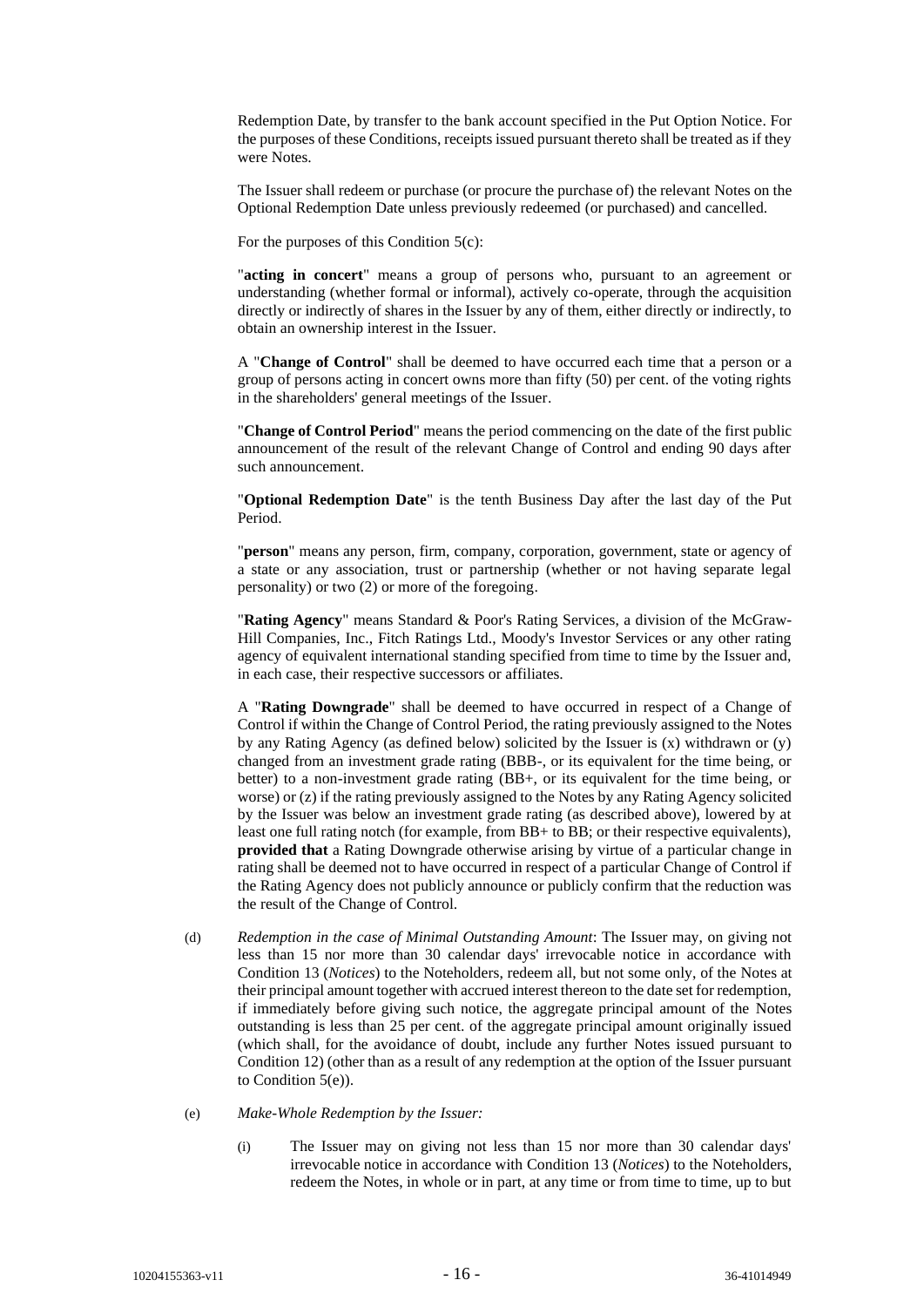excluding the date falling three months prior to their Maturity Date (a "**Make-Whole Redemption Date**"). Any such redemption of Notes shall be made on the Make-Whole Redemption Date at their Make-Whole Redemption Amount (as defined below) calculated by the Make-Whole Calculation Agent.

(ii) For the purposes of this Condition  $5(e)$ :

"**Make-Whole Calculation Agent**" means: Aether Financial Services UK Limited.

"**Make-Whole Redemption Amount**" means, in respect of any Note subject to redemption pursuant to Conditio[n 5\(e\),](#page-22-0) an amount in euro determined by the Make-Whole Calculation Agent, equal to the sum of:

- (i) the greater of  $(x)$  100 per cent. of the principal amount of such Note and  $(y)$  the sum of the then present values of the remaining scheduled payments of principal and interest on such Note (excluding any interest accrued on such Note to, but excluding, the relevant Make-Whole Redemption Date) with the last scheduled interest payment date and date of principal repayment advanced to the date falling three months prior to the Maturity Date (the interest at such date being determined as per Condition [4](#page-20-0) (*Interest*)) discounted to such Make-Whole Redemption Date on the basis of the day count fraction defined in Condition [4](#page-20-0) (*Interest*) at the Make-Whole Redemption Rate plus the Make-Whole Redemption Margin;
- (ii) any interest accrued on such Note to, but excluding, such Make-Whole Redemption Date (the interest at such date being determined as per Condition [4](#page-20-0) (*Interest*)).

#### "**Make-Whole Redemption Margin**" means 0.25 per cent.

"**Make-Whole Redemption Rate**" means, in respect of any redemption of Notes on any Make-Whole Redemption Date pursuant to this Condition  $5(e)$ , the average, calculated by the Make-Whole Calculation Agent, of the four quotations (or such lesser number of quotations that the Make-Whole Calculation Agent is capable of obtaining from the Reference Banks, subject to a minimum of one quotation, and in any case, the Make-Whole Redemption Rate shall be such quotation) given by the Reference Banks of the mid-market annual yield to maturity of the Reference Security (or, as the case may be, the Similar Security) on the fourth business day in Paris preceding the relevant Make-Whole Redemption Date at 11:00 a.m. (Central European time (CET)). If the Reference Security is no longer outstanding, a Similar Security will be chosen by the Make-Whole Calculation Agent in its reasonable judgment, at 11:00 a.m. (Central European time (CET)) on the fourth business day in Paris preceding the relevant Make-Whole Redemption Date, quoted in writing by the Make-Whole Calculation Agent to the Issuer. The Make-Whole Redemption Rate will be notified to the Noteholders by the Issuer in accordance with Conditio[n 13](#page-29-0) (*Notices*).

"**Reference Security**" means the German federal government bond bearing interest at a rate of 0.5 per cent. per annum and maturing in February 2028 (ISIN DE0001102440).

"**Reference Bank**" means each of the four banks that may have been selected by the Make-Whole Calculation Agent (excluding the Make-Whole Calculation Agent and any of its affiliates) which are primary European government security dealers, and their respective successors, or market makers in pricing corporate bond issues.

"**Similar Security**" means a reference bond or reference bonds issued by the German federal government having an actual or interpolated maturity comparable with the remaining term of the Notes that would be used, at the time of financial practice, in pricing new issues of corporate debt securities of comparable maturity to the remaining term of the Notes.

The determination of any rate or amount, the obtaining of each quotation and the making of each determination or calculation by the Make-Whole Calculation Agent shall (in the absence of manifest error) be final and binding upon all parties. The Make-Whole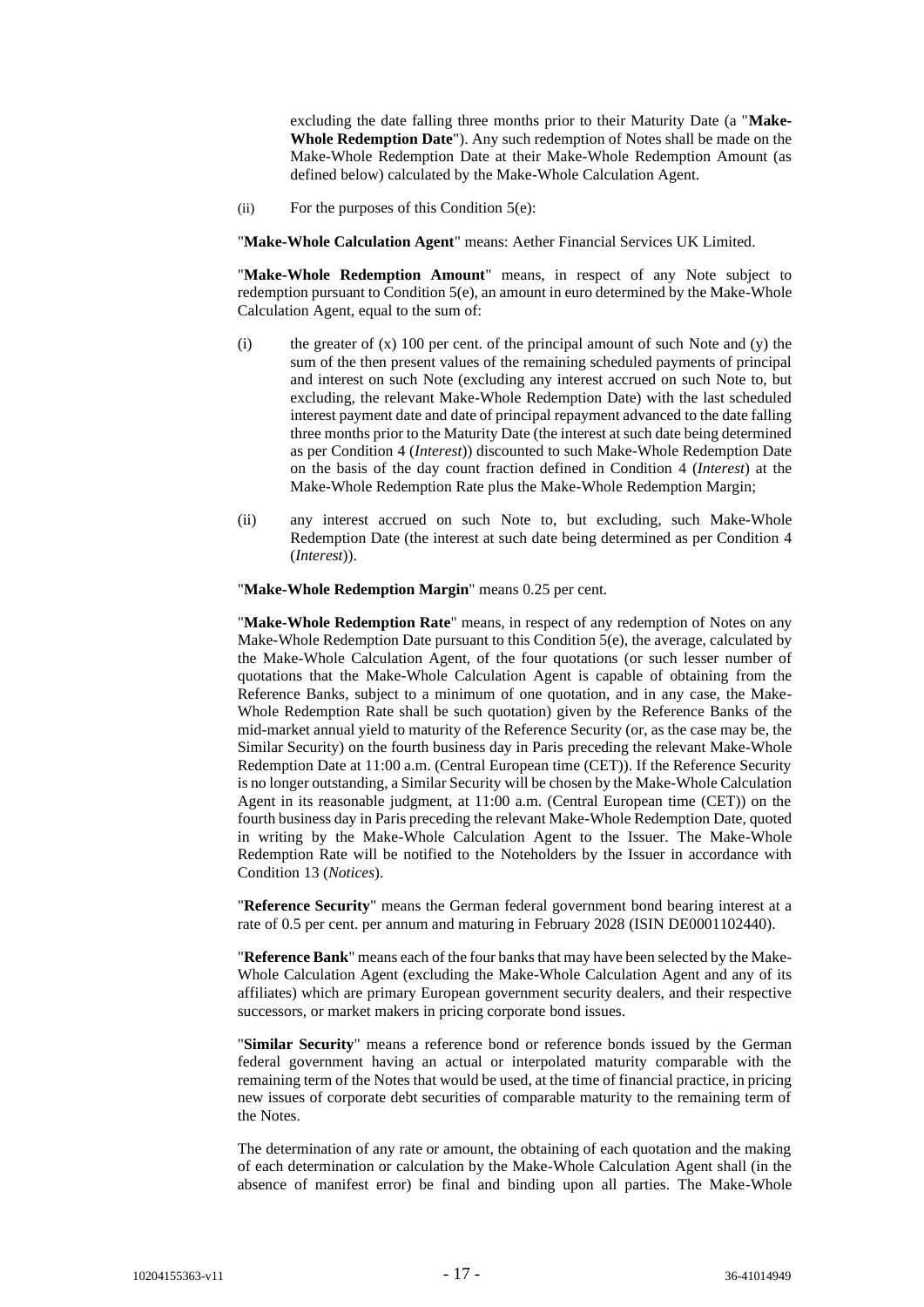Calculation Agent shall act as an independent expert and not as an agent for the Issuer and the Noteholders. The Make-Whole Calculation Agent (acting in such capacity) shall not have any relationship of agency or trust with, and, to the extent permitted by law, shall not incur any liability against, the Noteholders, the Fiscal Agent or the Principal Paying Agent.

- <span id="page-24-1"></span>(f) *Residual Maturity Call Option*: The Issuer may, on giving not less than 15 nor more than 30 calendar days' irrevocable notice in accordance with Condition [13](#page-29-0) (*Notices*) to the Noteholders, redeem, at any time as from and including the date falling three months prior to but excluding the Maturity Date, the Notes, in whole (but not in part), at their principal amount together with interest accrued to, but excluding, the date fixed for redemption.
- (g) *Notice of redemption and drawings*: All Notes in respect of which any notice of redemption is given under this Condition shall be redeemed on the date specified in such notice in accordance with this Condition. In the case of a partial redemption the notice shall also contain the serial numbers of the Notes to be redeemed, which shall have been drawn in such place and in such manner as may be fair and reasonable in the circumstances, taking account of prevailing market practices, subject to compliance with any applicable laws and stock exchange or other relevant authority requirements.
- (h) *Partial redemption*: If the Notes are to be redeemed in part only on any date in accordance with Condition 5(e) (*Make-Whole Redemption by the Issuer*), the Notes to be redeemed shall be selected by the drawing of lots in such place as the Fiscal Agent approves and in such manner as the Fiscal Agent considers appropriate, subject to compliance with applicable law and the rules of each listing authority, stock exchange and/or quotation system (if any) by which the Notes have then been admitted to listing, trading and/or quotation, and the notice to Noteholders referred to in Condition 5(e) (*Make-Whole Redemption by the Issuer*) shall specify the serial numbers of the Notes so to be redeemed.
- (i) *Purchase*: The Issuer and its Subsidiaries may at any time purchase Notes in the open market or otherwise at any price (**provided that** all unmatured Coupons relating thereto are attached thereto or surrendered therewith). The Notes so purchased may be resold but, while held by or on behalf of the Issuer or any such Subsidiary, shall not entitle the Holder to vote at any meetings of the Noteholders and shall not be deemed to be outstanding for the purposes of calculating quorums at meetings of the Noteholders or for the purposes of Conditio[n 11\(a\).](#page-27-1)
- (j) *Cancellation*: All Notes so redeemed or purchased in accordance with Condition [5](#page-21-2) and any unmatured Coupons attached to or surrendered with them, other than any Notes or Coupons purchased in the ordinary course of a business of dealing in Notes, will be cancelled and may not be re-issued or resold. The obligations of the Issuer in respect of any such Notes shall be discharged.

# <span id="page-24-0"></span>6. **Payments**

- (a) *Method of Payment*: Payments of principal and interest will be made against presentation and surrender (or, in the case of a partial payment, endorsement) of Notes or the appropriate Coupons (as the case may be) at the specified office of any Paying Agent. Payments of interest due in respect of any Note other than on presentation and surrender or endorsement of matured Coupons shall be made only against presentation and either surrender or endorsement (as appropriate) of the relevant Note.
- (b) *Payments subject to laws*: All payments are subject in all cases to any applicable laws and regulations in the place of payment, but without prejudice to the provisions of Condition [7.](#page-25-0) No commissions or expenses shall be charged to the Noteholders or Couponholders in respect of such payments.
- (c) *Surrender of unmatured Coupons*: Each Note should be presented for redemption together with all unmatured Coupons relating to it, failing which the amount of any such missing unmatured Coupon (or, in the case of payment not being made in full, that proportion of the amount of such missing unmatured Coupon which the sum of principal so paid bears to the total principal amount due) will be deducted from the sum due for payment. Each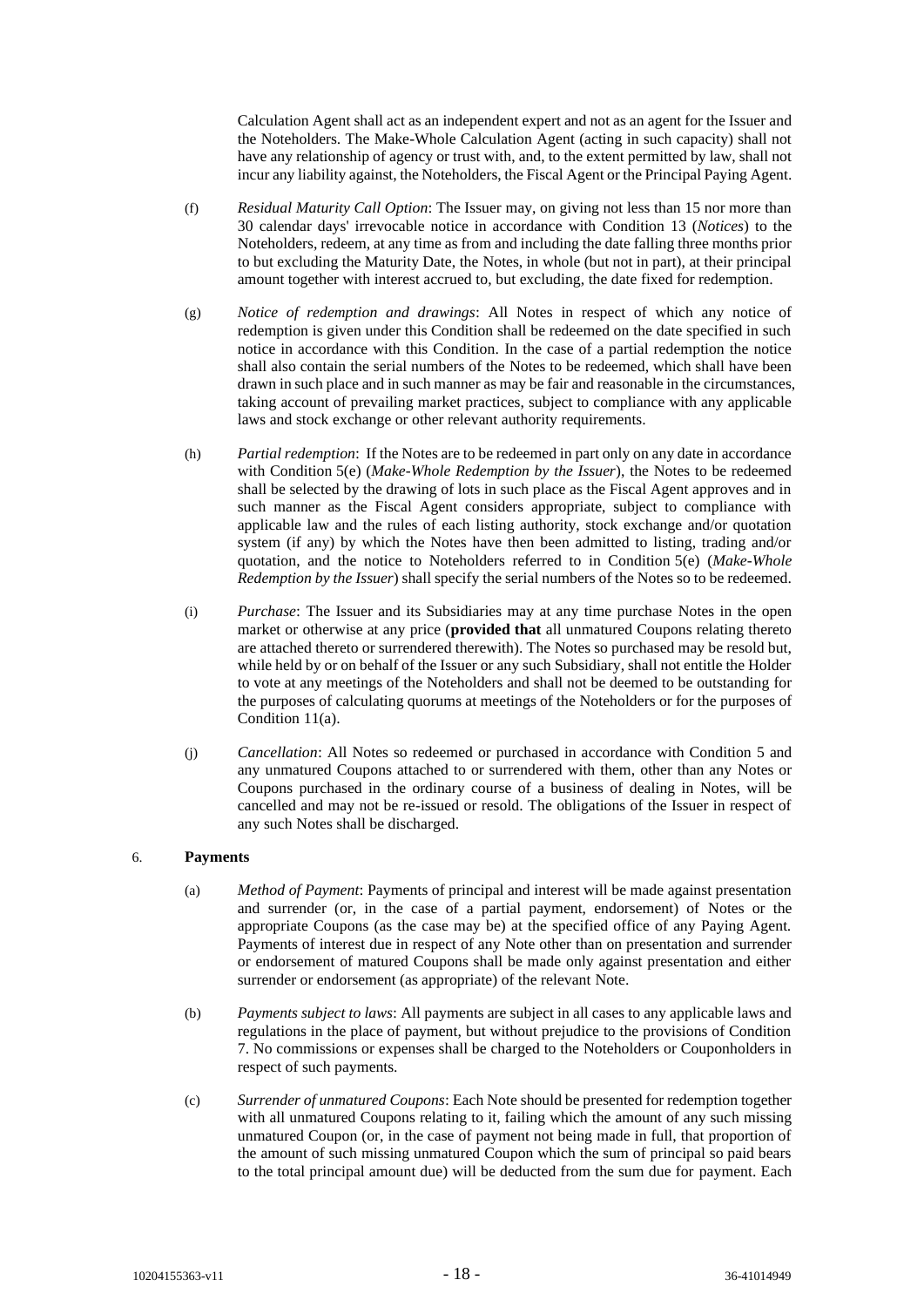amount of principal so deducted will be paid in the manner mentioned above against surrender of the relevant missing Coupon not later than 10 years after the Relevant Date (as defined in Conditio[n 7\)](#page-25-0) for the relevant payment of principal.

- <span id="page-25-1"></span>(d) *Payments on business days*: A Note or Coupon may only be presented for payment on a day which is a business day in the place of presentation. No further interest or other payment will be made as a consequence of the day on which the relevant Note or Coupon may be presented for payment under this Condition [6](#page-24-0) falling after the due date. In this Condition "**business day**" means a day on which commercial banks and foreign exchange markets are open in the relevant city.
- (e) *Agents*: The initial Fiscal and Principal Paying Agent and the Make-Whole Calculation Agent and their respective initial specified offices are listed below. The Issuer reserves the right at any time to vary or terminate the appointment of any Paying Agent and appoint additional or other Paying Agent, or vary or terminate the appointment of the Fiscal Agent or the Calculation Agent **provided that** it will maintain a Fiscal Agent and a Calculation Agent having a specified office in a European City. Notice of any change in the Paying Agent or their specified offices will promptly be given to the Noteholders.

# **Fiscal Agent and Principal Paying Agent**

#### **CACEIS Bank, Luxembourg Branch**

5 allée Scheffer 2520 Luxembourg

#### **Make-Whole Calculation Agent**

#### **Aether Financial Services UK Limited**

57, Berkeley Square W1J 6ER London United Kingdom

# <span id="page-25-0"></span>7. **Taxation**

All payments of principal and interest by or on behalf of the Issuer in respect of the Notes and the Coupons shall be made free and clear of, and without withholding or deduction for or on account of, any taxes present or future, duties, assessments or governmental charges of whatever nature imposed, levied, collected, withheld or assessed by or on behalf of or within the Relevant Taxing Jurisdiction or any political subdivision thereof or any authority therein or thereof having power to tax, unless such withholding or deduction is required by law. In that event, the Issuer shall, to the extent permitted by applicable law, pay such additional amounts as will result in receipt by the Holders after such withholding or deduction of such amounts as would have been received by them had no such withholding or deduction been required, except that no such additional amounts shall be payable in respect of any Note or Coupon presented for payment:

- (a) *Other connection*: by or on behalf of a Holder who is liable to such taxes, duties, assessments or governmental charges in respect of such Note or Coupon by reason of his having some connection with the Relevant Taxing Jurisdiction other than the mere holding of the Note or Coupon;
- (b) *Presentation more than 30 days after the Relevant Date*: more than 30 days after the Relevant Date except to the extent that the Holder of it would have been entitled to such additional amounts on presenting such Note or Coupon for payment on the last day of such period of 30 days;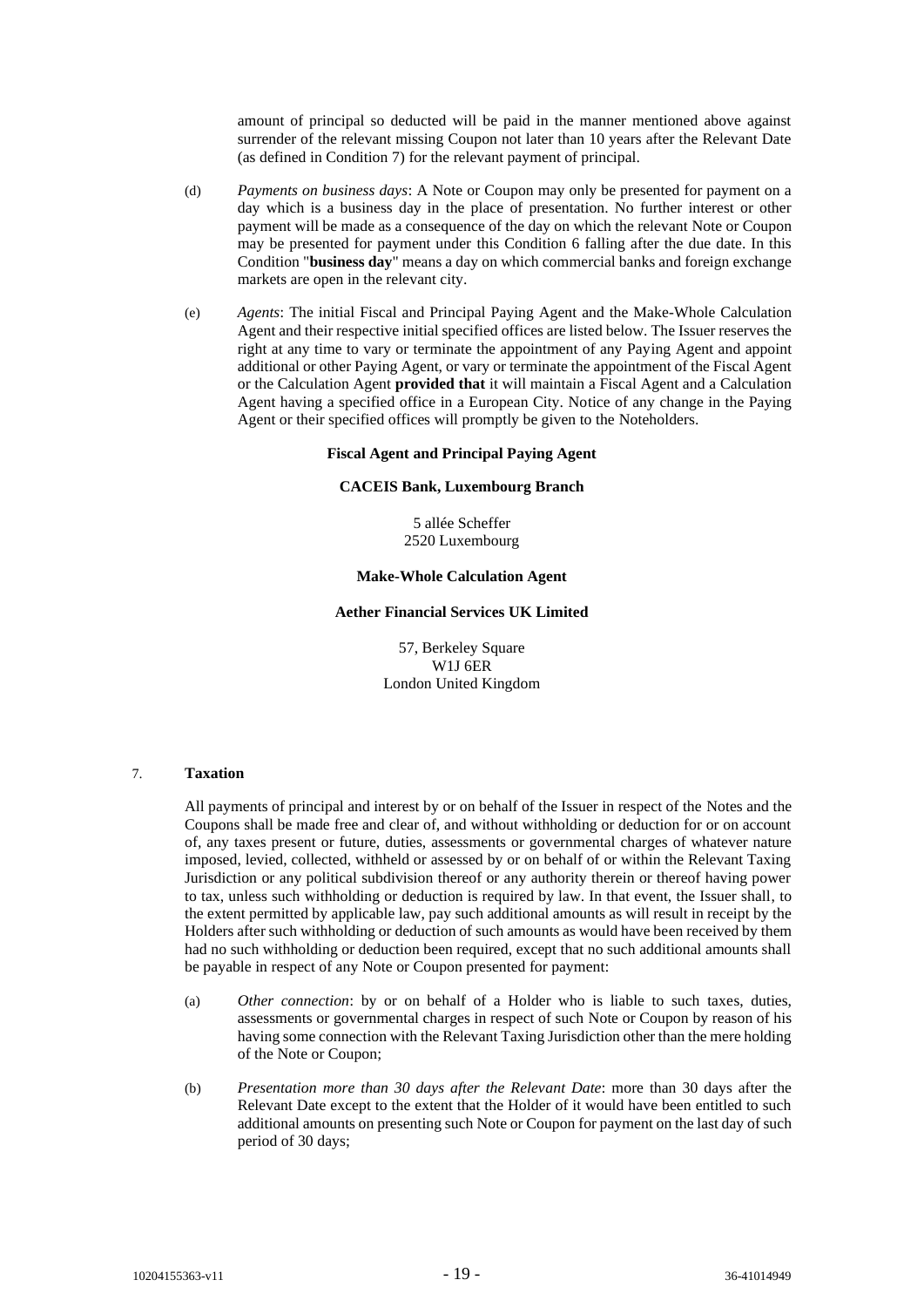- (c) *Avoidable deduction*: by or on behalf of a Holder if such withholding or deduction would have been avoided by such Holder complying with any statutory requirement or making a declaration of residence or non-residence or other similar claim from exemption to the relevant tax authority and such Holder fails to do so; or
- (d) *Beneficial owners*: by or on behalf of a Holder that is a partnership, or a Holder that is not the sole beneficial owner of the Note or which holds the Note in a fiduciary capacity, to the extent that any of the members of the partnership, the beneficial owner or the settler or beneficiary with respect to the fiduciary would not have been entitled to the payment of an additional amount had each of the members of the partnership, the beneficial owner, settler or beneficiary (as the case may be) received directly his beneficial or distributive share of the payment.

In addition, no additional amounts will be paid by the Issuer or any Paying Agent or any other person on account of any deduction or withholding from a payment on, or in respect of, the Notes where such withholding or deduction is required pursuant to an agreement described in Section 1471(b) of the U.S. Internal Revenue Code of 1986, as amended (the "**Code**") or otherwise imposed pursuant to Sections 1471 through 1474 of the Code, any regulations thereunder, any official interpretations thereof, any governmental agreement with respect thereto or any law implementing, or relating to, an intergovernmental agreement ("**FATCA**").

"**Relevant Date**" means whichever is the later of (i) the date on which such payment first becomes due and (ii) if the full amount payable has not been received by the Principal Paying Agent on or prior to such due date, the date on which, the full amount having been so received, notice to that effect shall have been given to the Holders. Any reference in these Conditions to principal and/or interest shall be deemed to include any additional amounts which may be payable under this Condition.

# <span id="page-26-0"></span>8. **Events of Default**

If any of the following events occurs and is continuing:

- (a) *Non-Payment*: the Issuer fails to make payment of principal or interest due in respect of any Note and the Issuer does not remedy such default within a period of seven (7) Business Days (as defined in Conditio[n 11\)](#page-27-0) from such due date; or
- (b) *Breach of Other Obligations*: the Issuer fails to perform or observe any of its other obligations relating to the Notes and such failure is not remedied within fourteen (14) Business Days from the date on which written notice of such failure shall have been given to the Fiscal Agent at its specified office by any Noteholder;
- (c) *Cross-Default*: if the Issuer or its Material Subsidiary is in default for the payment of indebtedness for borrowed money or guarantee of any indebtedness for borrowed money, on the date of the stated maturity of such indebtedness for borrowed money or guarantee or, as the case may be, at the end of any applicable grace period, or such indebtedness for borrowed money or guarantee therefor becomes due and payable prior to its stated maturity as a result of any event of default (howsoever described), save where the Issuer or such Material Subsidiary is contesting in good faith, by appropriate proceedings, its payment obligation under such indebtedness for borrowed money, or that such indebtedness for borrowed moneys was due and unless the aggregate amount of any such indebtedness for borrowed money is less than the higher of (i) 100,000,000 euros or its equivalent in other currencies and (ii) 1.2% of the total assets of the Group;
- (d) *Insolvency and Winding-up*: if the Issuer or its Material Subsidiary (i) applies for the appointment of a *mandataire ad hoc* under French insolvency law, or (ii) enters into a conciliation procedure (*procédure de conciliation)* pursuant to articles L. 611-1 *et seq.* of the French *Code de Commerce*, or (iii) a judgement is rendered for its judicial liquidation (*liquidation judiciaire*) or the transfer of the whole of its business (*cession totale de l'entreprise*), or any other French legal proceedings that may replace one or more of the proceedings mentioned herein, or any analogous step or proceeding having a similar effect in The Netherlands, or if the Issuer or its Material Subsidiary is wound up or dissolved or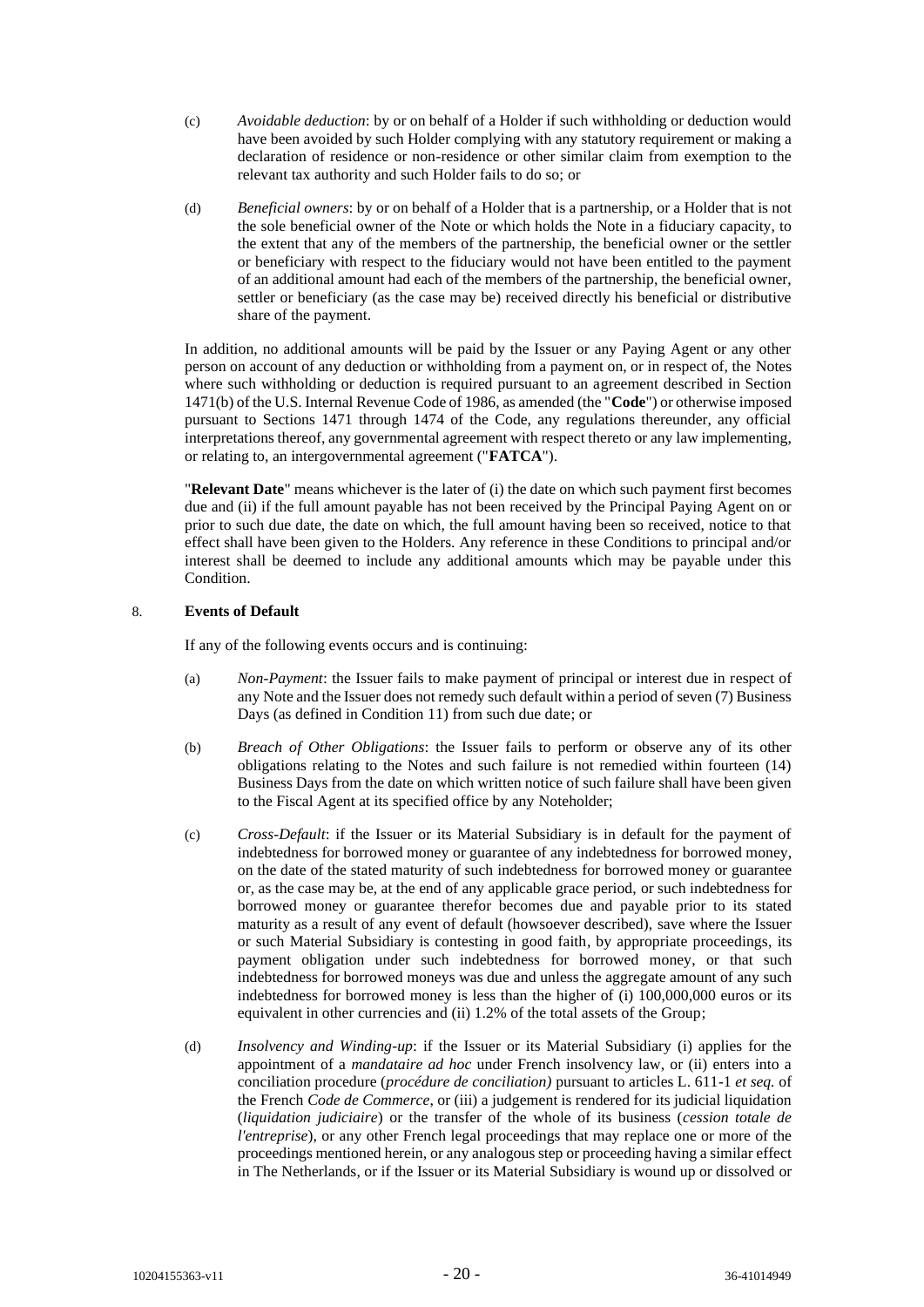the Issuer ceases to carry on all of its business or operations, in each case, except as a result of, or followed by, a reconstruction, amalgamation, reorganisation, merger or consolidation where all the obligations of the Issuer under the Notes are assumed by the resulting or remaining entity,

then all of the Notes may, by notice in writing given to the Fiscal Agent at its specified office by one or several Holders together representing at least 20 per cent. of all outstanding Notes, be declared immediately due and payable whereupon they shall become immediately due and payable at their principal amount together with accrued interest without further formality unless such event of default shall have been remedied prior to the receipt of such notice by the Fiscal Agent.

For the purposes of this Condition [8:](#page-26-0)

"**Group**" means the Issuer and all its Subsidiaries for the time being.

"**Material Subsidiary**" means Technip Eurocash S.N.C..

"**Technip Eurocash S.N.C.**" means Technip Eurocash S.N.C. registered under number 428 574 248 of the *Registre du Commerce et des Sociétés* or any successor to its business and/or function within the Group and any transferee of all its rights, assets and obligations.

#### 9. **Prescription**

Claims in respect of principal and interest will become void unless presentation for payment is made within a period of 10 years in the case of principal and five years in the case of interest from the appropriate Relevant Date.

#### 10. **Replacement of Notes and Coupons**

If any Note or Coupon is lost, stolen, mutilated, defaced or destroyed, it may be replaced at the specified office of the Fiscal Agent or any Paying Agent subject to all applicable laws and stock exchange or other relevant authority requirements, upon payment by the claimant of the expenses incurred in connection with such replacement and on such terms as to evidence, security, indemnity and otherwise as the Issuer may require (**provided that** the requirement is reasonable in the light of prevailing market practice). Mutilated or defaced Notes or Coupons must be surrendered before replacements will be issued.

#### <span id="page-27-1"></span><span id="page-27-0"></span>11. **Meetings of Noteholders, Modification, Waiver and Substitution**

(a) *Meetings of Noteholders*: The Agency Agreement contains provisions for convening meetings (including by way of conference call or by use of a videoconference platform) of Noteholders to consider matters affecting their interests, including the sanctioning by Extraordinary Resolution (as defined in the Agency Agreement) of a modification of any of these Conditions. Such a meeting may be convened by Noteholders holding not less than 10 per cent. in principal amount of the Notes for the time being outstanding. The quorum for any meeting convened to consider an Extraordinary Resolution will be two or more persons holding or representing a clear majority in principal amount of the Notes for the time being outstanding, or at any adjourned meeting two or more persons being or representing Noteholders whatever the principal amount of the Notes held or represented, unless the business of such meeting includes consideration of proposals, *inter alia*, (i) to modify the dates on which interest is payable in respect of the Notes, (ii) to reduce or cancel the principal amount of, or interest on, or to vary the method of calculating the rate of interest on, the Notes, (iii) to change the currency of payment of the Notes or the Coupons, or (iv) to modify the provisions concerning the quorum required at any meeting of Noteholders or the majority required to pass an Extraordinary Resolution, in which case the necessary quorum will be two or more persons holding or representing not less than 75 per cent., or at any adjourned meeting not less than 25 per cent. in principal amount of the Notes for the time being outstanding. Any Extraordinary Resolution duly passed shall be binding on Noteholders (whether or not they were present at the meeting at which such resolution was passed) and on all Couponholders.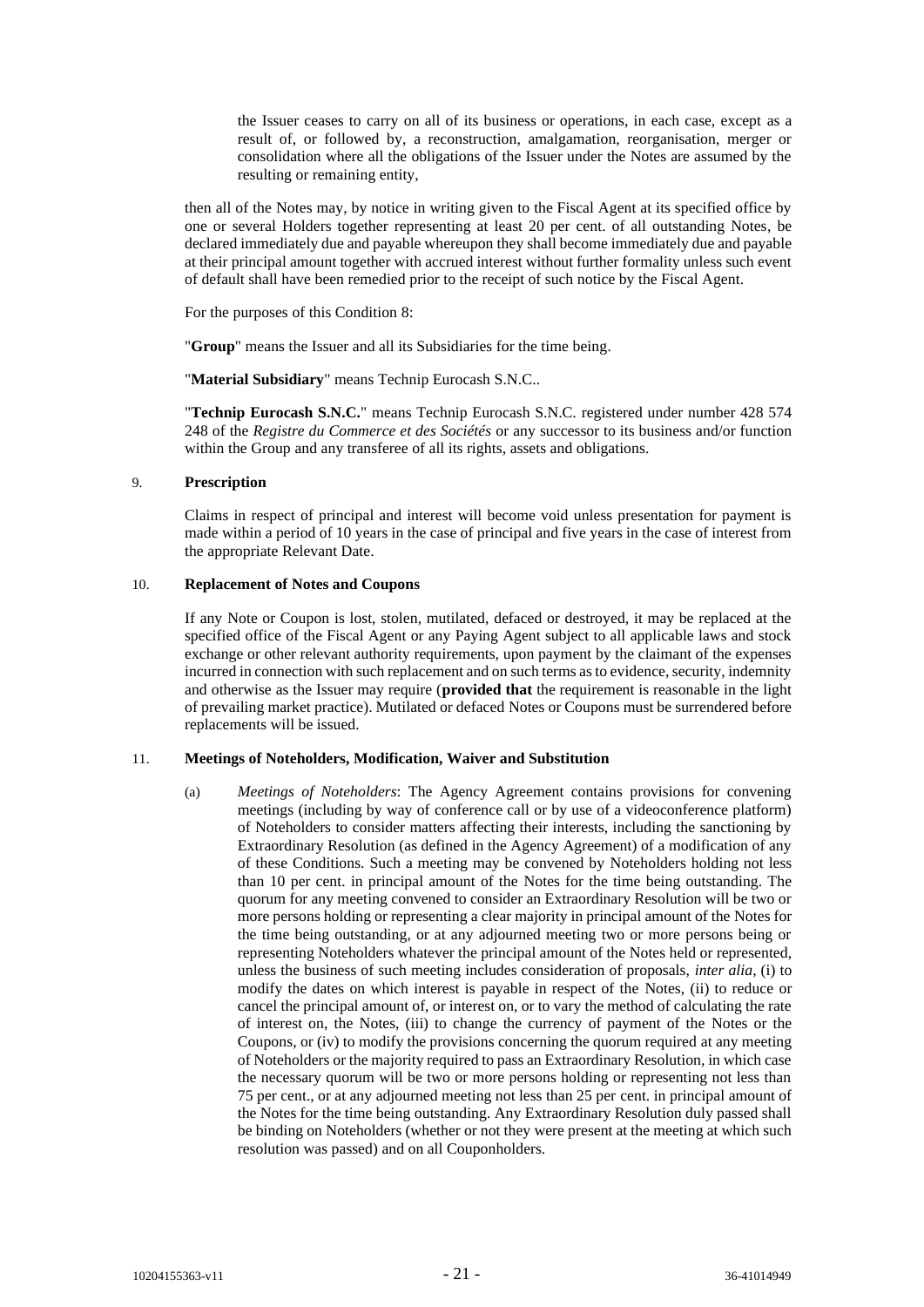The Agency Agreement provides that a resolution in writing signed by or on behalf of the Holders of not less than 75 per cent. in principal amount of the Notes outstanding shall for all purposes be as valid and effective as an Extraordinary Resolution passed at a meeting of Noteholders duly convened and held. Such a resolution in writing may be contained in one document or several documents in the same form, each signed by or on behalf of one or more Noteholders.

- (b) *Modification of Agency Agreement*: The Issuer shall only permit any modification of, or any waiver or authorization of any breach or proposed breach of or any failure to comply with, the Agency Agreement, if to do so could not reasonably be expected to be prejudicial to the interests of the Noteholders and/or the Couponholders.
- (c) *Substitution*: The Issuer, or any previous substituted company, may at any time, without the consent of the Holders, substitute for itself as principal debtor under the Notes and the Coupons, any Subsidiary or Affiliate of the Issuer (the "**Substitute**"), **provided that** no payment in respect of the Notes or the Coupons is at the relevant time overdue or in default. The substitution shall be made by a deed poll (the "**Deed Poll**"), to be substantially in the form scheduled to the Agency Agreement, and may take place only if: (i) the Substitute shall, by means of the Deed Poll, agree to indemnify and hold harmless each Holder against any tax, duty, assessment or governmental charge which is or may be imposed on, incurred by or levied on it by (or by any authority in or of) the jurisdiction of the country of the Substitute's residence for tax purposes and, if different, of its incorporation with respect to any Note or Coupon and which would not have been so imposed had the substitution not been made, as well as against any tax, duty, assessment or governmental charge, and any liability, charge, cost or expense, in connection with the substitution; (ii) the substitution shall not be significantly detrimental to the interests of the Holders (iii) all actions, conditions and things required to be taken, fulfilled and done (including the obtaining of any necessary consents or approvals) to ensure that the Deed Poll, the Notes and Coupons represent valid, legally binding and enforceable obligations of the Substitute and in the case of the Deed Poll of Technip Energies N.V. have been taken, fulfilled and done and are in full force and effect; (iv) the Substitute shall have become party to the Agency Agreement, with any appropriate consequential amendments, as if it had been an original party to it; (v) the obligations of the Substitute (including any previous Substituted Company) under the Notes and the Coupons shall be unconditionally and irrevocably guaranteed by Technip Energies N.V. by means of the Deed Poll; (vi) legal opinions, dated not more than five Business Days (as defined in Condition [4\)](#page-20-0) prior to the date of substitution, addressed to the Holders shall have been delivered to them (care of the Fiscal Agent) from independent legal advisers of recognized standing (which may include legal advisers of the Issuer and/or legal advisers who have advised in connection with the original issue of the Notes) in each jurisdiction referred to in (i) above, the jurisdiction of the Issuer (if different) and in England as to the fulfilment of the preceding conditions of this Conditio[n 11](#page-27-0) and the other matters specified in the Deed Poll; and (vii) the Issuer shall have given at least 14 days' prior notice of such substitution to the Noteholders in accordance with Condition [13](#page-29-0) (*Notices*), stating that copies, and pending execution the agreed text, of all documents in relation to the substitution which are referred to above, or which might otherwise reasonably be regarded as material to Noteholders, will be available for inspection at the specified office of each of the Paying Agent. The Issuer will notify Noteholders as soon as reasonably practicable following a substitution in accordance with Conditio[n 13](#page-29-0) (*Notices*) and such substitution shall become effective upon the publication of such notice.

For the purposes of this Condition [11:](#page-27-0)

"**Affiliate**" means a person that directly, or indirectly through one or more intermediaries, controls or is controlled by, or is under common control with, the person specified.

"**Subsidiary**" means a person of which another person owns directly or indirectly more than fifty (50) per cent. of the voting capital or similar right of ownership.

For the purposes of the Conditions: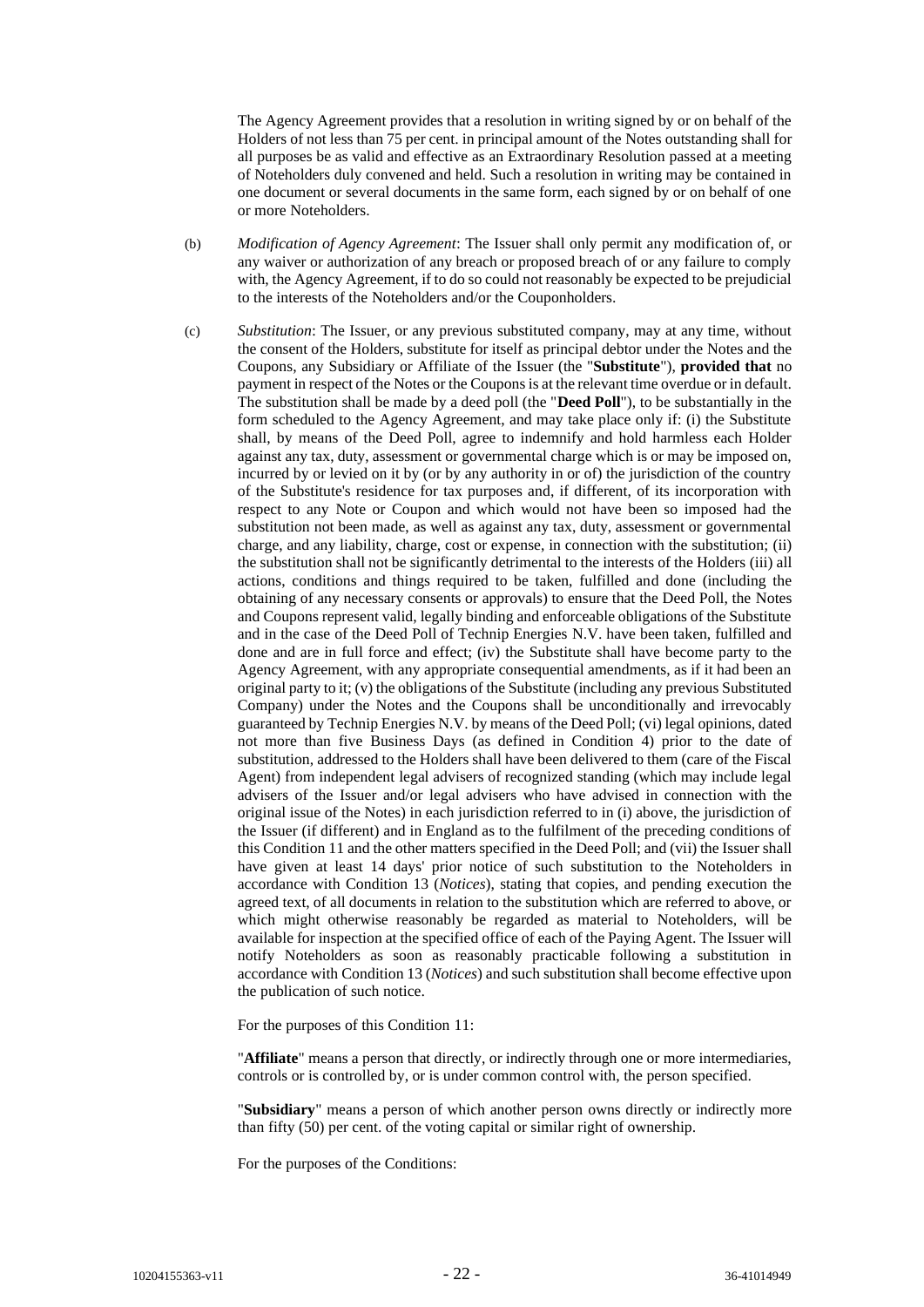"**Business Day**" means (i) a day on which commercial banks and foreign exchanges markets are open in Paris, and (ii) a day on which the TARGET 2 System is operating.

"**TARGET 2 System**" means the Trans-European Automated Real-time Gross Settlement Express Transfer 2 System.

#### <span id="page-29-1"></span>12. **Further Issues**

The Issuer may from time to time without the consent of the Holders create and issue further Notes either having the same terms and conditions as the Notes in all respects (or in all respects except for the first payment of interest on them) and so that such further issue shall be consolidated and form a single series with the outstanding Notes. References in these Conditions to the Notesinclude (unless the context requires otherwise) any other Notes issued pursuant to this Condition and forming a single series with the Notes.

#### <span id="page-29-0"></span>13. **Notices**

Any notice to the Noteholders will be valid if (i) published in a daily newspaper of general circulation in Europe or, (ii) so long as the Notes are admitted to trading on Euronext Paris and if the rules of that stock exchange so require, published on the website of Euronext Paris (www.euronext.com). Any such notice shall be deemed to have been given on the date of such publication, if published more than once or on different dates, on the first date on which such publication is made. Couponholders will be deemed for all purposes to have notice of the contents of any notice given to the Noteholders in accordance with this Condition.

#### 14. **Contracts (Rights of Third Parties) Act 1999**

No person shall have any right to enforce any term or condition of the Notes under the Contracts (Rights of Third Parties) Act 1999.

#### 15. **Governing Law and Jurisdiction**

- (a) *Governing Law*: The Agency Agreement, the Notes and the Coupons and any noncontractual obligations arising out of or in connection with them are governed by and shall be construed in accordance with English law.
- (b) *Jurisdiction*: The courts of England are to have exclusive jurisdiction to settle any disputes which may arise out of or in connection with the Notes or the Coupons and accordingly any legal action or proceedings arising out of or in connection with the Notes or the Coupons (including a dispute relating to any non-contractual obligations arising out of or in connection with the Notes or Coupons) ("**Proceedings**") may be brought in such courts. The Issuer irrevocably submits to the jurisdiction of such courts and waives any objection to Proceedings in any such courts on the ground of venue or on the ground that the Proceedings have been brought in an inconvenient forum).
- (c) *Agent for Service of Process*: The Issuer irrevocably appoints Genesis Oil & Gas Consultants Ltd. whose address, as at the Issue Date is, Floor1 Saint Paul's Churchyard, EC4M 8AP, London as its agent in England to receive service of process in any Proceedings in England based on any of the Notes or the Coupons. If for any reason the Issuer does not have such an agent in England, it will promptly appoint a substitute process agent and immediately notify the Holders of such appointment in accordance with Conditio[n 13](#page-29-0) (*Notices*). Nothing herein shall affect the right of any Holder to serve process in any other manner permitted by law.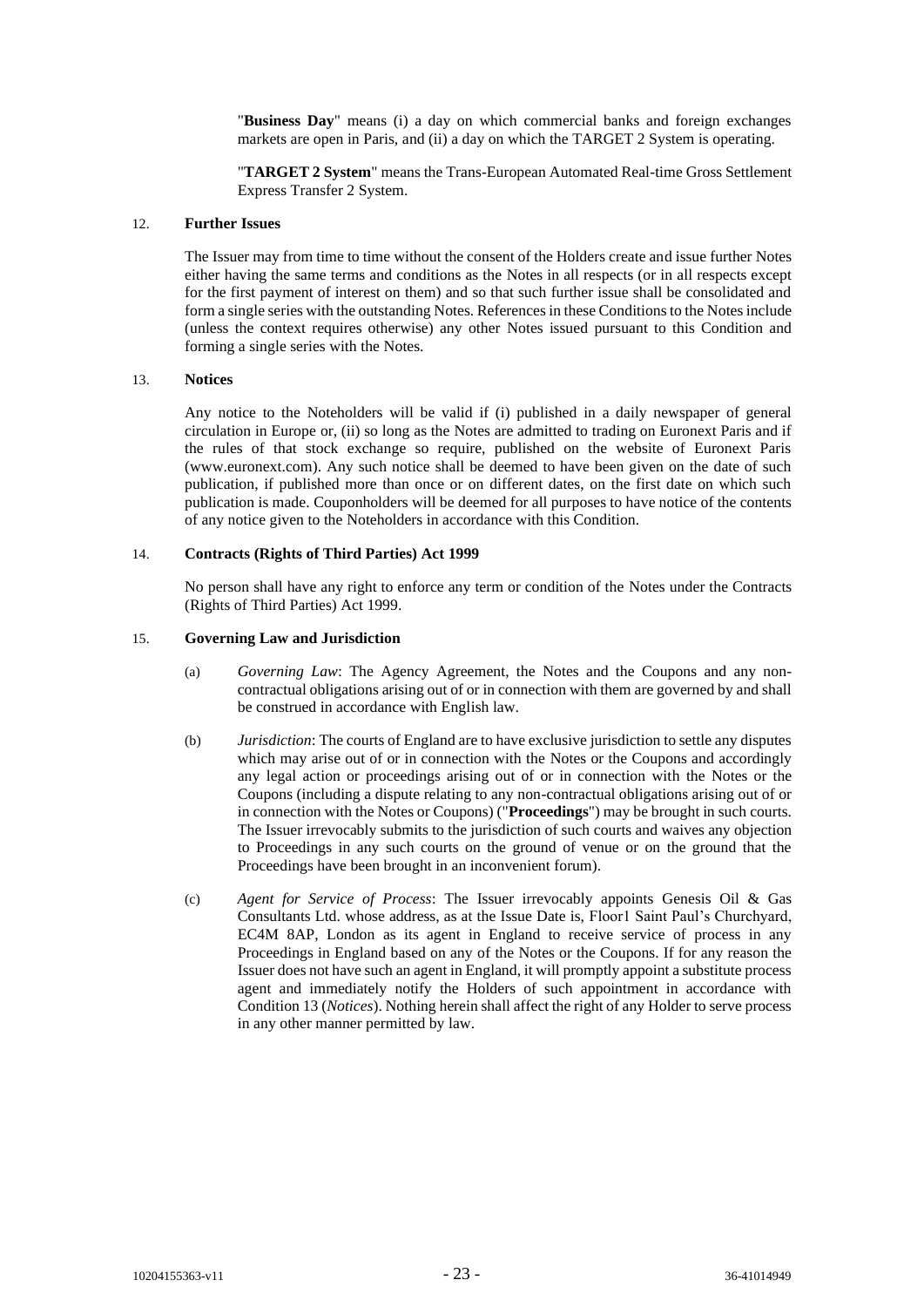# **SUMMARY OF PROVISIONS WHILE IN GLOBAL FORM**

<span id="page-30-0"></span>*The Notes will initially be in the form of a Temporary Global Note which will be deposited on or around the Issue Date with a common safekeeper for Clearstream, Luxembourg and Euroclear.*

*The Notes will be issued in new global note ("NGN") form. On 13 June 2006, the European Central Bank (the "ECB") announced that Notes in NGN form are in compliance with the "Standards for the use of EU securities settlement systems in ESCB credit operations" of the central banking system for the euro (the "Eurosystem"),* **provided that** *certain other criteria are fulfilled. At the same time the ECB also announced that arrangements for Notes in NGN form will be offered by Clearstream, Luxembourg and Euroclear as at 30 June 2006 and that debt securities in global bearer form issued through Clearstream, Luxembourg and Euroclear after 31 December 2006 will only be eligible as collateral for Eurosystem operations if the NGN form is used.*

*The Notes are intended to be held in a manner which would allow Eurosystem eligibility — that is, in a manner which would allow the Notes to be recognised as eligible collateral for Eurosystem monetary policy and intra day credit operations by the Eurosystem either upon issue or at any or all times during their life. Such recognition will depend upon satisfaction of the Eurosystem eligibility criteria.*

*The Agency Agreement, the Temporary Global Note and the Permanent Global Note contain provisions which apply to the Notes while they are in global form, some of which modify the effect of the terms and conditions of the Notes set out in this document. The following is a summary of certain of those provisions:*

# 1. **Exchange**

The Notes will initially be in the form of a Temporary Global Note in substantially the form set out in Schedule 1 to the Agency Agreement, without interest coupons. The Temporary Global Note is exchangeable, in whole or in part, for interests in a Permanent Global Note in bearer form without interest coupons not earlier than the date which is 40 days after the Issue Date and only upon certification as to non-U.S. beneficial ownership in the form set out in the Temporary Global Note. The Permanent Global Note is exchangeable in whole but not, except as provided in the next paragraph, in part (free of charge to the Holder) for the Definitive Notes described below (i) if the Permanent Global Note is held on behalf of a clearing system and such clearing system is closed for business for a continuous period of 14 days (other than by reason of holidays, statutory or otherwise) or announces an intention permanently to cease business or does in fact do so or (ii) any of the circumstances described in Condition [8](#page-26-0) (Events of Default) occurs. Thereupon, the Holder may give notice to the Fiscal Agent of its intention to exchange the Permanent Global Note for Definitive Notes.

If principal or interest in respect of any Notes is not paid when due and payable, the Holder of the Permanent Global Note may, by notice to the Fiscal Agent (which may but need not be the default notice referred to in *"– Default*" below), require the exchange of a specified principal amount of the Permanent Global Note (which may be equal to or (**provided that**, if the Permanent Global Note is held by or on behalf of a clearing system, that clearing system agrees) less than the outstanding principal amount of Notes represented thereby) for Definitive Notes on or after the Exchange Date (as defined below) specified in such notice.

On or after the Exchange Date, the Holder of the Permanent Global Note may surrender the Permanent Global Note or, in the case of a partial exchange, present it for endorsement to or to the order of the Fiscal Agent. Whenever the Permanent Global Note is to be exchanged for Definitive Notes, the Issuer shall deliver, or procure the delivery of, an equal aggregate principal amount of duly executed and authenticated Definitive Notes (having attached to them all Coupons in respect of interest which has not already been paid on the Permanent Global Note), security printed in accordance with any applicable legal and stock exchange requirements and in or substantially in the form set out in Schedule 1 to the Agency Agreement. On exchange in full of the Permanent Global Note, the Issuer will, if the Holder so requests, procure that it is cancelled and returned to the Holder together with any relevant Definitive Notes.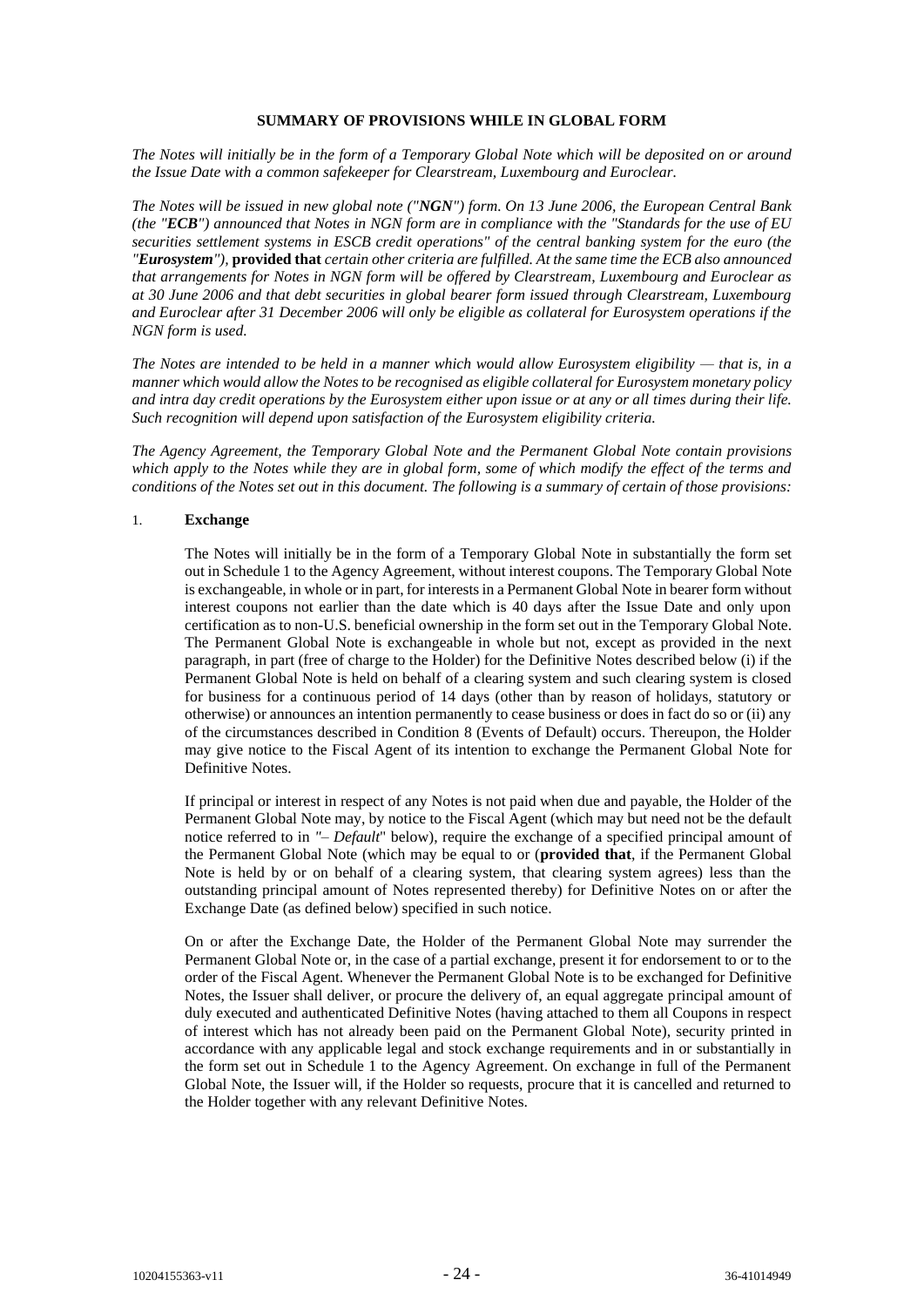- (a) Definitive Notes have not been delivered by 5.00 p.m. (London time) on the thirtieth day after the bearer has duly requested exchange of the Permanent Global Note for Definitive Notes; or
- (b) the Permanent Global Note (or any part of it) has become due and payable in accordance with the Conditions or the date for final redemption of the Notes has occurred and, in either case, payment in full of the amount of principal falling due with all accrued interest thereon has not been made to the bearer in accordance with the terms of the Permanent Global Note on the due date for payment,

then the Permanent Global Note (including the obligation to deliver Definitive Notes) will become void at 5.00 p.m. (London time) on such thirtieth day (in the case of (a) above) or at 5.00 p.m. (London time) on such due date (in the case of (b) above) and the bearer of the Permanent Global Note will have no further rights thereunder (but without prejudice to the rights which the bearer of the Permanent Global Note or others may have under a deed of covenant dated 26 May 2021 (the "**Deed of Covenant**") executed by the Issuer). Under the Deed of Covenant, persons shown in the records of Euroclear and/or Clearstream, Luxembourg as being entitled to an interest in the Permanent Global Note will acquire directly against the Issuer all those rights to which they would have been entitled if, immediately before the Permanent Global Note became void, they had been the holders of Definitive Notes in an aggregate principal amount equal to the principal amount of Notes they were shown as holding in the records of Euroclear and/or (as the case may be) Clearstream, Luxembourg.

"**Exchange Date**" means a day falling not less than 60 days or, in the case of exchange pursuant to (ii) above, 30 days, after that on which the notice requiring exchange is given and on which banks are open for business in the city in which the specified office of the Fiscal Agent is located and, except in the case of exchange pursuant to (i) above, in the cities in which the relevant clearing system is located.

#### 2. **Payments**

No payment will be made on the Temporary Global Note unless exchange for an interest in the Permanent Global Note is improperly withheld or refused. Payments of principal and interest in respect of Notes represented by the Permanent Global Note (or by the Permanent Global Note and/or the Temporary Global Note) will be made against presentation for endorsement and, if no further payment falls to be made in respect of the Notes, surrender of the Permanent Global Note (or by the Permanent Global Note and/or the Temporary Global Note) to or to the order of the Fiscal Agent or such other Paying Agent as shall have been notified to the Noteholders for such purpose. The Issuer shall procure that the payment is entered *pro rata* in the records of Clearstream, Luxembourg and Euroclear. For the purpose of any payments made in respect of a Temporary Global Note or Permanent Global Note,"**business day**" means any day on which the TARGET 2 SYSTEM is operating.

#### 3. **Notices**

So long as the Notes are represented by the Permanent Global Note (or by the Permanent Global Note and/or the Temporary Global Note) and the Permanent Global Note (or by the Permanent Global Note and/or the Temporary Global Note) is held on behalf of a clearing system, notices to Noteholders may be given by delivery of the relevant notice to Clearstream, Luxembourg and Euroclear for communication by them to the entitled accountholders, in substitution for publication as required by the Conditions except that, so long as the Notes are admitted to trading on Euronext Paris and if the rules of that stock exchange so require, notices shall also be published on the website of Euronext Paris **(**www.euronext.com**)**.

#### 4. **Prescription**

Claims against the Issuer in respect of principal and interest on the Notes while the Notes are represented by the Permanent Global Note (or the Permanent Global Note and/or the Temporary Global Note) will become void unless it is presented for payment within a period of 10 years (in

If: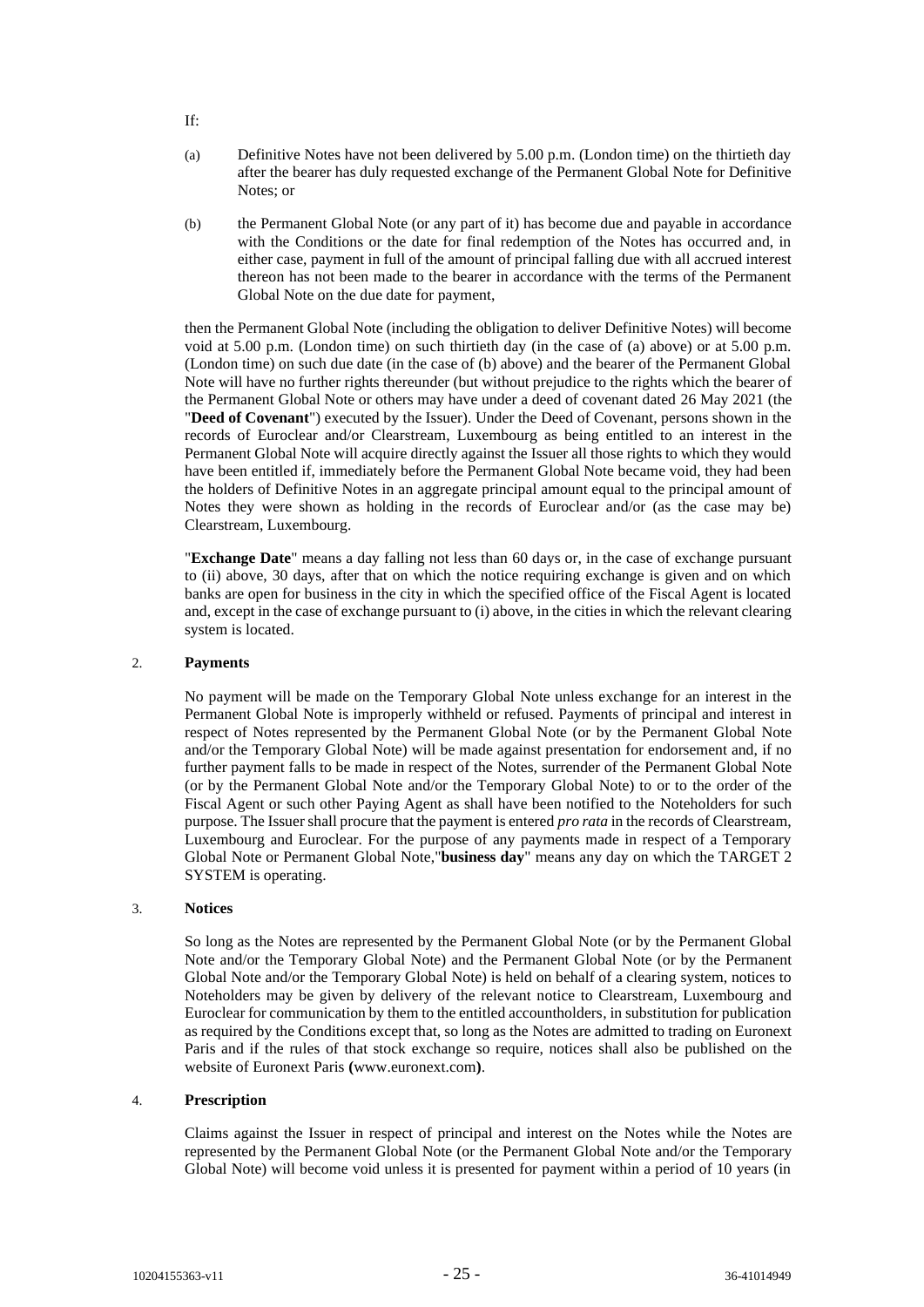the case of principal) and five years (in the case of interest) from the appropriate Relevant Date (as defined in Condition [7\)](#page-25-0).

#### 5. **Meetings**

The Holder of the Permanent Global Note (or the Permanent Global Note and/or the Temporary Global Note) shall (unless it represents only one Note) be treated as being two persons for the purposes of any quorum requirements of a meeting of Noteholders and, at any such meeting, as having one vote in respect of each EUR1,000 in principal amount of Notes.

#### 6. **Purchase and Cancellation**

Cancellation of any Note required by the Conditions to be cancelled following its purchase will be effected by reduction in the principal amount of the Permanent Global Note (or the Permanent Global Note and/or the Temporary Global Note).

#### 7. **Put Option**

The Noteholders' put option in Condition [5\(c\)](#page-21-0) may be exercised by the Holder of the Permanent Global Note (or the Permanent Global Note and/or the Temporary Global Note), giving notice to the Fiscal Agent of the principal amount of Notes in respect of which the option is exercised and presenting the Permanent Global Note (or the Permanent Global Note and/or the Temporary Global Note) for endorsement of exercise within the time limits specified in Condition [5\(c\).](#page-21-0)

#### 8. **Issuer's Option**

The Issuer's call options provided for in Conditions [5\(b\),](#page-21-1) [5\(d\)](#page-22-1) an[d 5\(e\)](#page-22-0) and [5\(f\)](#page-24-1) shall be exercised by the Issuer giving notice to the Noteholders within the time limits set out in and containing the information required by the relevant Conditions. The rights of accountholders will be governed by the standard procedures of Euroclear and Clearstream, Luxembourg (to be reflected in the records of Euroclear and Clearstream, Luxembourg as either a pool factor or a reduction in nominal amount, at their discretion).

# 9. **Electronic Consent and Written Resolution**

While any Permanent Global Note (or the Permanent Global Note and/or the Temporary Global Note) is held on behalf of a relevant clearing system, then:

- (a) approval of a resolution proposed by the Issuer given by way of electronic consents communicated through the electronic communications systems of the relevant clearing system(s) in accordance with their operating rules and procedures by or on behalf of the Holders of not less than 75 per cent. in nominal amount of the Notes outstanding (an "**Electronic Consent**" as defined in the Agency Agreement) shall, for all purposes (including matters that would otherwise require an Extraordinary Resolution to be passed at a meeting for which the Special Quorum was satisfied), take effect as an Extraordinary Resolution passed at a meeting of Noteholders duly convened and held, and shall be binding on all Holders whether or not they participated in such Electronic Consent; and
- (b) where Electronic Consent is not being sought, for the purpose of determining whether a Written Resolution (as defined in the Agency Agreement) has been validly passed, the Issuer shall be entitled to rely on consent or instructions given in writing directly to the Issuer by accountholders in the clearing system with entitlements to such Permanent Global Note (or the Permanent Global Note and/or the Temporary Global Note) or, where the accountholders hold any such entitlement on behalf of another person, on written consent from or written instruction by the person for whom such entitlement is ultimately beneficially held, whether such beneficiary holds directly with the accountholder or via one or more intermediaries and **provided that**, in each case, the Issuer obtained commercially reasonable evidence to ascertain the validity of such holding and have taken reasonable steps to ensure that such holding does not alter following the giving of such consent or instruction and prior to the effecting of such amendment. Any resolution passed in such manner shall be binding on all Noteholders and Couponholders, even if the relevant consent or instruction proves to be defective. As used in this paragraph,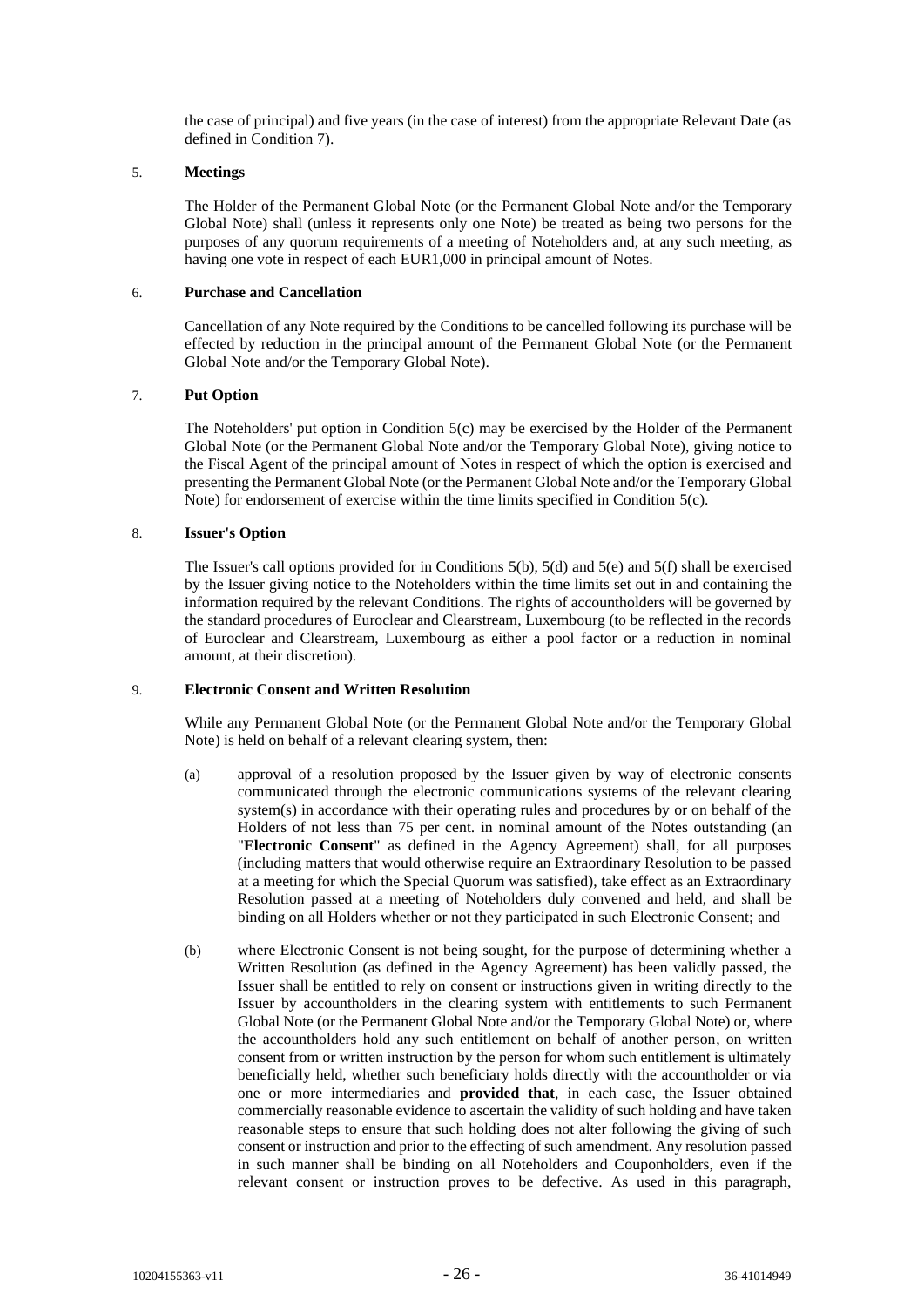"**commercially reasonable evidence**" includes any certificate or other document issued by Euroclear, Clearstream, Luxembourg or any other relevant clearing system, or issued by an accountholder of them or an intermediary in a holding chain, in relation to the holding of interests in the Notes. Any such certificate or other document shall, in the absence of manifest error, be conclusive and binding for all purposes. Any such certificate or other document may comprise any form of statement or print out of electronic records provided by the relevant clearing system (including Euroclear's EUCLID or Clearstream, Luxembourg's Creation Online system) in accordance with its usual procedures and in which the accountholder of a particular principal or nominal amount of the Notes is clearly identified together with the amount of such holding. The Issuer shall not be liable to any person by reason of having accepted as valid or not having rejected any certificate or other document to such effect purporting to be issued by any such person and subsequently found to be forged or not authentic.

#### 10. **Outstanding Notes**

The definition of "outstanding" in Condition [3](#page-19-2) of the Terms and Conditions of the Notes shall not include the Temporary Global Note to the extent that it shall have been exchanged for the Permanent Global Note pursuant to its provisions and the Permanent Global Note to the extent that it shall have been exchanged for Definitive Notes pursuant to its provisions.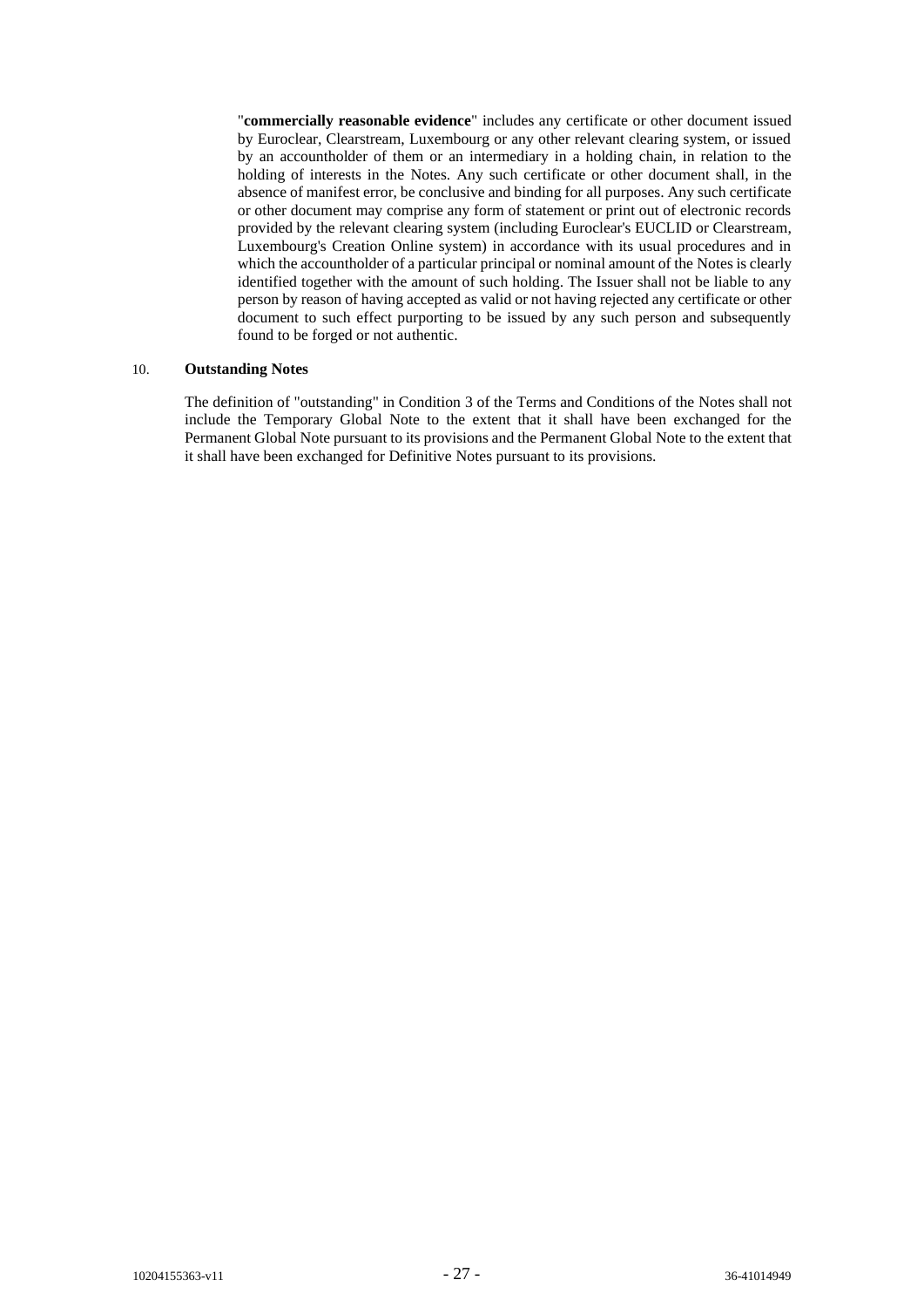#### **USE OF PROCEEDS AND ESTIMATED NET AMOUNT**

<span id="page-34-0"></span>The net proceeds of the issue of the Notes, amounting to approximately €594,600,000, will be used by the Issuer for general corporate purposes, including towards the refinancing of a  $650,000,000$  bridge to bond facility made available by all or some of the Joint Lead Managers to the Issuer in connection with the Spin-Off. The proceeds of the issue of any Notes will correspondingly reduce each such Joint Lead Manager's outstanding participation.

"**Spin-Off**" means the transfer of the Technip Energies business segment including Genesis as well as Loading Systems, and Cybernetix from the rest of TechnipFMC plc ("**TechnipFMC**"), by way of a distribution of 50.1% of the Technip Energies N.V. shares held by TechnipFMC which distribution occurred on 16 February 2021.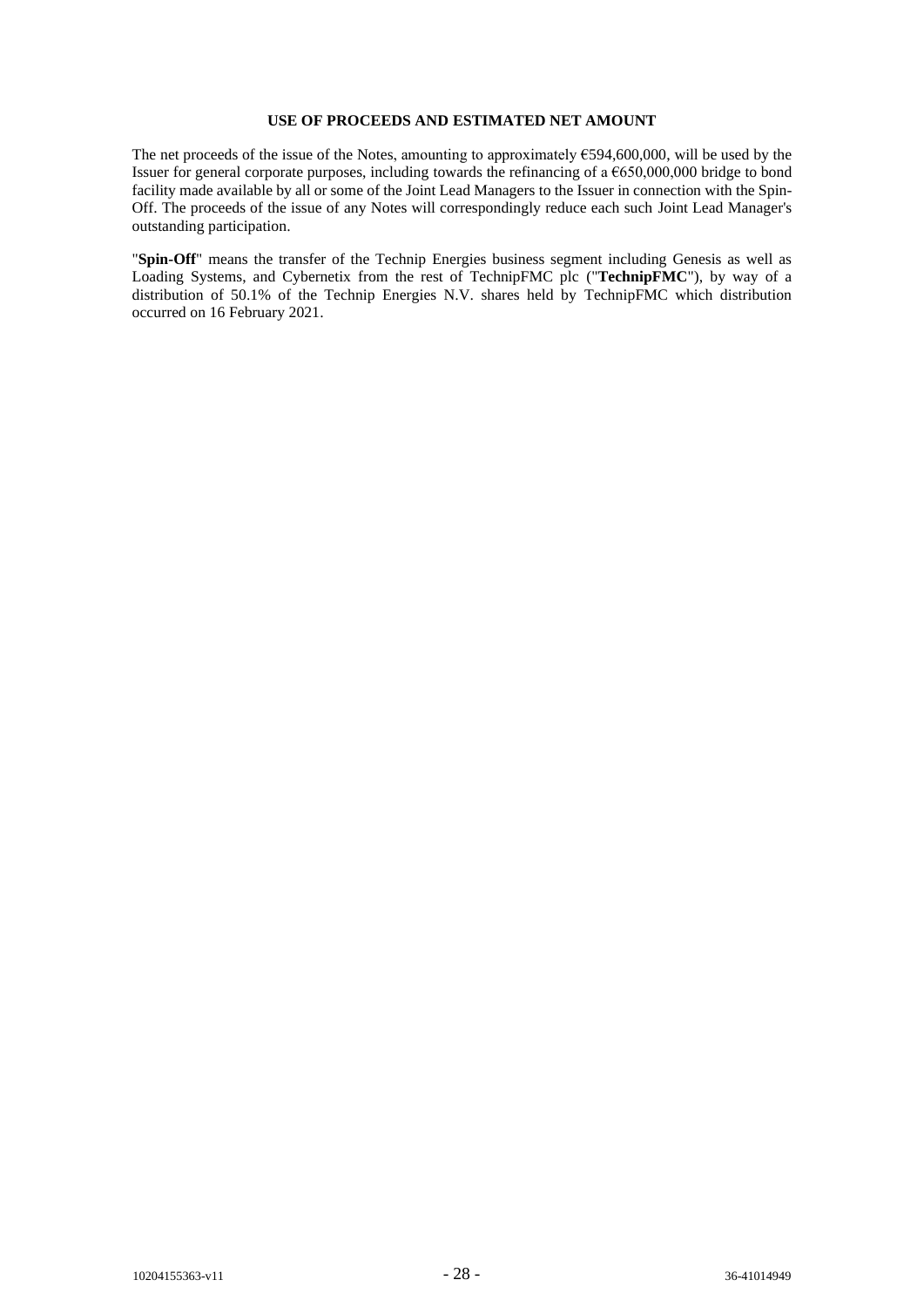# **RECENT DEVELOPMENTS**

<span id="page-35-0"></span>• **Extract from the press release published on 9 February 2021 by the Issuer entitled "Technip Energies and Chiyoda Awarded a Major LNG Contract for the North Field East Project in Qatar"**

"LONDON & PARIS & HOUSTON--[\(BUSINESS WIRE\)](https://www.businesswire.com/)--TechnipFMC (NYSE:FTI) (PARIS:FTI) (ISIN:GB00BDSFG982) is pleased to announce that CTJV, a joint venture between Chiyoda Corporation ("**Chiyoda**") and Technip Energies, has been awarded a major(1) Engineering, Procurement, Construction and Commissioning ("**EPCC**") contract by Qatar Petroleum for the onshore facilities of the North Field East Project ("**NFE**").

This award will cover the delivery of 4 mega trains, each with a capacity of 8 million tons per annum ("**Mtpa**") of Liquefied Natural Gas ("**LNG**"), and associated utility facilities. It will include a large CO2 Carbon Capture and Sequestration facility, leading to more than 25% reduction of Green House Gas emissions when compared to similar LNG facilities.

The new facilities will receive approximately 6 billion standard cubic feet per day of feed gas from the Eastern sector of Qatar's North Field, which is the largest non-associated gas field in the world. The expansion project will produce approximately 33 Mtpa of additional LNG, increasing Qatar's total production from 77 to 110 Mtpa.

Arnaud Pieton, President Technip Energies, commented: "*We are extremely honored to have been awarded by Qatar Petroleum this prestigious mega LNG project along with our long-time partner, Chiyoda. It demonstrates the continuity and the strength of our joint venture after the successful delivery of the 6 existing mega LNG trains. This award reflects Technip Energies' ability to integrate technologies towards low carbon LNG and supports our vision to accelerate the energy transition journey*."

Technip Energies is a strong player in Qatar, a strategic country for the Company, with a local presence since 1986.

(1) For TechnipFMC, a "major" contract is over \$1.0 billion."

# • **Extract from the press release published on 31 March 2021 by the Issuer entitled "Bpifrance strengthens its stake in Technip Energies by investing USD100 Million"**

"PARIS--(BUSINESS WIRE)-- Bpifrance is investing USD100 Million in Technip Energies (Paris:TE) (ISIN:NL0014559478), strengthening its current stake to approximately 7% of the company's share capital to become a long-term reference shareholder, supporting its energy transition-focused strategy.

This investment is made within the framework of the agreements concluded between Bpifrance and TechnipFMC.

Nicolas Dufourcq, Bpifrance CEO declared: "*We welcome the very good conditions of Technip Energies' market entry, which marks the take-off of one of France's leading engineering and technology actors with global reach. Bpifrance's increase in capital illustrates our confidence in Technip Energies' diversification strategy and in its positioning resolutely focused on accelerating the energy transition, which creates sustainable value*."

Arnaud Pieton, CEO of Technip Energies stated: "*We are delighted to see Bpifrance increase their shareholding in our newly-listed company, which builds on a trustful and long-standing relationship. This is a clear endorsement of our operational robustness and vision to accelerate the journey to a low carbon society*".

# **About Bpifrance**

Bpifrance is the French national investment bank. It finances businesses – at every stage of their development – through loans, guarantees, equity investments and export insurances. Bpifrance also provides extra financial services (training, consultancy) to help entrepreneurs meet their challenges (innovation, export…)."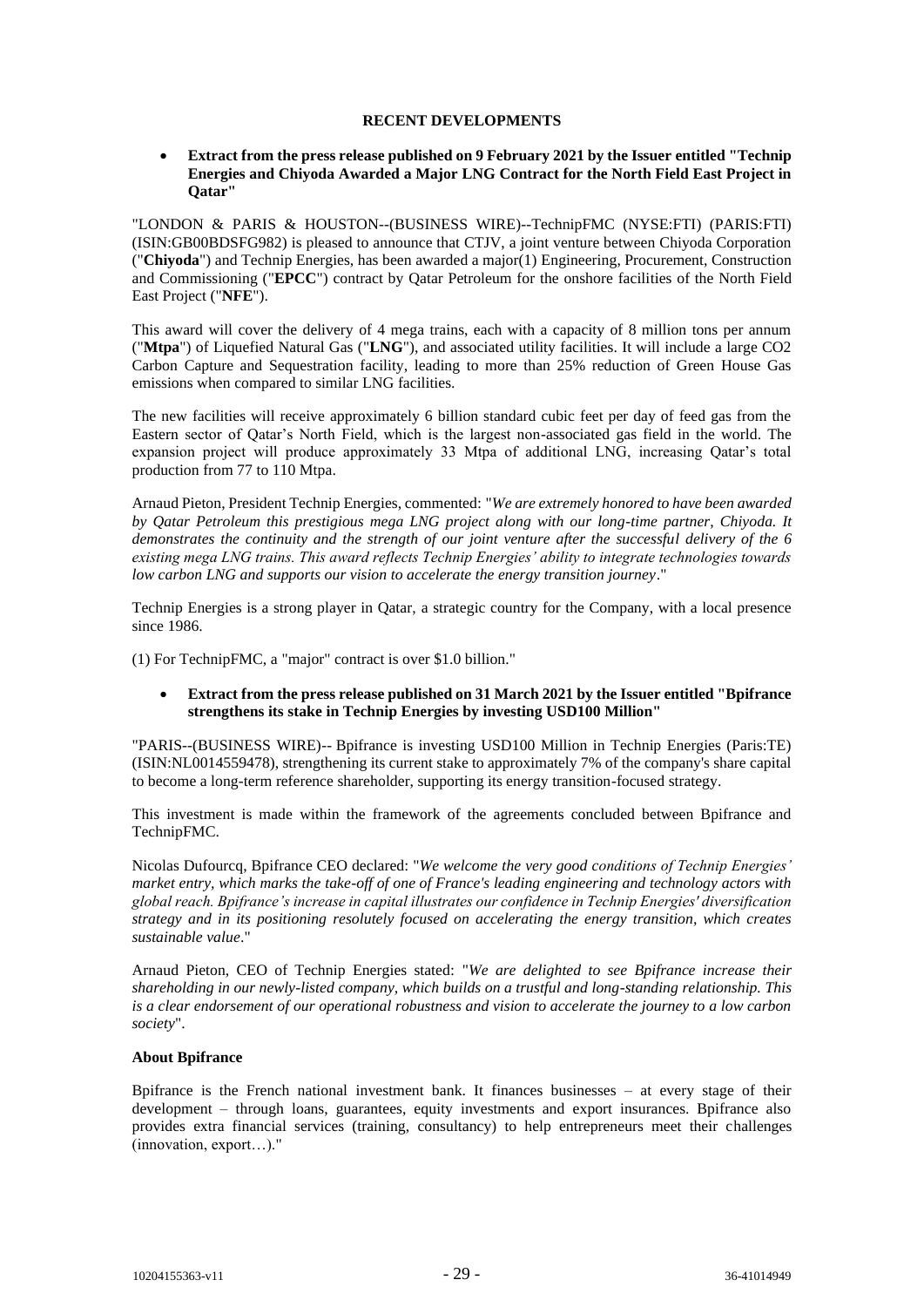• **Extract from the press release published on 7 April 2021 by the Issuer entitled "Technip Energies awarded a significant contract by Indian Oil Corporation to Upgrade the Barauni Refinery in India"**

"PARIS--(BUSINESS WIRE)-- Regulatory News:

Technip Energies (PARIS:TE) has been awarded a significant(1) Engineering, Procurement, Construction and Commissioning (EPCC) contract by Indian Oil Corporation Limited (IOCL) for its BR9 Expansion Project in Barauni, Bihar, in the Eastern part of India.

This EPCC contract covers the installation of a new Once-through Hydrocracker Unit (OHCU) of 1 million metric tonnes per annum (MMTPA) capacity, a Fuel Gas Treatment Unit (FGTU) and the associated facilities. The OHCU, in combination with downstream refinery units, will enable production of BS VI Grade fuels – similar to Euro VI Grade fuels – and petrochemicals.

Bhaskar Patel, Senior Vice President India Business Unit at Technip Energies commented: "*We are very pleased to have been awarded this contract by Indian Oil Corporation Limited. This award demonstrates our long-term commitment in India and substantially consolidates our positioning in High Operating Pressure projects. It also strengthens our position as a leading provider of key projects to the major players in India's domestic energy sector.*"

IOCL's Barauni refinery, built in 1964, is the second refinery to be built in India. The BR9 Expansion project shall enhance refinery capacity from 6 MMTPA to 9 MMTPA and will add petrochemicals such as Polypropylene into Barauni refinery's product portfolio.

Technip Energies has a strong footprint in India with local presence in Delhi, Mumbai, Chennai and Dahej.

(1) For Technip Energies, a "significant" contract is between  $\epsilon$ 50 million and  $\epsilon$ 250 million.

Note: this award is included in the Company's first quarter 2021 financial results."

- **Extract from the press release published on 22 April 2021 by the Issuer entitled "Technip Energies Q1 2021 financial results"**
- " **Formation of Technip Energies on February 16, 2021**
- **Strong Q1 2021 performance with Adjusted Recurring EBIT Margin of 5.9%**
- **€6.5 billion orders, including major LNG award, drives Adjusted Backlog to €17.8 billion**
- **Solid balance sheet with €2.5 billion of Adjusted Net Cash**

**Paris, April 22, 2021** – Technip Energies (the "Company"), a leading Engineering & Technology company for the Energy Transition, today announces its first quarter unaudited 2021 financial results.

#### **Arnaud Pieton, CEO of Technip Energies, on Q1 2021 results and outlook:**

*"The successful creation of Technip Energies took place on February 16, 2021. For the 15,000 people of our new company, this was a proud moment, which has further energized our workforce to deliver on our ambition – to be the reference investment platform for the Energy Transition."*

*"With strong revenues and an improvement in EBIT margins year-over-year, our first quarter financial results are a true reflection of our operational excellence and financial stability against ongoing challenges in the global environment. We continue to safely and effectively deliver on our portfolio of projects with discipline and dedication for our customers."*

*"During the quarter, we further positioned Technip Energies along the Energy Transition, most notably in sustainable chemistry, where we entered into multiple partnership agreements to advance our technology and commercial offering in circular economy."*

*"We look to the remainder of 2021 with confidence to achieve our financial objectives; our revenue outlook is largely secured through scheduled backlog, and sound project execution should ensure we deliver profitability in line with guidance."*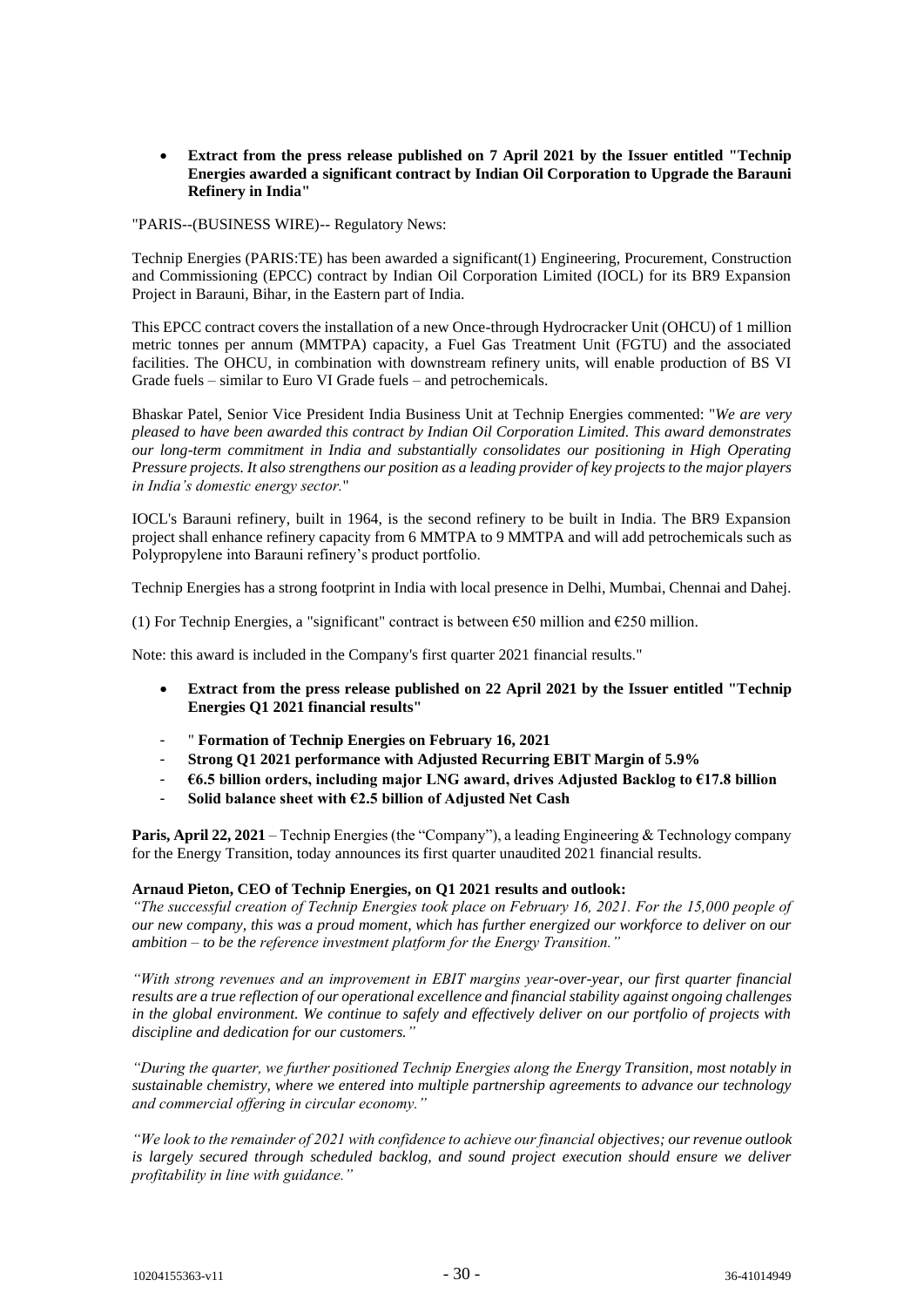*"The industry continues to transition at an accelerated pace – this is both integrated within our strategy and reflected in significant growth in customer engagements. The decarbonization theme is now strongly influencing our traditional businesses, presenting us with greenfield and brownfield opportunities, and our Energy Transition pipeline continues to grow. With our unique capability set, disciplined commercial approach, and trusted execution, Technip Energies is set up to thrive in this environment."*

| (In $\epsilon$ millions)                | O1 2021  | Q1 2020  |
|-----------------------------------------|----------|----------|
| Revenue                                 | 1,557.5  | 1,540.7  |
| <b>Recurring EBIT</b>                   | 91.3     | 66.3     |
| <b>Recurring EBIT Margin %</b>          | 5.9%     | 4.3%     |
| Net $profit1$                           | 44.2     | 7.5      |
| Diluted earnings per share <sup>2</sup> | 0.24     | 0.04     |
|                                         |          |          |
| <b>Order Intake</b>                     | 6,470.7  | 512.9    |
| <b>Backlog</b>                          | 17,805.3 | 14.267.7 |

#### **Key financials – Adjusted IFRS**

*Financial information is presented under an adjusted IFRS framework, which records Technip Energies' proportionate share of equity affiliates and restates the share related to non-controlling interests (see Appendix 9.0), and excludes restructuring expenses, merger and integration costs, and litigation costs. Reconciliation of IFRS to non-IFRS financial measures are provided in Appendix 1.0, 2.0, 3.0.*

*<sup>1</sup>Net profit attributable to Technip Energies Group.*

*<sup>2</sup>Diluted earnings per share has been calculated using the weighted average number of outstanding shares of 182,508,672.*

#### **Key financials - IFRS**

| (In $\epsilon$ millions)                | Q1 2021 | Q1 2020 |
|-----------------------------------------|---------|---------|
| Revenue                                 | 1.501.0 | 1.423.0 |
| Net Income <sup>1</sup>                 | 52.7    | 22.4    |
| Diluted earnings per share <sup>2</sup> | 0.29    | 0.12    |

*<sup>1</sup>Net profit attributable to Technip Energies Group.*

*<sup>2</sup>Diluted earnings per share has been calculated using the weighted average number of outstanding shares of 182,508,672.*

#### **Guidance – Adjusted IFRS**

Company outlook and guidance is unchanged from guidance last published on February 26, 2021. The below table confirms the Company's FY 2021 guidance:

| Revenue                      | $6.5 - 7.0$ billion                                     |  |
|------------------------------|---------------------------------------------------------|--|
| <b>Recurring EBIT margin</b> | $5.5\% - 6.0\%$                                         |  |
|                              | (exc. one-off separation cost of $\epsilon$ 30 million) |  |
| <b>Effective tax rate</b>    | $30 - 35\%$                                             |  |

*Financial information is presented under adjusted IFRS framework, which records Technip Energies' proportionate share of equity affiliates and restates the share related to non-controlling interests (see Appendix 9.0), and excludes restructuring expenses, merger and integration costs, and litigation costs.*

#### **Conference call information**

Technip Energies will host its Q1 2021 results conference call and webcast on Thursday, April 22, 2021, at 13:00 CET. Dial-in details:

| United Kingdom:  | $+44(0)$ 20 7192 8000 |
|------------------|-----------------------|
| France:          | $+33176700794$        |
| United States:   | $+16315107495$        |
| Conference Code: | 9683427               |

The event will be webcast simultaneously and can be accessed at: <https://edge.media-server.com/mmc/p/y6js8by6>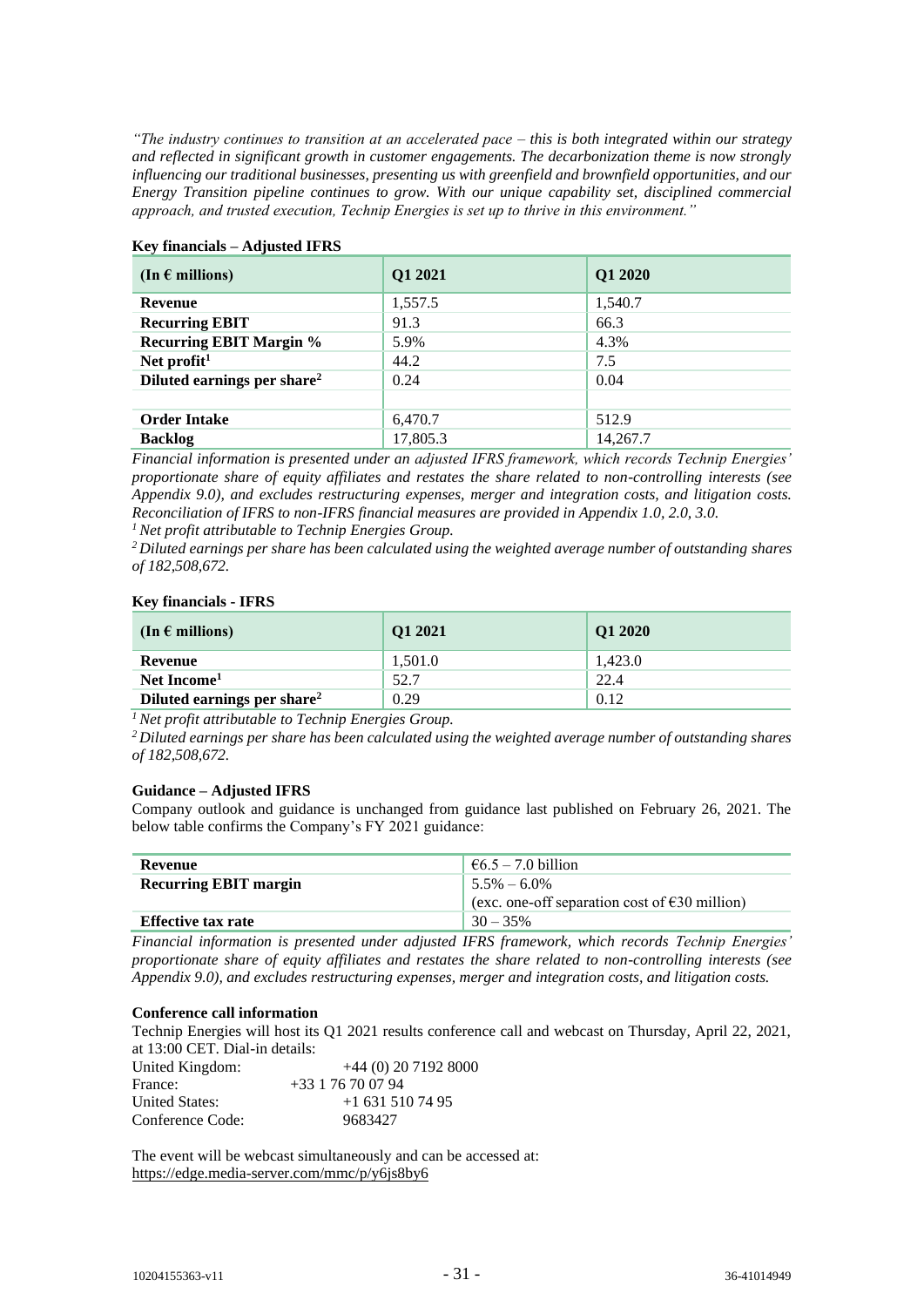**Contacts Investor Relations** Media Relations Phillip Lindsay Stella Fumey Tel: +44 20 3429 3929 Tel: +33 1 85 67 40 95 Email: [Phillip Lindsay](mailt:Phillip.lindsay@technipenergies.com) Email: [Stella Fumey](mailto:Stella.Fumey@technipenergies.com)

Vice President, Investor Relations Director Press Relations & Digital Communications

#### **About Technip Energies**

Technip Energies is a leading Engineering & Technology company for the Energy Transition, with leadership positions in LNG, hydrogen and ethylene as well as growing market positions in blue and green hydrogen, sustainable chemistry and  $CO<sub>2</sub>$  management. The Company benefits from its robust project delivery model supported by an extensive technology, products and services offering.

Operating in 34 countries, our 15,000 people are fully committed to bringing our clients' innovative projects to life, breaking boundaries to accelerate the energy transition for a better tomorrow.

Technip Energies shares are listed on Euronext Paris. In addition, Technip Energies has a Level 1 sponsored American Depositary Receipts ("ADR") program, with its ADRs trading over-the-counter.

#### **Operational and financial review**

#### **Backlog, Order Intake and Backlog Scheduling**

Adjusted order intake for Q1 2021 of  $\epsilon$ 6,470.7 million, equating to a book-to-bill of 4.2, was largely driven by the major award for the Qatar North Field Expansion Project, as well as the Barauni Refinery upgrade in India. Trailing 12-months book-to-bill was 1.7.

Adjusted backlog increased 25% year-on-year to €17,805.3 million, equivalent to 3x 2020 Adjusted Revenue.

| (In $\epsilon$ millions)        | Q1 2021  | Q1 2020  |
|---------------------------------|----------|----------|
| <b>Adjusted Order Intake</b>    | 6,470.7  | 512.9    |
| Project Delivery                | 6,181.2  | 129.7    |
| Technology, Products & Services | 289.6    | 383.2    |
| <b>Adjusted Backlog</b>         | 17,805.3 | 14,267.7 |
| <b>Project Delivery</b>         | 16,628.9 | 13,116.8 |
| Technology, Products & Services | 1.176.4  | 1.150.9  |

*Reconciliation of IFRS to non-IFRS financial measures are provided in Appendix 6.0 and 7.0. <sup>1</sup>Backlog in Q121 benefited from a foreign exchange impact of €155 million.*

The table below provides estimated backlog scheduling as of March 31, 2021.

| (In $\epsilon$ millions) | 2021 (9M) | <b>FY 2022</b> | $\Gamma Y 2023+$ |
|--------------------------|-----------|----------------|------------------|
| <b>Adjusted Backlog</b>  | 5.129.0   | 5.776.4        | 6,899.8          |

# **Company Financial Performance**

#### **Adjusted Statement of Income**

| (In $\epsilon$ millions)             | Q1 2021 | Q1 2020 | % Change |
|--------------------------------------|---------|---------|----------|
| <b>Adjusted Revenue</b>              | 1,557.5 | 1,540.7 | $1\%$    |
| <b>Adjusted EBITDA</b>               | 118.0   | 103.9   | 14%      |
| <b>Adjusted Recurring EBIT</b>       | 91.3    | 66.3    | 38%      |
| Non-recurring costs                  | (26.5)  | (34.2)  | (23%)    |
| <b>EBIT</b>                          | 64.8    | 32.1    | 102%     |
| Financial income (expense), net      | 6.8     | (7.8)   |          |
| Profit (loss) before income taxes    | 71.6    | 24.3    | 195%     |
| Provision (benefit) for income taxes | 24.1    | 13.7    | 76%      |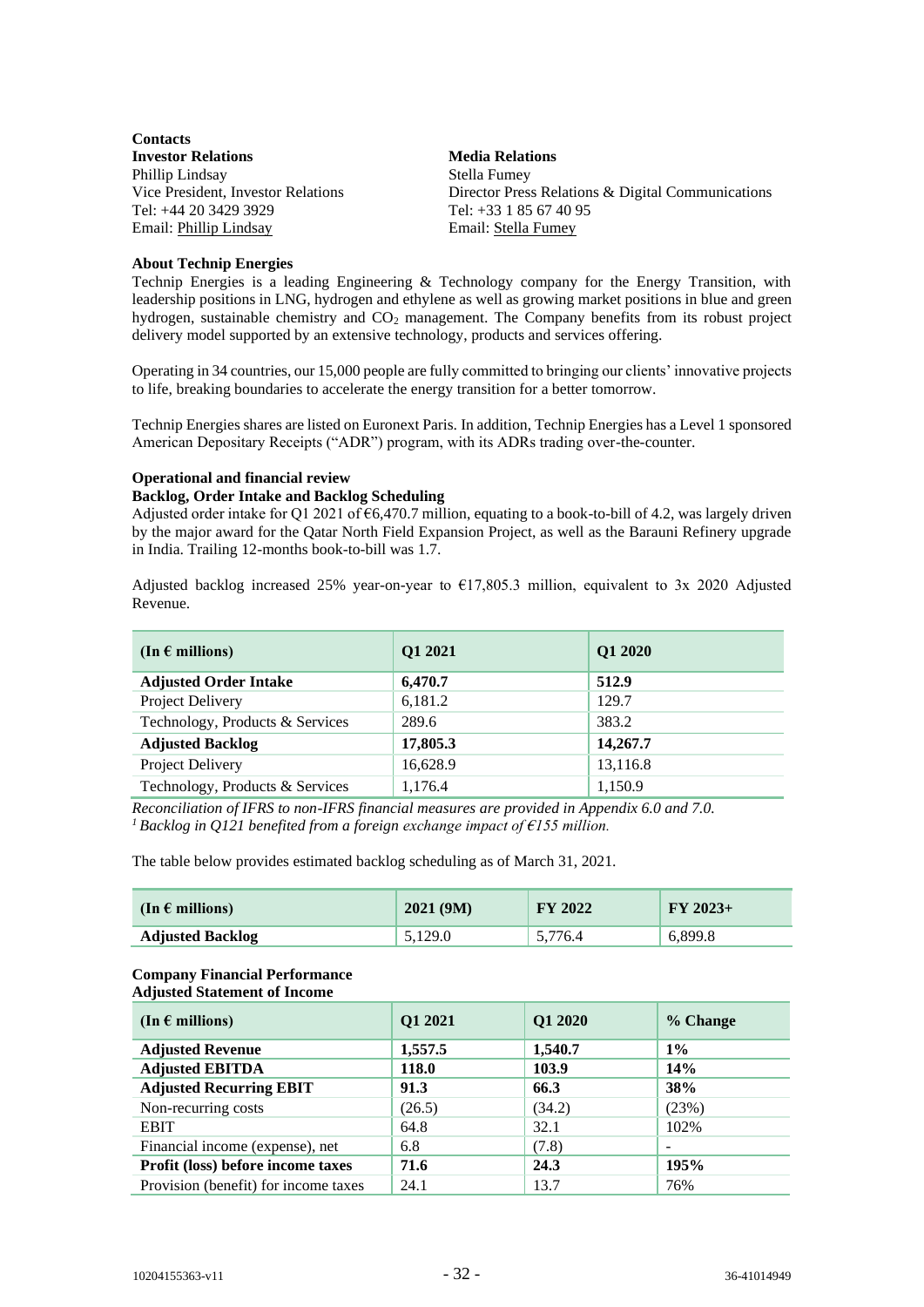| Net profit (loss)                              | 47.5 | 10.7  | 344% |
|------------------------------------------------|------|-------|------|
| Net (profit) loss attributable to non- $(3.3)$ |      | (3.2) | 3%   |
| controlling interests                          |      |       |      |
| Net profit (loss) attributable to $ 44.2 $     |      | 7.5   | 489% |
| <b>Technip Energies Group</b>                  |      |       |      |

# **Business highlights**

|  | Projects Delivery – Adjusted IFRS |  |
|--|-----------------------------------|--|
|  |                                   |  |

| (In $\epsilon$ millions)     | Q1 2021 | Q1 2020 | % Change |
|------------------------------|---------|---------|----------|
| Revenue                      | 1.252.5 | 1,260.3 | $(1\%)$  |
| <b>Recurring EBIT</b>        | 75.9    | 101.3   | (25%)    |
| <b>Recurring EBIT Margin</b> | $6.1\%$ | 8.0%    | (190bps) |
| $\frac{0}{0}$                |         |         |          |

*Financial information is presented under adjusted IFRS framework, which records Technip Energies' proportionate share of equity affiliates and restates the share related to non-controlling interests (see Appendix 9), and excludes restructuring expenses, merger and integration costs, and litigation costs.* 

**Q1 2021 Adjusted Revenue** decreased marginally year-on-year by 1% to €1,252.5 million. The continued ramp-up of Arctic LNG 2 and growth in downstream projects in the Middle East and India were offset by lower activity on offshore projects. In addition, there was limited impact on revenues in the quarter from major project awards received in Q4 2020 and Q1 2021.

**Q1 2021 Adjusted Recurring EBIT** decreased year-on-year by 25% to €75.9 million. **Adjusted Recurring EBIT margin** declined by 190 basis points to 6.1% primarily due to mix and lower margin recognition on projects in an earlier phase of completion, while the comparable period in Q1 2020 benefited from projects in close out phases, including ADNOC's Umm Lulu project and Equinor Aasta Hansteen. This was partially offset by a reduction of indirect costs.

# **Q1 2021 Key operational highlights**

Arctic LNG 2 project (Russian Federation)

• Module construction for train 1 reached 50% completion; on track for module sail away to Russia in 2021.

Bapco Refinery expansion (Bahrain)

• Completion of heavy lifts in all areas of the refinery.

Energean Power gas FPSO (offshore Israel)

• Successful completion of last heavy lift campaign in Singapore.

Eni Coral Sul FLNG (Mozambique)

• After completion of the installation of the 3 Turret Mooring Systems modules and the first gas turbine generator, the Consortium is progressing with the commissioning of instrument rooms and work on the utilities systems.

# ENOC Jebel Ali (U.A.E)

• Commercial completion certificate received on project that was awarded the MEED "Oil & Gas project of the year" in 2020 for successful project execution.

BP Tortue gas FPSO (Senegal / Mauritania)

• Successful launch of the hull and installation of the Living Quarters.

SOCAR Azerikimya petrochemical plant (Azerbaijan)

• Successful completion of performance test with plant meeting ethylene and propylene production capacity and quality specifications.

**Q1 2021 Key commercial highlights**

Qatar Petroleum North Field East Project (Qatar)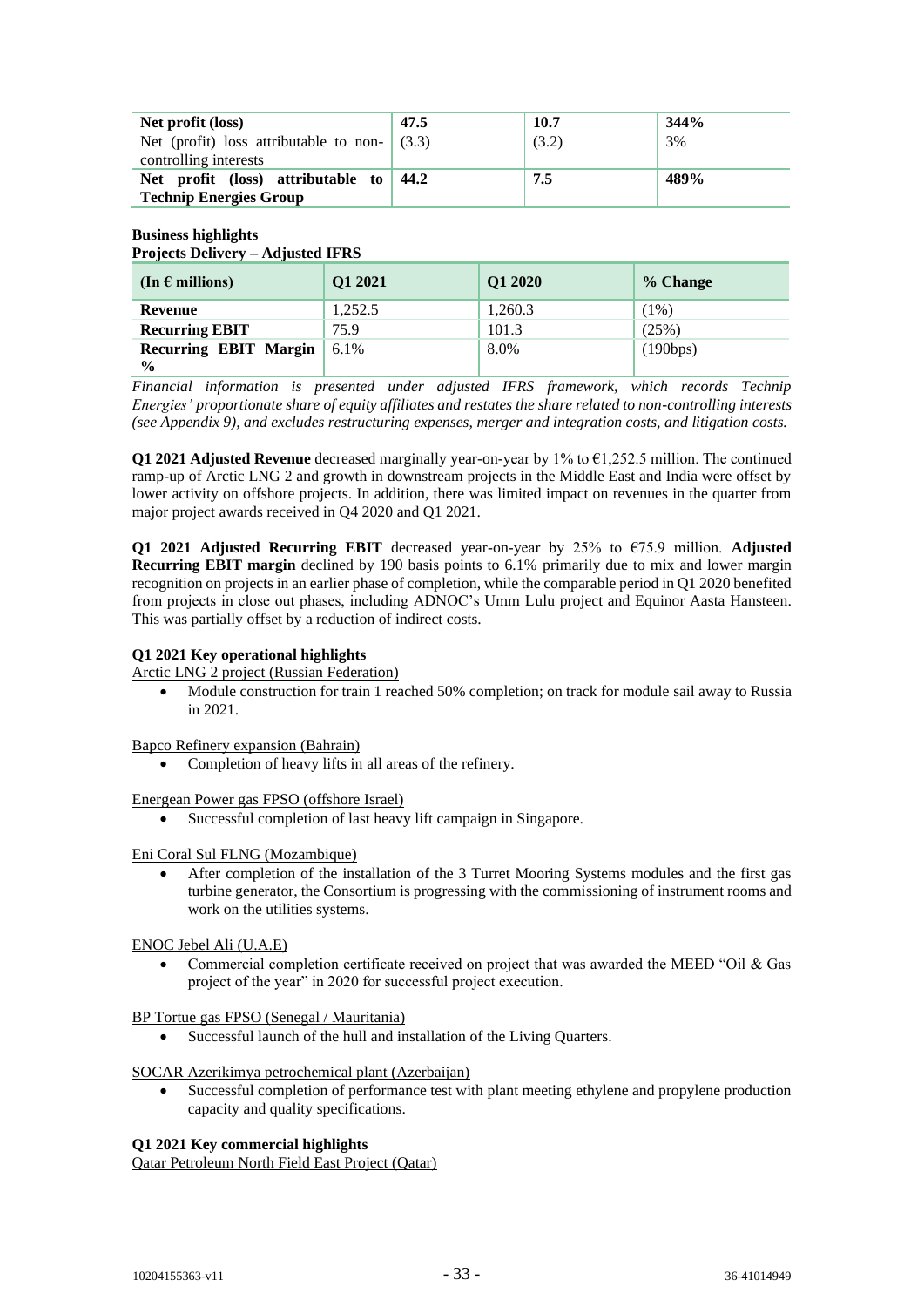- Major\* Engineering, Procurement, Construction and Commissioning contract awarded to CTJV, a joint venture between Chiyoda Corporation and Technip Energies, by Qatar Petroleum for the onshore facilities of the North Field East Project.
- Award will cover the delivery of 4 mega trains, each with a capacity of 8 million tons per annum of LNG, and associated utility facilities. It will include a large carbon capture and sequestration facility, leading to a more than 25% reduction of greenhouse gas emissions when compared to similar LNG facilities.

\*A "major" award for Technip Energies is a contract representing more than €1 billion of revenue.

Barauni Refinery upgrade (India)

- Significant\* Engineering, Procurement, Construction and Commissioning contract by Indian Oil Corporation Limited for its BR9 Expansion Project in Barauni, Bihar, in the Eastern part of India.
- The project will enable production of BS VI Grade fuels similar to Euro VI Grade fuels and petrochemicals.

\*A "significant" award for Technip Energies is a contract representing between  $\epsilon$ 50 million and €250 million of revenue.

| (In $\epsilon$ millions)               | O1 2021 | Q1 2020 | % Change |
|----------------------------------------|---------|---------|----------|
| Revenue                                | 305.0   | 280.3   | 9%       |
| <b>Recurring EBIT</b>                  | 25.8    | 11.1    | 132%     |
| Recurring EBIT Margin<br>$\frac{6}{9}$ | 8.5%    | 4.0%    | 450bps   |

#### **Technology, Products & Services (TPS) – Adjusted IFRS**

*Financial information is presented under adjusted IFRS framework, which records Technip Energies' proportionate share of equity affiliates and restates the share related to non-controlling interests (see Appendix 9), and excludes restructuring expenses, merger and integration costs, and litigation costs.*

**Q1 2021 Adjusted Revenue** increased year-on-year by 9% to €305.0 million, buoyed by growth in services, notably Project Management Consultancy (PMC), and benefiting from strong order intake for Loading Systems during 2020.

**Q1 2021 Adjusted Recurring EBIT** increased year-on-year by 132% to €25.8 million. **Adjusted Recurring EBIT margin** increased year-on-year by 450 basis points benefiting from higher revenues with both Loading Systems and PMC activity showing significant improvement year-on-year.

# **Q1 2021 Key operational highlights**

Neste Singapore Expansion Project (Singapore)

• Completion of all heavy lift activities.

Hengli liquid ethylene cracker (China)

Successful completion of final performance acceptance test.

Hong Kong LNG (China)

• Successful yard tests completed for 8 LNG Marine Loading Arms and 4 High Pressure Natural Gas arms.

# **Q1 2021 Key commercial highlights**

Project Management Consultancy services (Middle East)

- Letter of Award for a multi-year contract covering Consultancy services and Project Engineering and Management services for various projects.
- The contract is call-off in nature and therefore does not contribute to O1 2021 order intake.

#### Tianjin Nangang LNG Emergency Storage Project (China)

• Notification of Award from Beijing Gas Group Co., Ltd for the supply of 5 LNG marine loading arms.

Strategic partnership with SYNOVA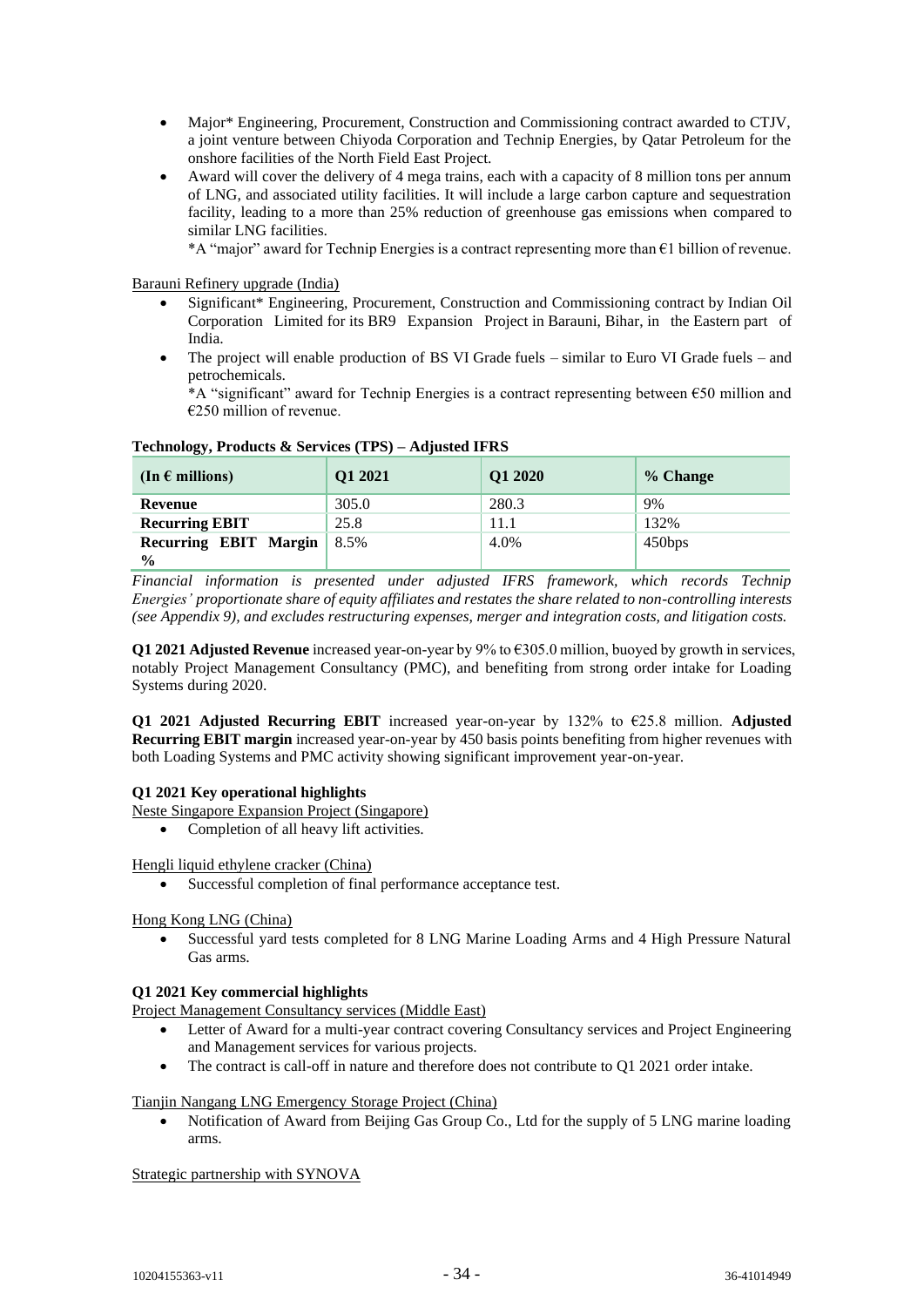- Using Technip Energies' leading purification technologies and SYNOVA's advanced plastic waste-to-olefins technology, the partnership aims to commercialize a complete solution for plastic waste back to plastic via a steam cracker.
- The process will have a low carbon footprint and displaces the need for virgin polymers, in addition to reducing the need for intensive plastic waste sorting.

Strategic partnership with RECENSO

- Agreement focuses on sustainable plastics-to-plastics chemical recycling.
- It combines Technip Energies' leading purification technologies with RECENSO's proprietary CARBOLIQ technology to offer high-value solutions for generating liquid feedstock from plastic waste to be readily used in existing facilities to produce sustainable polymers.

Member of MIT's Industrial Liaison Program

• Membership to the Industrial Liaison Program provides Technip Energies' with access to MIT's researchers, strengthening the Company's innovation in the energy transition and digital area.

#### **Corporate and Other items**

**Corporate costs** in the first quarter, excluding non-recurring items, were  $E10.4$  million. Non-recurring items amounted to €26.5 million, primarily relating to separation costs. Q1 2020 combined statement of income was also impacted by foreign exchange impact allocated to Technip Energies. Foreign exchange for Q1 2021 was a negative impact of  $\epsilon$ 4.5 million.

**Net financial income** was €6.8 million, benefiting from cash on deposit and mark-to-market valuation of investments in traded securities.

**Effective tax rate** for the first quarter was 33.7%.

**Depreciation and amortization expense** was €26.7 million, of which €18.6 million is related to IFRS16.

**Adjusted net cash** at March 31, 2021 was €2.5 billion. This compares to Adjusted net cash at December 31, 2020, after the impact of the Separation and Distribution Agreement, of €2.2 billion.

**Total invested equity** at March 31, 2021 was €1.3 billion in Adjusted IFRS. This compares to total invested equity at December 31, 2020, after the impact of the Separation and Distribution Agreement, of  $\epsilon$ 1.2 billion.

The Separation and Distribution Agreement was detailed in section 3, Balance Sheet information, of Technip Energies "Update on FY 2020 Financial Results" of the press release released on February 26, 2021.

**Operating cash flow** of  $E279.8$  million, benefited from a solid operational performance and working capital inflows associated with customer advances and milestone payments on projects.

With limited capital expenditure of  $\epsilon$ 8 million, **free cash flow** generation was  $\epsilon$ 272 million.

#### **Liquidity and credit rating information**

**Total liquidity** of  $\epsilon$ 3.9 billion at March 31, 2021 comprised of  $\epsilon$ 3.2 billion of cash and  $\epsilon$ 750 million of liquidity provided by the undrawn revolving credit facility, which is available for general use and serves as a backstop for the Company's commercial paper program, offset by €98 million of outstanding commercial paper.

The **bridge-to-bond** under the Company's bridge term facility was drawn for  $6620$  million at the time of completion of the Spin-off from TechnipFMC. The Company intends to refinance it through a bond take out in the coming quarters.

Technip Energies has a **BBB/A-2' investment grade rating**, as confirmed by S&P Global following the Spin-off from TechnipFMC.

#### **Disclaimers**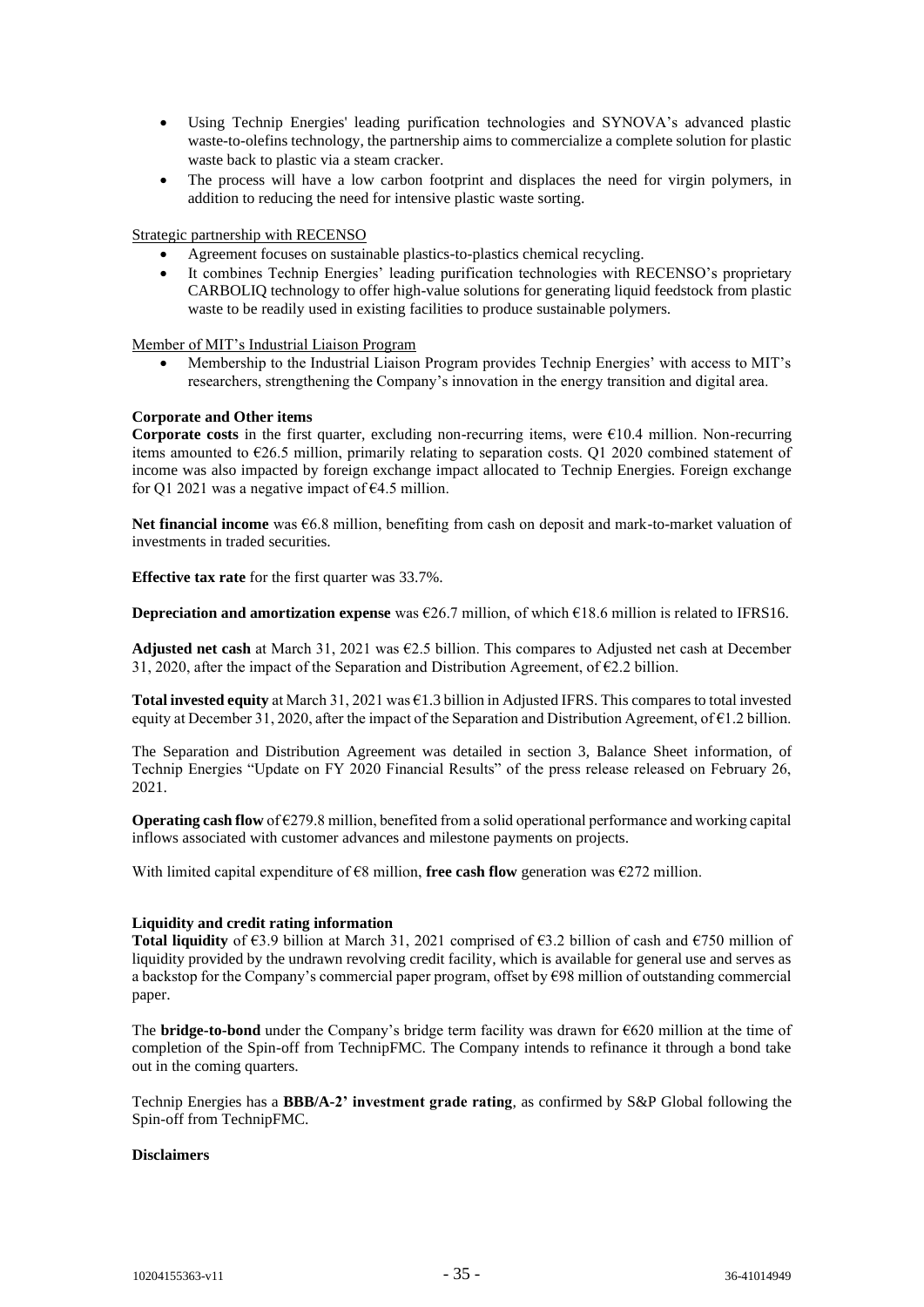This Press Release is intended for informational purposes only for the shareholders of Technip Energies. This Press Release contains information within the meaning of Article 7(1) of the EU Market Abuse Regulation. This Press Release is not intended for distribution in jurisdictions that require prior regulatory review and authorization to distribute a Press Release of this nature.

#### **Forward-looking statements**

This Press Release is intended for informational purposes only for the shareholders of Technip Energies. This Press Release is not intended for distribution in jurisdictions that require prior regulatory review and authorization to distribute a Press Release of this nature.

This release contains "forward-looking statements" as defined in Section 27A of the United States Securities Act of 1933, as amended, and Section 21E of the United States Securities Exchange Act of 1934, as amended. Forward-looking statements usually relate to future events and anticipated revenues, earnings, cash flows or other aspects of Technip Energies' operations or operating results. Forward-looking statements are often identified by the words "believe", "expect", "anticipate", "plan", "intend", "foresee", "should", "would", "could", "may", "estimate", "outlook", and similar expressions, including the negative thereof. The absence of these words, however, does not mean that the statements are not forward-looking. These forward-looking statements are based on Technip Energies' current expectations, beliefs and assumptions concerning future developments and business conditions and their potential effect on Technip Energies. While Technip Energies believes that these forward-looking statements are reasonable as and when made, there can be no assurance that future developments affecting Technip Energies will be those that Technip Energies anticipates.

All of Technip Energies' forward-looking statements involve risks and uncertainties (some of which are significant or beyond Technip Energies' control) and assumptions that could cause actual results to differ materially from Technip Energies' historical experience and Technip Energies' present expectations or projections. Should one or more of these risks or uncertainties materialize, or should underlying assumptions prove incorrect, actual results may vary materially from those set forth in the forward-looking statements.

For information regarding known material factors that could cause actual results to differ from projected results, please see Technip Energies' risk factors set forth in Technip Energies' filings with the U.S. Securities and Exchange Commission, which include amendment no. 4 to Technip Energies' registration statement on Form F-1 filed on February 11, 2021.

Forward-looking statements involve inherent risks and uncertainties and speak only as of the date they are made. Technip Energies undertakes no duty to and will not necessarily update any of the forward-looking statements in light of new information or future events, except to the extent required by applicable law."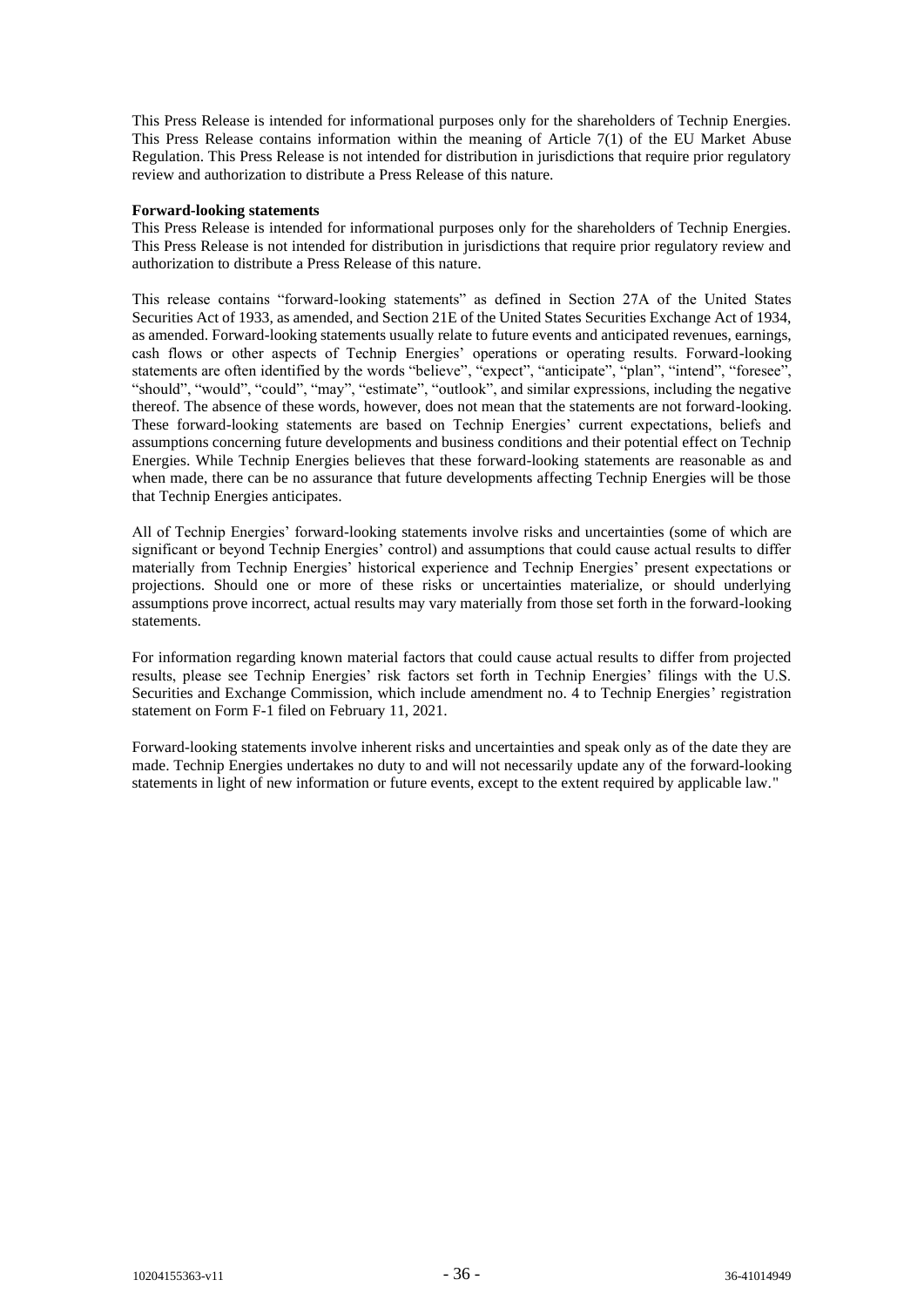#### **APPENDIX**

#### **Basis of preparation – Technip Energies Combined and Consolidated accounts**

Consolidated financial statements for the period from January 1 to March 31, 2021 include comparative information (for the year 2020) extracted from Technip Energies' Combined financial statements.

Information for these two periods constitute the Technip Energies Group's Consolidated financial statements at March 31, 2021.

# **APPENDIX 1.0: ADJUSTED STATEMENTS OF INCOME**

| (In $\epsilon$ millions)                                  | <b>Projects</b><br><b>Delivery</b> |            | <b>TPS</b> |       | Corporate |        | <b>Total</b> |           |
|-----------------------------------------------------------|------------------------------------|------------|------------|-------|-----------|--------|--------------|-----------|
|                                                           | Q1 21                              | Q1 20      | Q1 21      | Q1 20 | Q1 21     | Q1 20  | Q1 21        | Q1 20     |
|                                                           | 1,252.                             | 1,260.     | 305.0      | 280.3 |           |        | 1,557.       | 1,540.    |
| <b>Adjusted Revenue</b><br><b>Adjusted Recurring EBIT</b> | 5<br>75.9                          | 3<br>101.3 | 25.8       | 11.1  | (10.4)    | (46.1) | 5<br>91.3    | 7<br>66.3 |
| Non-recurring items (transaction $&$ one-off<br>costs)    | (1.1)                              | (5.4)      | (0.0)      | (0.7) | (25.4)    | (28.0) | (26.5)       | (34.2)    |
| <b>EBIT</b>                                               | 74.8                               | 95.9       | 25.8       | 10.4  | (35.8)    | (74.2) | 64.8         | 32.1      |
| Financial income                                          |                                    |            |            |       |           |        | 16.6         | 12.6      |
| Financial expense                                         |                                    |            |            |       |           |        | (9.8)        | (20.4)    |
| Profit (loss) before income taxes                         |                                    |            |            |       |           |        | 71.6         | 24.3      |
| Provision (benefit) for income taxes                      |                                    |            |            |       |           |        | 24.1         | 13.7      |
| Net profit (loss)                                         |                                    |            |            |       |           |        | 47.5         | 10.7      |
| Net (profit) loss attributable<br>to non-                 |                                    |            |            |       |           |        | (3.3)        | (3.2)     |
| controlling interests                                     |                                    |            |            |       |           |        |              |           |
| Net profit (loss) attributable to Technip                 |                                    |            |            |       |           |        | 44.2         | 7.5       |
| <b>Energies Group</b>                                     |                                    |            |            |       |           |        |              |           |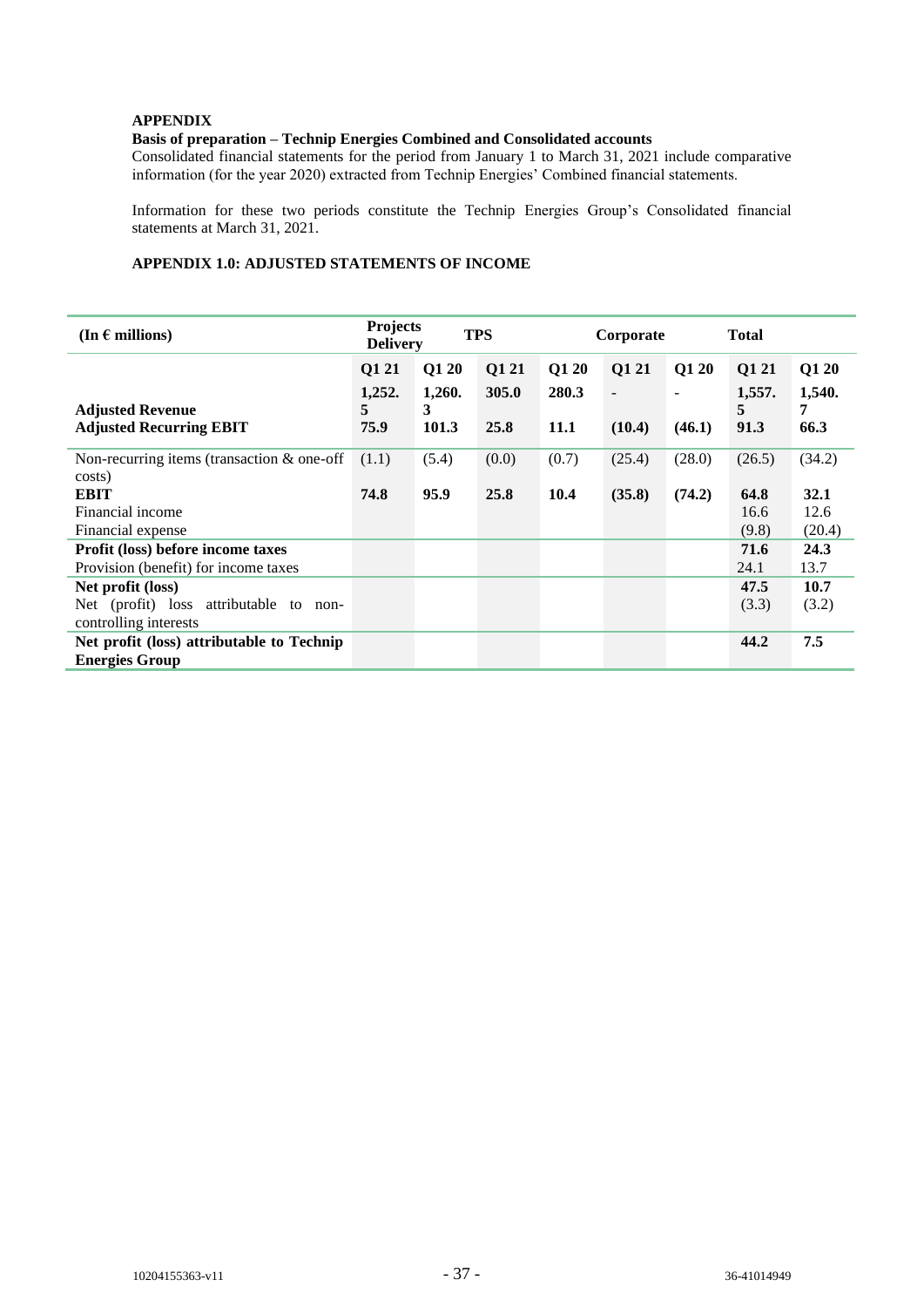| (In $\epsilon$ millions)                                     | Q1 21<br><b>IFRS</b> | <b>Adjustments</b>       | Q1 21<br><b>Adjusted</b> |
|--------------------------------------------------------------|----------------------|--------------------------|--------------------------|
| <b>Revenue</b>                                               | 1,501.0              | 56.5                     | 1,557.5                  |
| Costs and expenses:                                          |                      |                          |                          |
| Cost of revenue                                              | 1,279.4              | 100.8                    | 1,380.2                  |
| Selling, general and administrative expense                  | 75.5                 |                          | 75.5                     |
| Research and development expense                             | 7.3                  | $\overline{\phantom{a}}$ | 7.3                      |
| Impairment, restructuring and other expenses                 | 26.5                 | ۰                        | 26.5                     |
| <b>Total costs and expenses</b>                              | 1,388.7              | 100.8                    | 1,489.5                  |
| Other income (expense), net                                  | 1.4                  | (3.7)                    | (2.4)                    |
| Income from equity affiliates                                | 2.6                  | (3.5)                    | (0.8)                    |
| Profit (loss) before financial expense, net and income taxes | 116.3                | (51.5)                   | 64.8                     |
| Financial income                                             | 16.6                 | 0.0                      | 16.6                     |
| Financial expense                                            | (50.9)               | 41.1                     | (9.8)                    |
| Profit (loss) before income taxes                            | 82.0                 | (10.4)                   | 71.6                     |
| Provision (benefit) for income taxes                         | 26.0                 | (1.9)                    | 24.1                     |
| Net profit (loss)                                            | 56.0                 | (8.5)                    | 47.5                     |
| Net (profit) loss attributable to non-controlling interests  | (3.3)                | ٠.                       | (3.3)                    |
| Net profit (loss) attributable to Technip Energies Group     | 52.7                 | (8.5)                    | 44.2                     |

# **APPENDIX 1.1: STATEMENT OF INCOME – RECONCILIATION BETWEEN IFRS AND ADJUSTED**

# **APPENDIX 1.2: STATEMENT OF INCOME – RECONCILIATION BETWEEN IFRS AND ADJUSTED**

| (In $\epsilon$ millions)                                     | Q1 20<br><b>IFRS</b> | <b>Adjustments</b> | Q1 20<br><b>Adjusted</b> |
|--------------------------------------------------------------|----------------------|--------------------|--------------------------|
| Revenue                                                      | 1,423.0              | 117.7              | 1,540.7                  |
| Costs and expenses:                                          |                      |                    |                          |
| Cost of revenue                                              | 1,202.0              | 141.8              | 1,343.8                  |
| Selling, general and administrative expense                  | 104.2                |                    | 104.2                    |
| Research and development expense                             | 8.5                  |                    | 8.5                      |
| Impairment, restructuring and other expenses                 | 20.3                 |                    | 20.3                     |
| <b>Total costs and expenses</b>                              | 1,335.0              | 141.8              | 1,476.8                  |
| Other income (expense), net                                  | (24.0)               | (7.3)              | (31.3)                   |
| Income from equity affiliates                                | 7.0                  | (7.5)              | (0.5)                    |
| Profit (loss) before financial expense, net and income taxes | 71.0                 | (38.9)             | 32.1                     |
| Financial income                                             | 15.7                 | (3.1)              | 12.6                     |
| Financial expense                                            | (45.8)               | 25.4               | (20.4)                   |
| Profit (loss) before income taxes                            | 40.9                 | (16.6)             | 24.3                     |
| Provision (benefit) for income taxes                         | 15.3                 | (1.6)              | 13.7                     |
| Net profit (loss)                                            | 25.6                 | (14.9)             | 10.7                     |
| Net (profit) loss attributable to non-controlling interests  | (3.2)                | 0.0                | (3.2)                    |
| Net profit (loss) attributable to Technip Energies Group     | 22.4                 | (14.9)             | 7.5                      |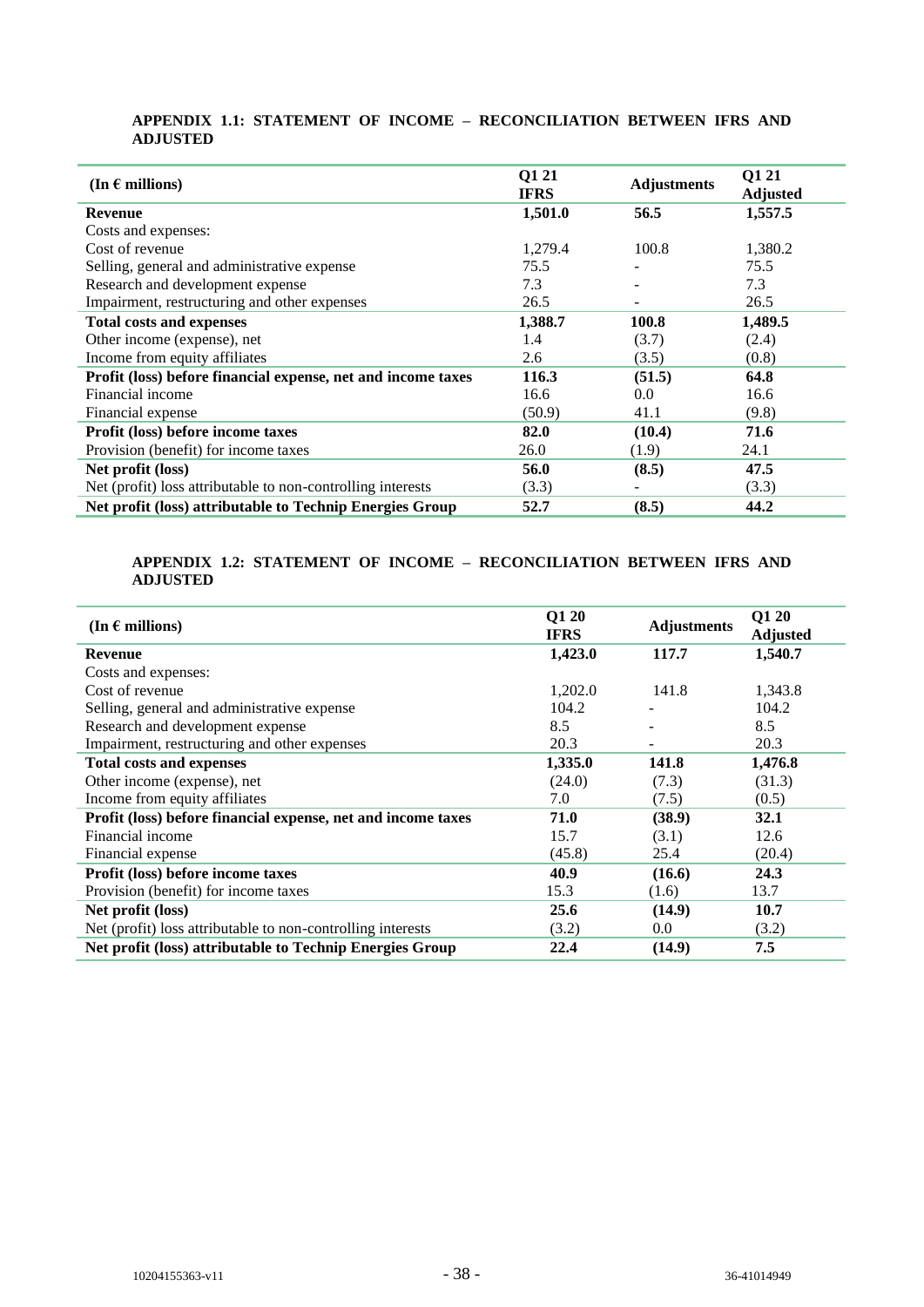| (In $\epsilon$ millions)                                 | Q1 21   | FY 20   |
|----------------------------------------------------------|---------|---------|
| Investments in equity affiliates                         | 26.4    | 37.3    |
| Property, plant and equipment, net                       | 106.3   | 96.1    |
| Right-of-use asset                                       | 274.9   | 182.4   |
| Goodwill                                                 | 2,062.2 | 2,047.8 |
| Other non-current assets                                 | 305.3   | 279.2   |
| <b>Total non-current assets</b>                          | 2,775.1 | 2,642.8 |
| Cash and cash equivalents <sup>1</sup>                   | 3,199.0 | 3,064.4 |
| Trade receivables, net                                   | 915.1   | 1,069.3 |
| Contract assets                                          | 313.6   | 285.8   |
| Other current assets                                     | 613.8   | 743.2   |
| <b>Total current assets</b>                              | 5,041.5 | 5,162.7 |
| <b>Total assets</b>                                      | 7,816.6 | 7,805.5 |
| Total invested equity <sup>1</sup>                       | 1,295.8 | 1,800.5 |
| Lease liability - Operating non-current                  | 262.1   | 201.0   |
| Accrued pension and other post-retirement benefits, less | 126.4   | 124.2   |
| current portion                                          |         |         |
| Other non-current liabilities                            | 123.8   | 82.7    |
| <b>Total non-current liabilities</b>                     | 512.3   | 407.9   |
| Short-term debt                                          | 727.8   | 402.4   |
| Lease liability - Operating current                      | 51.7    | 41.5    |
| Accounts payable, trade                                  | 1,623.5 | 1,501.6 |
| <b>Contract Liabilities</b>                              | 2,978.4 | 2,941.6 |
| Other current liabilities                                | 627.1   | 710.0   |
| <b>Total current liabilities</b>                         | 6,008.5 | 5,597.1 |
| <b>Total liabilities</b>                                 | 6,520.9 | 6,005.0 |
| <b>Total invested equity and liabilities</b>             | 7.816.6 | 7,805.5 |

# **APPENDIX 2.0: ADJUSTED STATEMENTS OF FINANCIAL POSITION**

*<sup>1</sup>Cash and cash equivalents at March 31, 2021 was €3.2 billion. This compares to cash and cash equivalents at December 31, 2020, after the impact of the Separation of Distribution Agreement, of €2.9 billion. Total invested equity at March 31, 2021 was €1.3 billion in Adjusted IFRS. This compares to total invested equity at December 31, 2020, after the impact of the Separation and Distribution Agreement, of €1.2 billion. The Separation and Distribution Agreement was detailed in section 3, Balance Sheet information, of Technip Energies "Update on FY 2020 Financial Results" of the press release released on February 26, 2021.*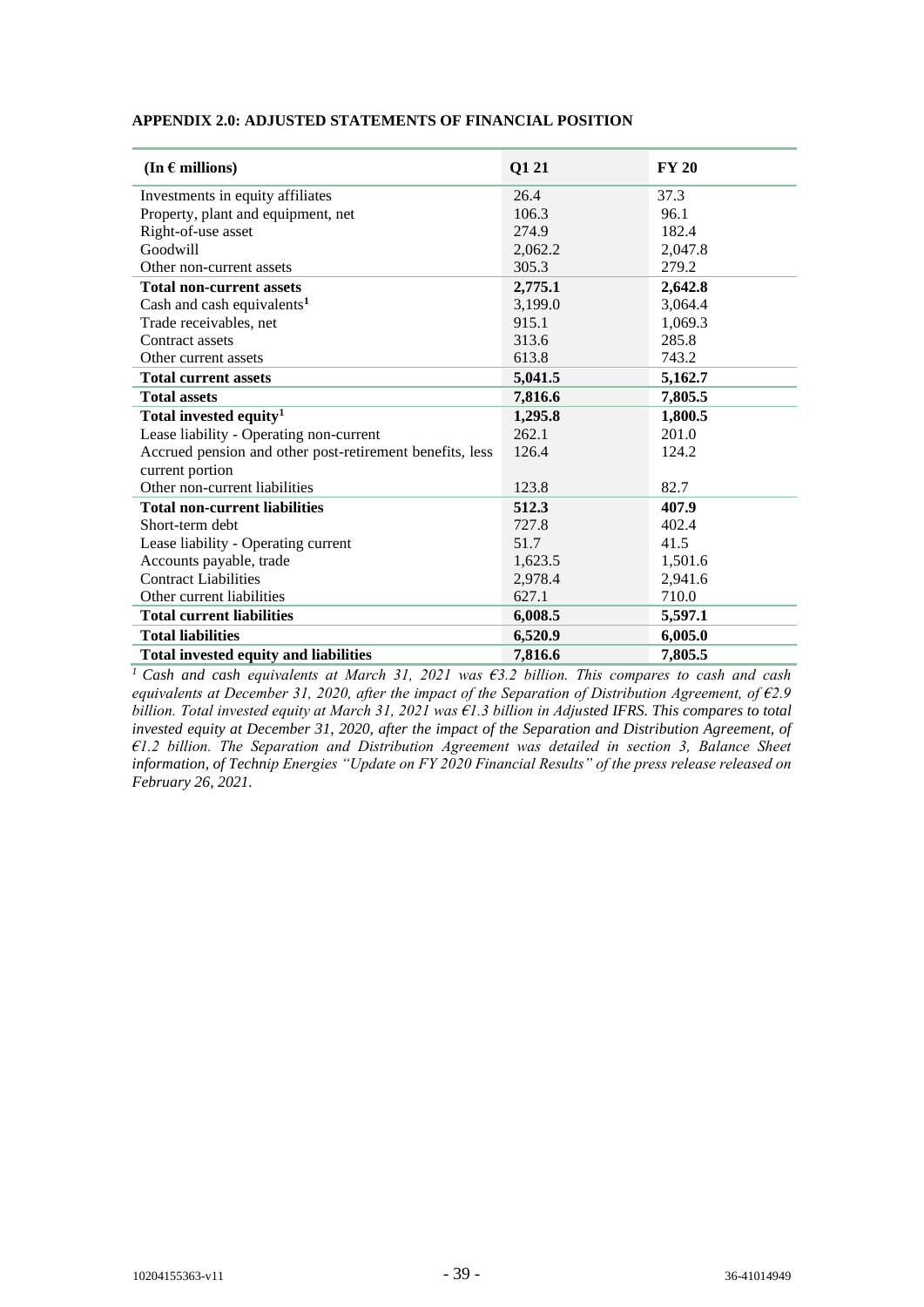# **APPENDIX 2.1: STATEMENT OF FINANCIAL POSITION – RECONCILIATION BETWEEN IFRS AND ADJUSTED**

| (In $\epsilon$ millions)                                         | Q1 21<br><b>IFRS</b> | <b>Adjustments</b> | Q1 21<br><b>Adjusted</b> |
|------------------------------------------------------------------|----------------------|--------------------|--------------------------|
| Investments in equity affiliates                                 | 38.5                 | (12.1)             | 26.4                     |
| Property, plant and equipment, net                               | 105.9                | 0.4                | 106.3                    |
| Right-of-use asset                                               | 276.9                | (2.0)              | 274.9                    |
| Goodwill                                                         | 2,062.2              |                    | 2,062.2                  |
| Other non-current assets                                         | 347.8                | (42.5)             | 305.3                    |
| <b>Total non-current assets</b>                                  | 2,831.3              | (56.2)             | 2,775.1                  |
| Cash and cash equivalents                                        | 3,223.5              | (24.5)             | 3,199.0                  |
| Trade receivables, net                                           | 873.2                | 41.9               | 915.1                    |
| Contract assets                                                  | 313.0                | 0.6                | 313.6                    |
| Other current assets                                             | 518.9                | 94.9               | 613.8                    |
| <b>Total current assets</b>                                      | 4,928.6              | 112.9              | 5,041.5                  |
| <b>Total assets</b>                                              | 7,759.9              | 56.7               | 7,816.6                  |
| <b>Total invested equity</b>                                     | 1,326.5              | (30.7)             | 1,295.8                  |
| Lease liability - Operating non-current                          | 263.5                | (1.4)              | 262.1                    |
| Accrued pension and other post-retirement benefits, less current | 126.4                |                    | 126.4                    |
| portion                                                          |                      |                    |                          |
| Other non-current liabilities                                    | 153.6                | (29.8)             | 123.8                    |
| <b>Total non-current liabilities</b>                             | 543.5                | (31.2)             | 512.3                    |
| Short-term debt                                                  | 727.8                |                    | 727.8                    |
| Lease liability - Operating current                              | 52.2                 | (0.5)              | 51.7                     |
| Accounts payable, trade                                          | 1,415.7              | 207.8              | 1,623.5                  |
| <b>Contract Liabilities</b>                                      | 2,974.7              | 3.7                | 2,978.4                  |
| Other current liabilities                                        | 719.5                | (92.4)             | 627.1                    |
| <b>Total current liabilities</b>                                 | 5,889.9              | 118.6              | 6,008.5                  |
| <b>Total liabilities</b>                                         | 7,759.9              | 56.7               | 7,816.6                  |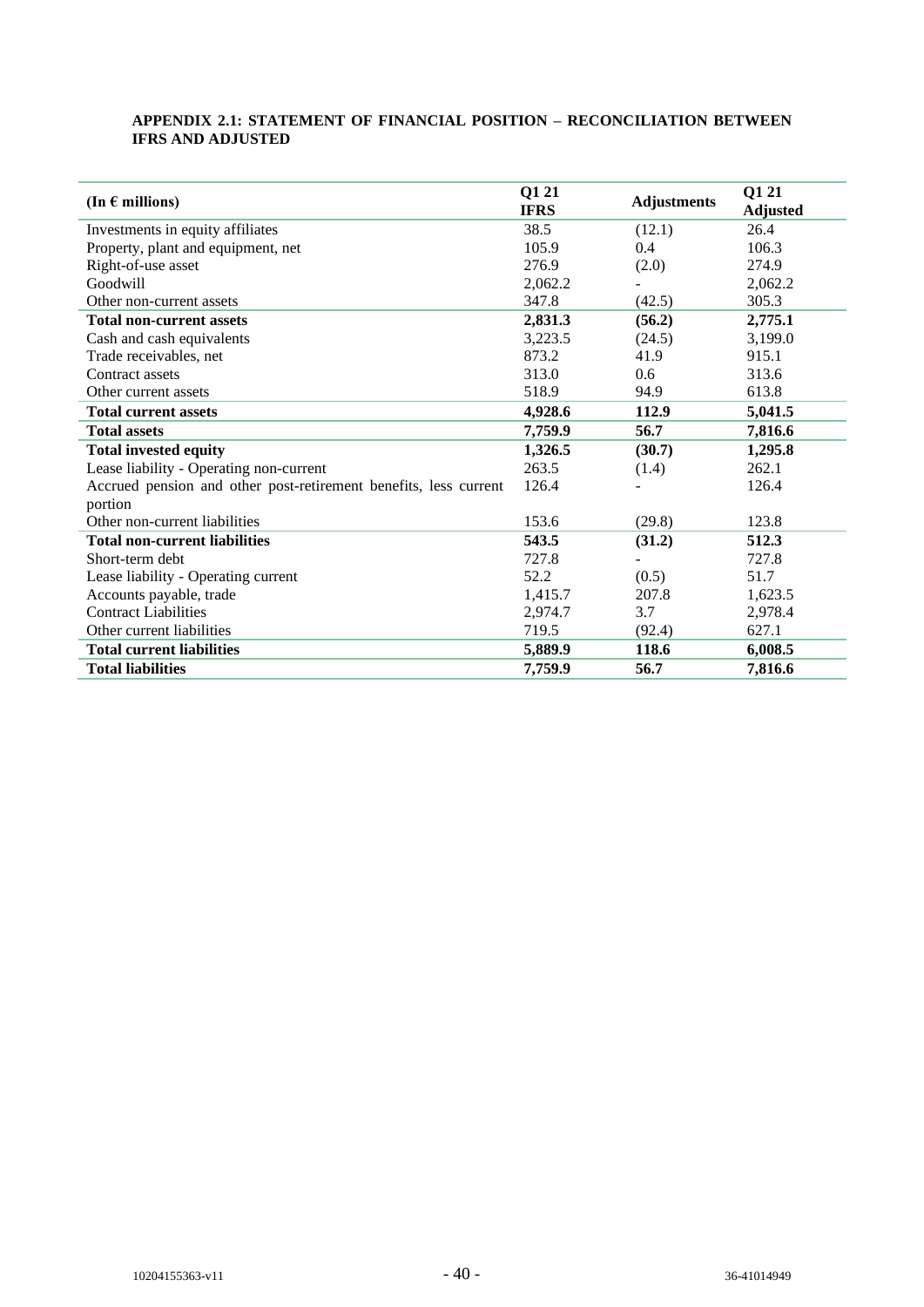# **APPENDIX 2.2: STATEMENT OF FINANCIAL POSITION – RECONCILIATION BETWEEN IFRS AND ADJUSTED**

| (In $\epsilon$ millions)                                         | <b>FY 20</b><br><b>IFRS</b> | <b>Adjustments</b> | <b>FY 20</b><br><b>Adjusted</b> |
|------------------------------------------------------------------|-----------------------------|--------------------|---------------------------------|
| Investments in equity affiliates                                 | 39.8                        | (2.5)              | 37.3                            |
| Property, plant and equipment, net                               | 95.5                        | $0.6^{\circ}$      | 96.1                            |
| Right-of-use asset                                               | 184.3                       | (1.9)              | 182.4                           |
| Goodwill                                                         | 2,047.8                     |                    | 2,047.8                         |
| Other non-current assets                                         | 322.2                       | (43.0)             | 279.2                           |
| <b>Total non-current assets</b>                                  | 2,689.6                     | (46.8)             | 2,642.8                         |
| Cash and cash equivalents                                        | 3,189.7                     | (125.3)            | 3,064.4                         |
| Trade receivables, net                                           | 1,059.1                     | 10.2               | 1,069.3                         |
| Contract assets                                                  | 271.8                       | 14.0               | 285.8                           |
| Other current assets                                             | 663.6                       | 79.6               | 743.2                           |
| <b>Total current assets</b>                                      | 5,184.3                     | (21.6)             | 5,162.7                         |
| <b>Total assets</b>                                              | 7,873.9                     | (68.4)             | 7,805.5                         |
| <b>Total invested equity</b>                                     | 1,825.8                     | (25.3)             | 1,800.5                         |
| Long-term debt, less current portion                             |                             |                    |                                 |
| Lease liability - Operating non-current                          | 202.3                       | (1.3)              | 201.0                           |
| Accrued pension and other post-retirement benefits, less current | 124.2                       | 0.0                | 124.2                           |
| portion                                                          |                             |                    |                                 |
| Other non-current liabilities                                    | 167.5                       | (84.8)             | 82.7                            |
| <b>Total non-current liabilities</b>                             | 494.0                       | (86.1)             | 407.9                           |
| Short-term debt                                                  | 402.4                       |                    | 402.4                           |
| Lease liability - Operating current                              | 42.0                        | (0.5)              | 41.5                            |
| Accounts payable, trade                                          | 1,259.4                     | 242.2              | 1,501.6                         |
| <b>Contract Liabilities</b>                                      | 3,025.4                     | (83.8)             | 2,941.6                         |
| Other current liabilities                                        | 824.9                       | (114.9)            | 710.0                           |
| <b>Total current liabilities</b>                                 | 5,554.1                     | 43.0               | 5,597.1                         |
| <b>Total liabilities</b>                                         | 6,048.1                     | (43.1)             | 6,005.0                         |
| <b>Total invested equity and liabilities</b>                     | 7,873.9                     | (68.4)             | 7,805.5                         |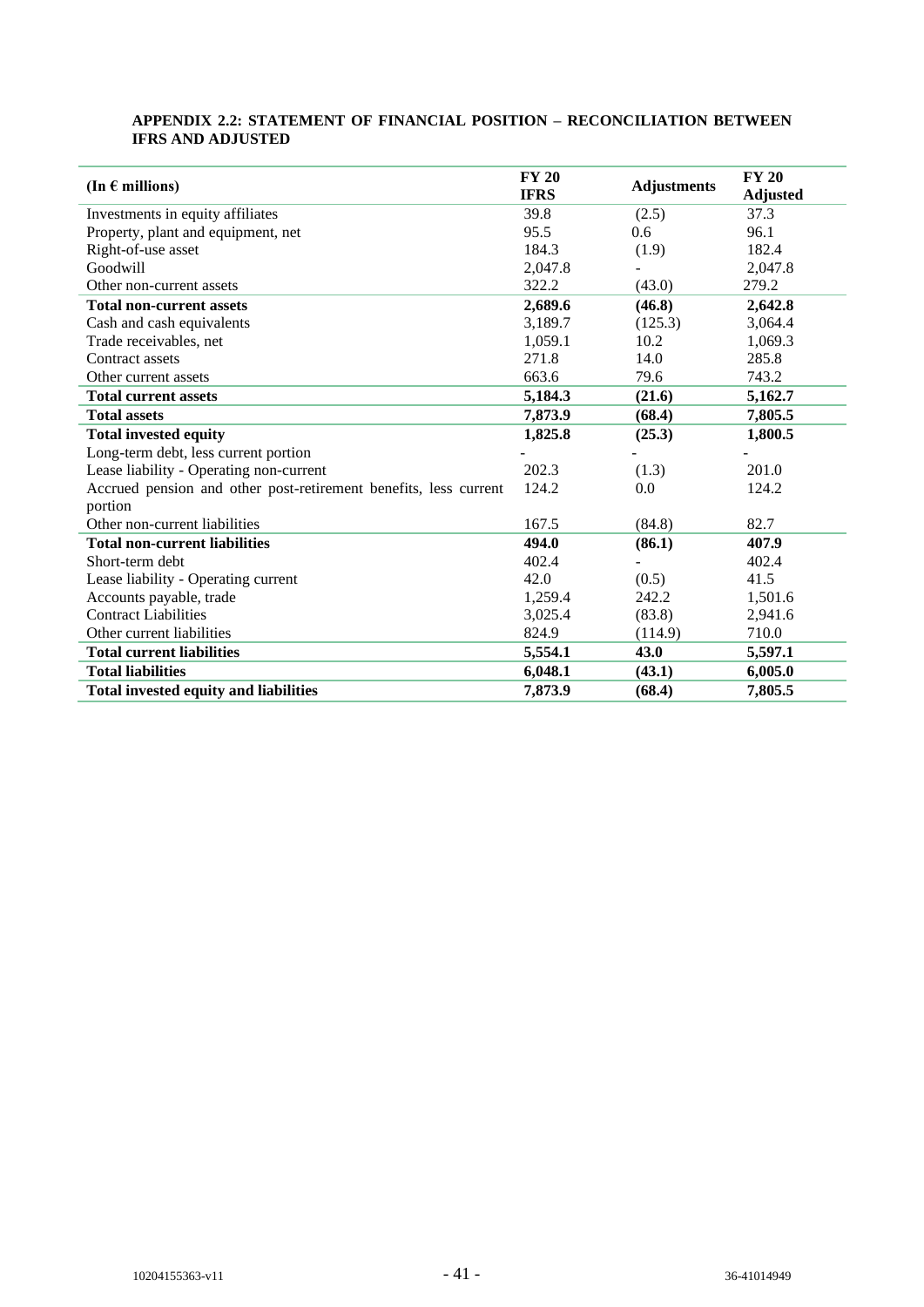# **APPENDIX 3.0: ADJUSTED STATEMENTS OF CASHFLOWS**

| (In $\epsilon$ millions)                                                        | Q1 21   | Q1 20   |
|---------------------------------------------------------------------------------|---------|---------|
| Net (loss) profit                                                               | 47.5    | 10.7    |
| Corporate allocation                                                            |         | 37.8    |
| Change in working capital and Other non-cash items                              | 232.3   | 135.5   |
| Cash provided (required) by operating activities                                | 279.8   | 184.0   |
| Capital expenditures                                                            | (8.4)   | (7.2)   |
| Proceeds from sale of assets                                                    | 0.4     | 0.4     |
| Other<br>financial<br>&<br>acquired/divested<br>Cash<br>assets<br><sub>on</sub> | 0.6     | (1.7)   |
| acquisition/deconsolidation                                                     |         |         |
| Cash required by investing activities                                           | (7.4)   | (8.5)   |
| Net increase (repayment) in short-term debt and commercial paper                | 321.5   | (232.1) |
| Net (distributions to)/ contributions from TechnipFMC                           | (532.8) | 364.5   |
| Other including dividends paid and lease liabilities repayment                  | 35.2    | (30.2)  |
| Cash provided (required) by financing activities                                | (176.1) | 102.2   |
| Effect of changes in foreign exchange rates on cash and cash equivalents        | 38.3    | (17.5)  |
| (Decrease) Increase in cash and cash equivalents                                | 134.6   | 260.2   |
| Cash and cash equivalents, beginning of period                                  | 3,064.4 | 3,053.1 |
| Cash and cash equivalents, end of period                                        | 3,199.0 | 3,313.3 |

# **APPENDIX 3.1: STATEMENTS OF CASHFLOWS – RECONCILIATION BETWEEN IFRS AND ADJUSTED**

| (In $\epsilon$ millions)                                                        | Q1 21<br><b>IFRS</b> | <b>Adjustments</b> | Q1 21<br><b>Adjusted</b> |
|---------------------------------------------------------------------------------|----------------------|--------------------|--------------------------|
| Net (loss) profit                                                               | 56.0                 | (8.5)              | 47.5                     |
| Corporate allocation                                                            |                      |                    |                          |
| Change in working capital and Other non-cash items                              | 238.4                | (6.1)              | 232.3                    |
| Cash provided (required) by operating activities                                | 294.4                | (14.6)             | 279.8                    |
| Capital expenditures                                                            | (8.4)                |                    | (8.4)                    |
| Proceeds from sale of assets                                                    | 0.4                  |                    | 0.4                      |
| acquired/divested<br>Other<br>financial<br>&<br>Cash<br>assets<br><sub>on</sub> | 0.6                  |                    | 0.6                      |
| acquisition/deconsolidation                                                     |                      |                    |                          |
| Cash required by investing activities                                           | (7.4)                |                    | (7.4)                    |
| Net increase (repayment) in short-term debt and commercial paper                | 321.5                |                    | 321.5                    |
| Settlements of mandatorily redeemable financial liability                       | (129.0)              | 129.0              |                          |
| Net (distributions to)/ contributions from TechnipFMC                           | (532.8)              |                    | (532.8)                  |
| Other including dividends paid and lease liabilities repayment                  | 35.2                 |                    | 35.2                     |
| Cash provided (required) by financing activities                                | (305.1)              | 129.0              | (176.1)                  |
| Effect of changes in foreign exchange rates on cash and cash equivalents        | 51.9                 | (13.6)             | 38.3                     |
| (Decrease) Increase in cash and cash equivalents                                | 33.8                 | 100.8              | 134.6                    |
| Cash and cash equivalents, beginning of period                                  | 3,189.7              | (125.3)            | 3,064.4                  |
| Cash and cash equivalents, end of period                                        | 3,223.5              | (24.5)             | 3,199.0                  |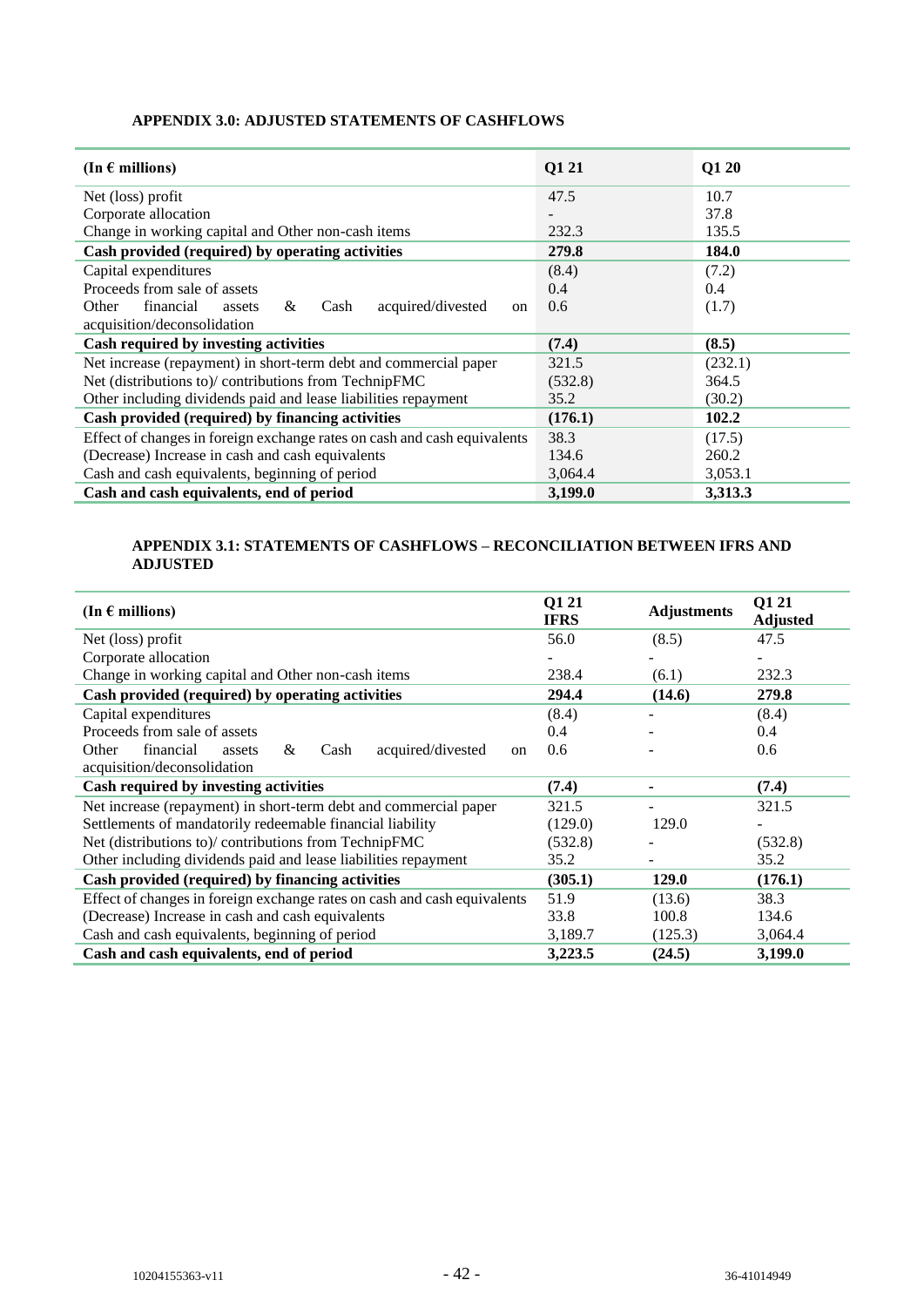# **APPENDIX 3.2: STATEMENTS OF CASHFLOWS – RECONCILIATION BETWEEN IFRS AND ADJUSTED**

| (In $\epsilon$ millions)                                                 | Q1 20<br><b>IFRS</b> | Adjustment<br>s | Q1 20<br><b>Adjusted</b> |
|--------------------------------------------------------------------------|----------------------|-----------------|--------------------------|
| Net (loss) profit                                                        | 25.6                 | (14.9)          | 10.7                     |
| Corporate allocation                                                     | 37.8                 |                 | 37.8                     |
| Change in working capital and Other non-cash items                       | 26.8                 | 108.7           | 135.5                    |
| Cash provided (required) by operating activities                         | 90.2                 | 93.8            | 184.0                    |
| Capital expenditures                                                     | (7.2)                |                 | (7.2)                    |
| Proceeds from sale of assets                                             | 0.4                  |                 | 0.4                      |
| Other<br>&<br>acquired/divested<br>financial<br>Cash<br>assets<br>on     | (1.7)                |                 | (1.7)                    |
| acquisition/deconsolidation                                              |                      |                 |                          |
| Cash required by investing activities                                    | (8.5)                |                 | (8.5)                    |
| Net increase (repayment) in short-term debt and commercial paper         | (232.1)              |                 | (232.1)                  |
| Settlements of mandatorily redeemable financial liability                | (3.8)                | 3.8             |                          |
| Net (distributions to)/ contributions from TechnipFMC                    | 364.5                |                 | 364.5                    |
| Other including dividends paid and lease liabilities repayment           | (30.2)               |                 | (30.2)                   |
| Cash provided (required) by financing activities                         | 98.4                 | 3.8             | 102.2                    |
| Effect of changes in foreign exchange rates on cash and cash equivalents | (33.8)               | 16.3            | (17.5)                   |
| (Decrease) Increase in cash and cash equivalents                         | 146.2                | 114.0           | 260.2                    |
| Cash and cash equivalents, beginning of period                           | 3,563.6              | (510.5)         | 3,053.1                  |
| Cash and cash equivalents, end of period                                 | 3,709.8              | (396.5)         | 3,313.3                  |

#### **APPENDIX 4.0: ADJUSTED ALTERNATIVE PERFORMANCE MEASURES**

| (In $\epsilon$ millions)                          | Q1 21   | $\frac{0}{0}$<br>of<br>revenues | Q1 20   | $\frac{0}{0}$<br>of<br>revenues |
|---------------------------------------------------|---------|---------------------------------|---------|---------------------------------|
| <b>Adjusted Revenue</b>                           | 1,557.5 | $\blacksquare$                  | 1,540.7 | $\blacksquare$                  |
| Cost of Revenue                                   | 1,380.2 | 88.6%                           | 1,343.8 | 87.2%                           |
| <b>Adjusted Gross Profit</b>                      | 177.4   | 11.4%                           | 196.9   | 12.8%                           |
| <b>Adjusted recurring EBITDA</b>                  | 118.0   | 7.6%                            | 103.9   | $6.7\%$                         |
| Amortization, Depreciation and Impairment         | 26.7    |                                 | 37.5    |                                 |
| <b>Adjusted recurring EBIT</b>                    | 91.3    | $5.9\%$                         | 66.3    | 4.3%                            |
| Non-recurring Items                               | (26.5)  | -                               | (34.2)  |                                 |
| Adjusted profit before financial expense, net and | 64.8    | $4.2\%$                         | 32.1    | $2.1\%$                         |
| income taxes                                      |         |                                 |         |                                 |
| Financial Income and expenses                     | 6.8     |                                 | (7.8)   |                                 |
| <b>Adjusted Profit Before Tax</b>                 | 71.6    | 4.6%                            | 24.3    | 1.6%                            |
| Income taxes                                      | 24.1    |                                 | 13.7    |                                 |
| <b>Adjusted Net Profit (loss)</b>                 | 47.5    | $3.0\%$                         | 10.7    | $0.7\%$                         |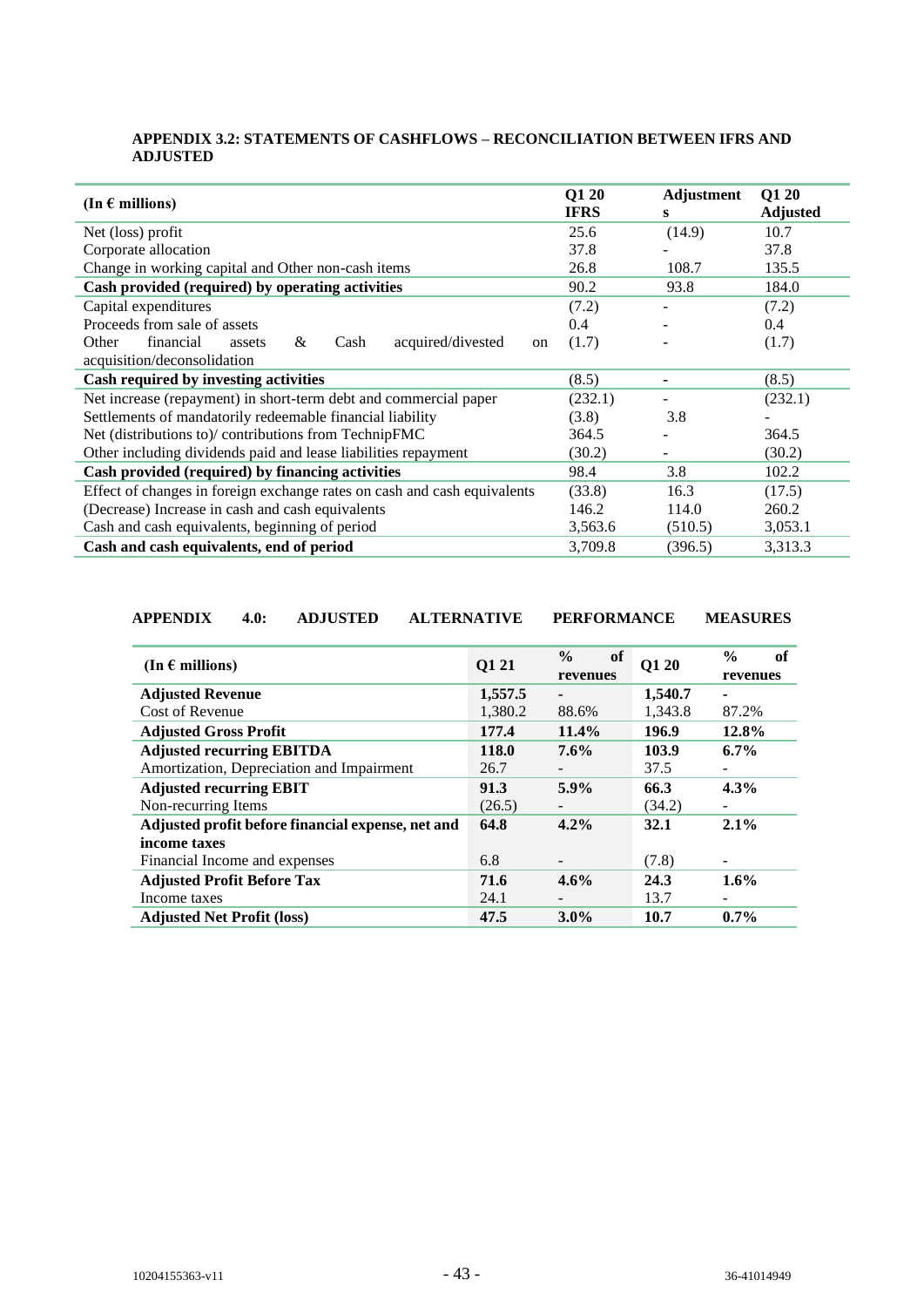| (In $\epsilon$ millions)                 | <b>Projects Delivery</b> |         | <b>TPS</b> |             | Corporate      |        | <b>Total</b> |         |
|------------------------------------------|--------------------------|---------|------------|-------------|----------------|--------|--------------|---------|
|                                          | Q1 21                    | Q1 20   | Q1 21      | Q1 20       | Q1 21          | Q1 20  | Q1 21        | Q1 20   |
| Revenue                                  | 1,252.5                  | 1,260.3 | 305.0      | 280.3       | ٠              | ٠      | 1,557.5      | 1,540.7 |
| Profit (loss) before financial expenses, |                          |         |            |             |                |        | 64.8         | 32.1    |
| net and income taxes                     |                          |         |            |             |                |        |              |         |
| Non-recurring items:                     |                          |         |            |             |                |        |              |         |
| Separation costs allocated               |                          |         |            |             |                |        | 25.4         | 12.0    |
| Restructuring expenses                   |                          |         |            |             |                |        | 1.1          | 4.8     |
| COVID-19 costs                           |                          |         |            |             |                |        |              | 3.5     |
| Other<br>non-recurring<br>(income)       |                          |         |            |             |                |        |              | 13.9    |
| expenses                                 |                          |         |            |             |                |        |              |         |
| <b>Adjusted recurring EBIT</b>           | 75.9                     | 101.3   | 25.8       | <b>11.1</b> | (10.4)         | (46.1) | 91.3         | 66.3    |
| Adjusted recurring EBIT margin %         | 6.1%                     | 8.0%    | 8.5%       | $4.0\%$     | $\blacksquare$ |        | 5.9%         | 4.3%    |
| Amortization<br>Adjusted<br>and          |                          |         |            |             |                |        | 26.7         | 37.5    |
| Depreciation                             |                          |         |            |             |                |        |              |         |
| <b>Adjusted recurring EBITDA</b>         |                          |         |            |             |                |        | 118.0        | 103.9   |
| <b>Adjusted recurring EBITDA margin</b>  |                          |         |            |             |                |        | 7.6%         |         |
| $\frac{6}{9}$                            |                          |         |            |             |                |        |              | $6.7\%$ |

# **APPENDIX 5.0: ADJUSTED RECURRING EBIT AND EBITDA RECONCILIATION**

# **APPENDIX 6.0: BACKLOG – RECONCILIATION BETWEEN IFRS AND ADJUSTED**

| (In $\epsilon$ millions)       | 01 21<br><b>IFRS</b> | <b>Adjustments</b>       | 01 21<br><b>Adjusted</b> |
|--------------------------------|----------------------|--------------------------|--------------------------|
| Project Delivery               | 15,280               | 1.348.9                  | 16,628.9                 |
| Technology Products & Services | 1.176.4              | $\overline{\phantom{0}}$ | 1.176.4                  |
| <b>Total</b>                   | 16,456.4             | 1.348.9                  | 17,805.3                 |

# **APPENDIX 7.0: ORDER INTAKE – RECONCILIATION BETWEEN IFRS AND ADJUSTED**

| (In $\epsilon$ millions)       | <b>O1 21</b><br><b>IFRS</b> | <b>Adjustments</b> | 01 21<br><b>Adjusted</b> |  |
|--------------------------------|-----------------------------|--------------------|--------------------------|--|
| Project Delivery               | 6,064.2                     | 117                | 6,181.2                  |  |
| Technology Products & Services | 289.6                       | -                  | 289.6                    |  |
| <b>Total</b>                   | 6.353.7                     | 117                | 6.470.7                  |  |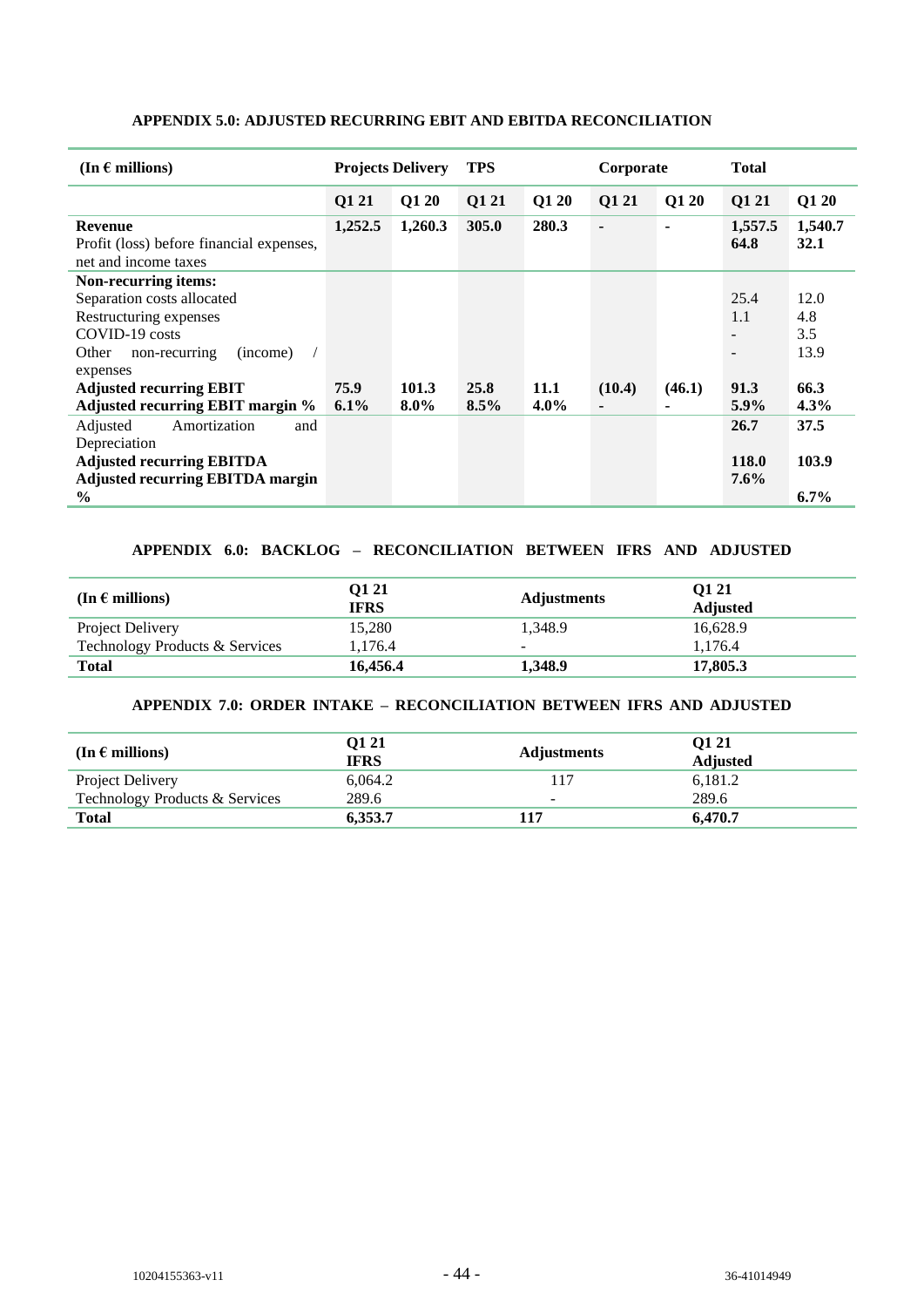| <b>APPENDIX</b>                                                             | 8.0: | YAMAL | <b>LNG</b> | <b>JOINT</b> | <b>VENTURE</b> |  |
|-----------------------------------------------------------------------------|------|-------|------------|--------------|----------------|--|
| (In $\epsilon$ millions)                                                    |      | Q1 21 |            | <b>FY 20</b> |                |  |
| Contract liabilities – proportionate share                                  |      | 308   |            | 345          |                |  |
|                                                                             |      |       |            |              |                |  |
| (In $\epsilon$ millions)                                                    |      | Q1 21 |            | Q1 20        |                |  |
| Cash provided (required) by operating activities $-$<br>proportionate share |      | (5)   |            | (13)         |                |  |

#### **APPENDIX 9.0: Definition of Alternative Performance Measures (APMs)**

Certain parts of this Press Release contain the following non-IFRS financial measures: Adjusted Revenue, Adjusted Recurring EBIT, Adjusted Recurring EBITDA, Adjusted net (debt) cash, Adjusted Order Backlog, and Adjusted Order Intake, which are not recognized as measures of financial performance or liquidity under IFRS and which the Company considers to be APMs.

Each of the APMs is defined below:

- **Adjusted Revenue:** Adjusted Revenue represents the revenue recorded under IFRS as adjusted according to the method described below. For the periods presented in this Press Release, the Company's proportionate share of joint venture revenue from the following projects was included: the revenue from ENI CORAL FLNG and Yamal LNG is included at 50%,the revenue from BAPCO Sitra Refinery is included at 36%, the revenue from the in-Russia construction and supervision scope of Arctic LNG 2 is included at 33.3%, the revenue from the joint-venture Rovuma at 33.3%. The Company believes that presenting the proportionate share of its joint venture revenue in construction projects carried out in joint arrangements enables management and investors to better evaluate the performance of the Company's core business period-overperiod by assisting them in more accurately understanding the activities actually performed by the Company regarding these projects.
- **Adjusted Recurring EBIT:** Adjusted Recurring EBIT represents the profit before financial expense, net and income taxes recorded under IFRS as adjusted to reflect line-by-line for their respective share incorporated construction project entities that are not fully owned by the Company (applying to the method described above under Adjusted Revenue) and restated for the following items considered as non-recurring: (i) restructuring expenses, (ii) separation costs associated with the Spin-off transaction, and (iii) significant litigation costs that have arisen outside of the course of business. The Company believes that the exclusion of such expenses or profits from these financial measures enables investors and management to more effectively evaluate the Company's operations and combined results of operations period-over-period, and to identify operating trends that could otherwise be masked to both investors and management by the excluded items.
- **Adjusted Recurring EBITDA:** Adjusted Recurring EBITDA corresponds to the Adjusted Recurring EBIT as described above after deduction of depreciation and amortization expenses and as adjusted to reflect for their respective share construction project entities that are not fully owned by the Company
- **Adjusted net (debt) cash:** Adjusted net (debt) cash reflects cash and cash equivalents, net of debt (including short-term debt and loans due to/due from TechnipFMC), both as adjusted according to the method described above under Adjusted Revenue. Management uses this APM to evaluate the Company's capital structure and financial leverage. The Company believes Adjusted net debt (if debtor), or Adjusted net cash (if creditor), is a meaningful financial measure that may assist investors in understanding the Company's financial condition and recognizing underlying trends in its capital structure. Adjusted net (debt) cash should not be considered an alternative to, or more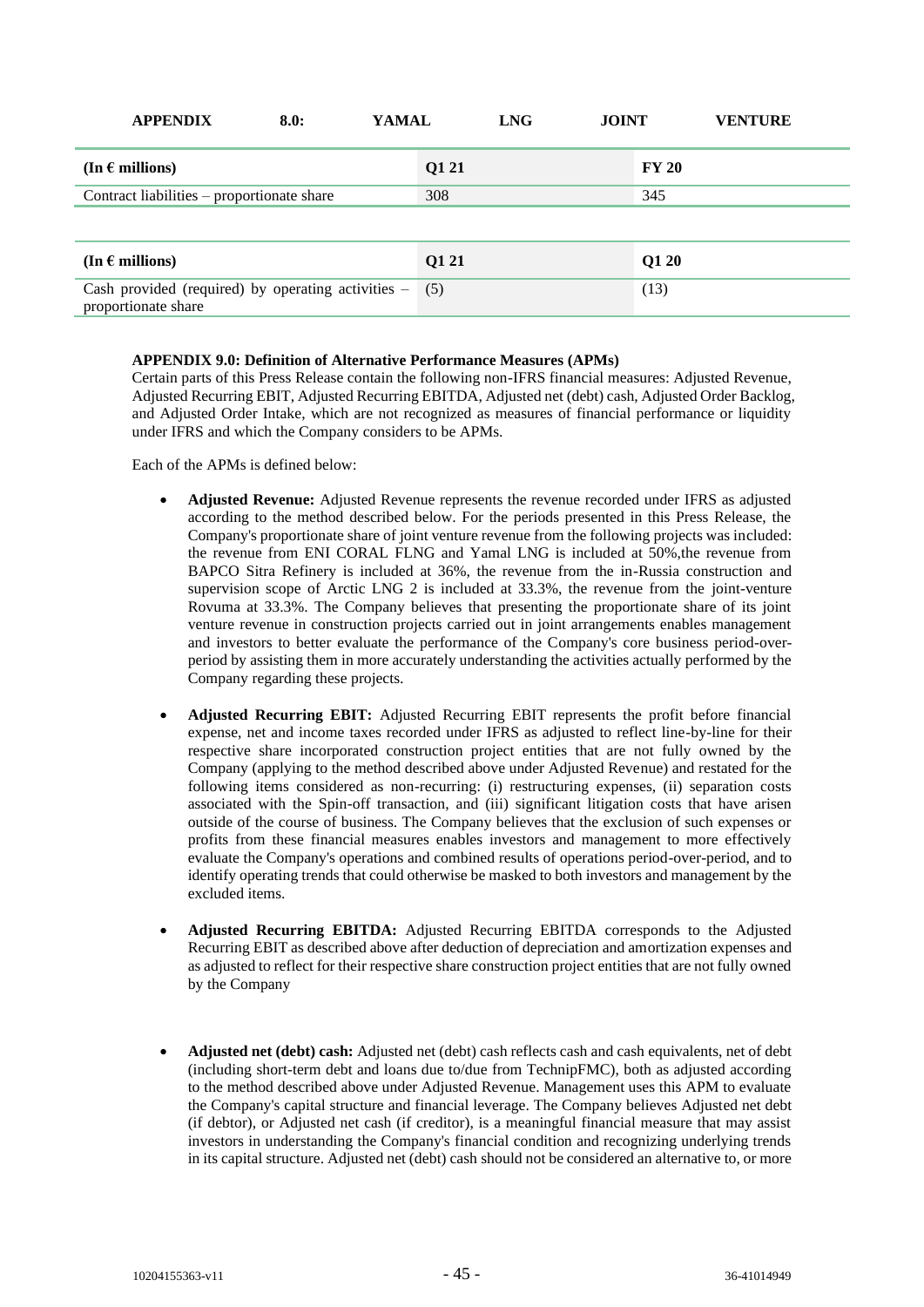meaningful than, cash and cash equivalents as determined in accordance with IFRS or as an indicator of the Company's operating performance or liquidity.

- **Adjusted Order Backlog:** Order backlog is calculated as the estimated sales value of unfilled, confirmed customer orders at the relevant reporting date. Adjusted Order Backlog takes into account the Company's proportionate share of order backlog related to equity affiliates (ENI Coral FLNG, BAPCO Sitra Refinery, Arctic LNG 2 for the In-Russia construction and supervision scope, the joint-venture Rovuma) and restates the share of order backlog related to the Company's noncontrolling interest in Yamal LNG. The Company believes that the Adjusted Order Backlog enables management and investors to evaluate the level of the Company's core business forthcoming activities by including its proportionate share in the estimated sales coming from construction projects in joint arrangements.
- **Adjusted Order Intake:** Order intake corresponds to signed contracts which have come into force during the reporting period. Adjusted Order Intake adds the proportionate share of orders signed related to equity affiliates (ENI Coral FLNG, BAPCO Sitra Refinery, Arctic LNG 2 for the In-Russia construction and supervision scope, and the joint-venture Rovuma) and restates the share of order intake attributable to the non-controlling interests in Yamal LNG. This financial measure is closely connected with the Adjusted Order Backlog in the evaluation of the level of the Company's forthcoming activities by presenting its proportionate share of contracts which came into force during the period and that will be performed by the Company."

#### • **Extract from the press release published on 26 April 2021 by the Issuer entitled "Technip Energies to Purchase €20 Million Equivalent of its Own Shares From TechnipFMC"**

" PARIS--(BUSINESS WIRE)-- Regulatory News:

Technip Energies (Paris:TE) (ISIN:NL0014559478) (the "Company"), a leading Engineering & Technology company for the Energy Transition, today announces that it has agreed to acquire  $\epsilon$ 20 million equivalent of its own ordinary shares (the "Shares") from TechnipFMC plc, concurrently with TechnipFMC's announced sell-down of its stake in the Company through a private placement by way of an accelerated book building process. The price per Share for the Shares to be purchased by the Company from TechnipFMC is the purchase price to be announced by TechnipFMC in its separate accelerated book building process.

In acquiring the Shares, the Company is exercising its rights under the Separation and Distribution Agreement entered into with TechnipFMC on 7 January 2021, and pursuant to which the Company became an independent company on February 16, 2021.

Following the consummation of TechnipFMC's accelerated book-building process and the acquisition of the Shares by the company, TechnipFMC's stake in the Company will be approximately 31%."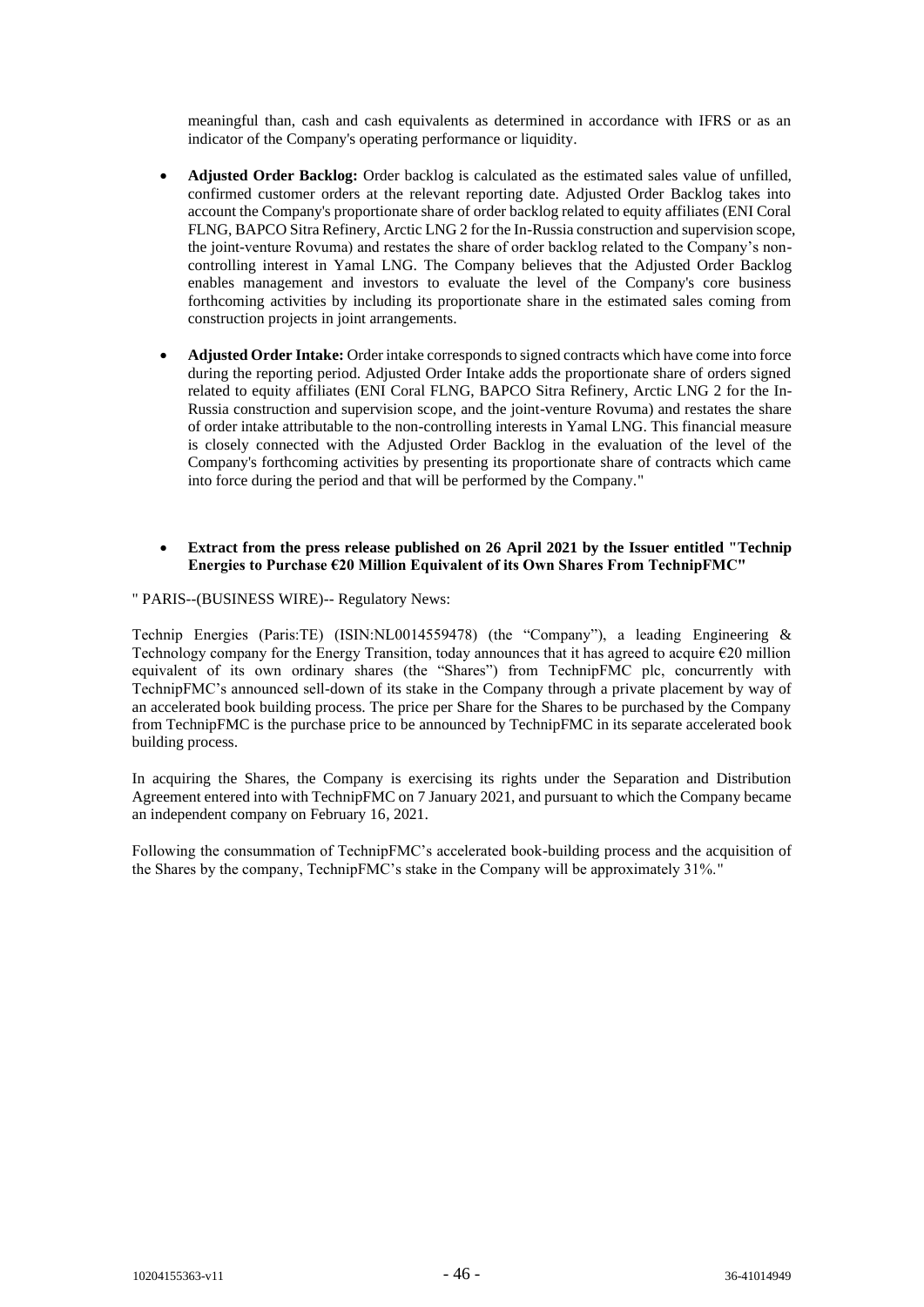#### **SUBSCRIPTION AND SALE**

#### <span id="page-53-0"></span>**Subscription Agreement**

BNP Paribas, Crédit Agricole Corporate and Investment Bank, Société Générale and Standard Chartered Bank AG (the "**Global Coordinators and Joint Lead Managers**"), Deutsche Bank Aktiengesellschaft, HSBC Continental Europe, Intesa Sanpaolo S.p.A and J.P. Morgan AG (the "**Active Bookrunners**") and Crédit Industriel et Commercial S.A., MUFG Securities (Europe) N.V. and UniCredit Bank AG (the "**Passive Bookrunners**", and together with the Global Coordinators and Joint Lead Managers and the Active Bookrunners, the "**Joint Lead Managers**") have, pursuant to a Subscription Agreement dated 26 May 2021 (the "**Subscription Agreement**"), jointly and severally agreed with the Issuer, subject to the satisfaction of certain conditions, to procure subscriptions and payment for, and failing which, to subscribe for the Notes at an issue price equal to 99.400 per cent. of the principal amount of the Notes, less any applicable commission. In addition, the Issuer will pay certain costs incurred by it and the Joint Lead Managers in connection with the issue of the Notes.

The Joint Lead Managers are entitled to terminate the Subscription Agreement in certain limited circumstances prior to the issue of the Notes. The Issuer has agreed to indemnify the Joint Lead Managers against certain liabilities in connection with the offer and sale of the Notes.

# **General Selling Restrictions**

Each Joint Lead Manager has agreed to observe all applicable laws and regulations in each jurisdiction in or from which it may acquire, offer, sell or deliver Notes or have in its possession or distribute this Prospectus or any other offering material relating to the Notes. No action has been, or will be, taken in any country or jurisdiction that would, to the best of each Joint Lead Manager's knowledge, permit an offering of the Notes to any retail investor, or the possession or distribution of this Prospectus or any other offering material relating to the Notes, in any country or jurisdiction where action for that purpose is required. Accordingly, the Notes may not be offered or sold, directly or indirectly, and neither this Prospectus nor any circular, prospectus, form of application, advertisement or other offering material relating to the Notes may be distributed in or from, or published in, any country or jurisdiction except under circumstances that will result in compliance with any applicable laws and regulations and all offers and sales of Notes by it will be made on the same terms.

# **Prohibition of Sales to EEA Retail Investors**

Each of the Joint Lead Managers has represented and agreed, that it has not offered, sold or otherwise made available and will not offer, sell or otherwise make available any Notesto any retail investor in the European Economic Area. For the purposes of this provision:

- (i) the expression "**retail investor**" means a person who is one (or more) of the following:
	- (a) a retail client as defined in point (11) of Article 4(1) of MiFID II; or
	- (b) a customer within the meaning of the Directive 2016/97/EU as amended, where that customer would not qualify as a professional client as defined in point (10) of Article 4(1) of MiFID II; or
	- (c) not a qualified investor as defined in the Prospectus Regulation; and
- (ii) the expression an "**offer**" includes the communication in any form and by any means of sufficient information on the terms of the offer and the Notes to be offered so as to enable an investor to decide to purchase or subscribe for the Notes.

# **Prohibition of Sales to United Kingdom Retail Investors**

Each Joint Lead Manager has represented and agreed that it has not offered, sold or otherwise made available and will not offer, sell or otherwise make available any Notes which are the subject of the offering contemplated by this Prospectus to any retail investor in the United Kingdom. For the purposes of this provision:

(iii) the expression "**retail investor**" means a person who is one (or more) of the following: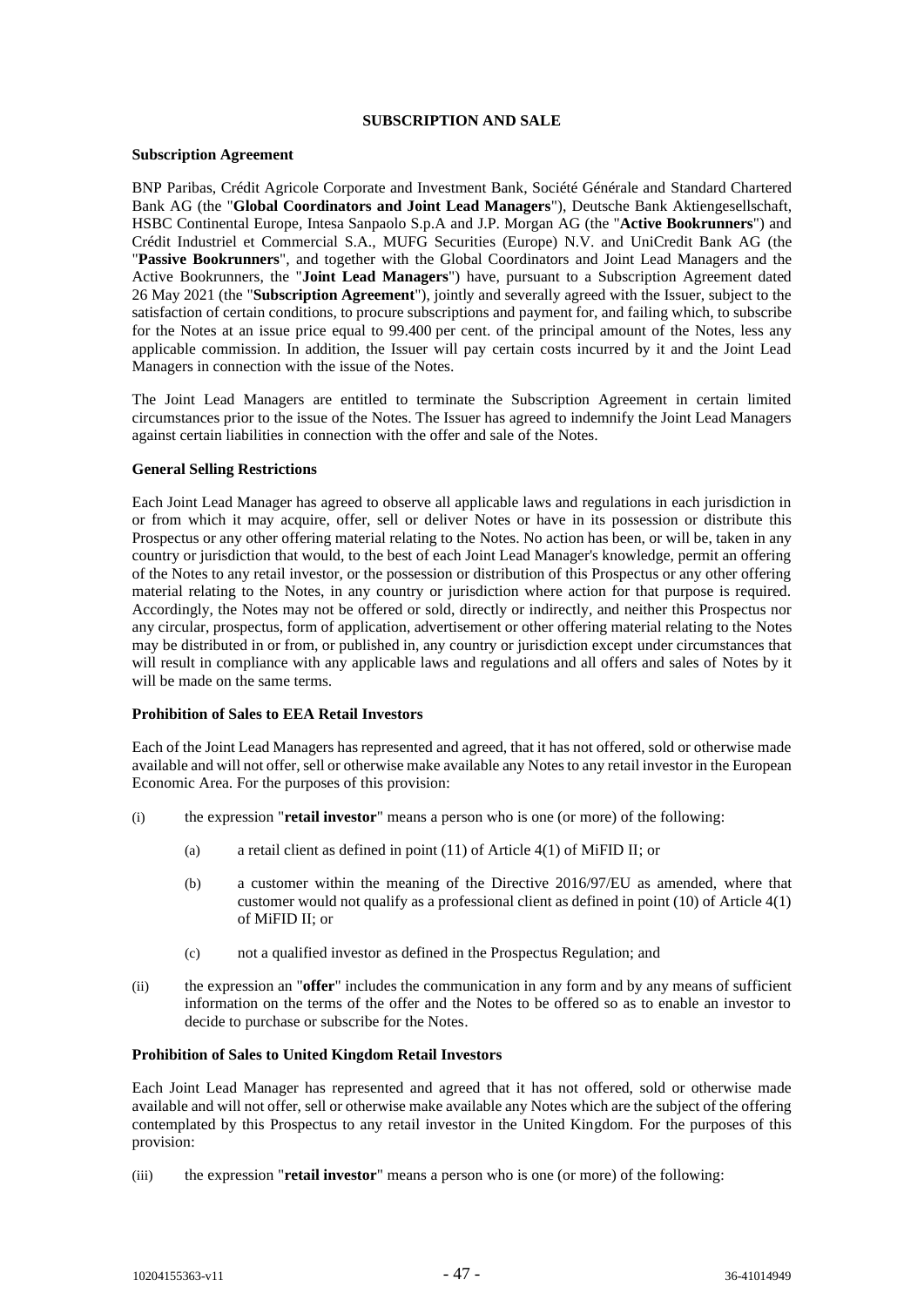- (a) a retail client, as defined in point (8) of Article 2 of Regulation (EU) No 2017/565 as it forms part of UK domestic law by virtue of the EUWA; or
- (b) a customer within the meaning of the provisions of the FSMA and any rules or regulations made under the FSMA to implement Directive (EU) 2016/97, where that customer would not qualify as a professional client, as defined in point (8) of Article 2(1) of Regulation (EU) No 600/2014 as it forms part of UK domestic law by virtue of the EUWA; or
- (c) not a qualified investor as defined in Article 2 of the UK Prospectus Regulation;
- (iv) the expression an "**offer**" includes the communication in any form and by any means of sufficient information on the terms of the offer and the Notes to be offered so as to enable an investor to decide to purchase or subscribe for the Notes; and
- (v) the expression "**UK Prospectus Regulation**" means Regulation (EU) 2017/1129 as it forms part of domestic law by virtue of the EUWA.

# **France**

Each of the Joint Lead Managers has represented and agreed that it has not offered or sold and will not offer or sell, directly or indirectly, any Notes in the Republic of France, and has not distributed or caused to be distributed and will not distribute or cause to be distributed in the Republic of France, this Prospectus or any other offering material relating to the Notes, except to qualified investors (*investisseurs qualifiés*), as defined in Article 2(e) of the Prospectus Regulation and in accordance with Article L.411-2 of the French *Code monétaire et financier*.

#### **Republic of Italy**

The offering of the Notes has not been registered with the *Commissione Nazionale per le Società e la Borsa* ("**CONSOB**") pursuant to Italian securities legislation. Each Joint Lead Manager has represented and agreed that any offer, sale or delivery of the Notes or distribution of copies of this Prospectus or any other document relating to the Notes in the Republic of Italy will be effected in accordance with all Italian securities, tax and exchange control and other applicable laws and regulation.

Any such offer, sale or delivery of the Notes or distribution of copies of this Prospectus or any other document relating to the Notes in the Republic of Italy must be:

- (i) made by an investment firm, bank or financial intermediary permitted to conduct such activities in the Republic of Italy in accordance with Legislative Decree No. 58 of 24 February 1998, CONSOB Regulation No. 20307 of 15 February 2018 and Legislative Decree No. 385 of 1 September 1993 (in each case as amended from time to time) and any other applicable laws and regulations; and
- (ii) in compliance with Article 129 of Legislative Decree No. 385 of 1 September 1993, as amended, pursuant to which the Bank of Italy may request information on the issue or the offer of securities in the Republic of Italy and the relevant implementing guidelines of the Bank of Italy issued on 25 August 2015 (as amended on 10 August 2016); and
- (iii) in compliance with any other applicable laws and regulations or requirement imposed by CONSOB or any other Italian authority.

#### **Additional United Kingdom restrictions**

Each Joint Lead Manager has represented and agreed that:

- (i) it has only communicated or caused to be communicated and will only communicate or cause to be communicated an invitation or inducement to engage in investment activity (within the meaning of section 21 of the Financial Services and Markets Act 2000 (the "**FSMA**")) received by it in connection with the issue or sale of the Notes in circumstances in which section 21(1) of the FSMA does not apply to the Issuer; and
- (ii) it has complied and will comply with all applicable provisions of the FSMA with respect to anything done by it in relation to the Notes in, from or otherwise involving the United Kingdom.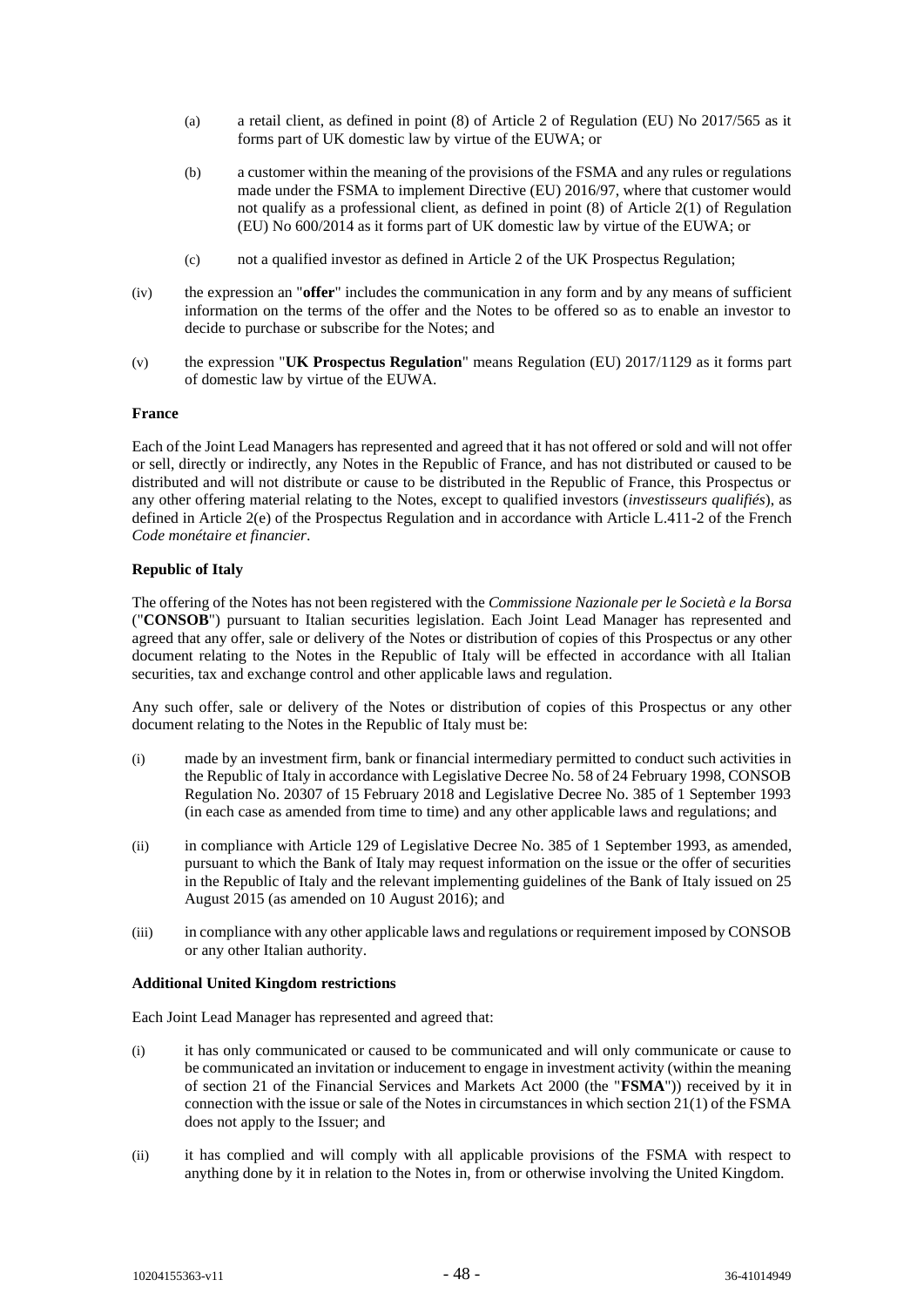# **Singapore**

Each Joint Lead Manager has acknowledged that this Prospectus has not been registered as a prospectus with the Monetary Authority of Singapore. Accordingly, each Joint Lead Manager has represented, warranted and agreed that it has not offered or sold the Notes or caused the Notes to be made the subject of an invitation for subscription or purchase and will not offer or sell the Notes or cause the Notes to be made the subject of an invitation for subscription or purchase, and has not circulated or distributed, nor will it circulate or distribute, this Prospectus or any other document or material in connection with the offer or sale, or invitation for subscription or purchase, of the Notes, whether directly or indirectly, to any person in Singapore other than (i) to an institutional investor (as defined in Section 4A of Securities and Futures Act (Chapter 289) of Singapore, as modified or amended from time to time (the "**SFA**")) pursuant to Section 274 of the SFA, (ii) to a relevant person (as defined in Section 275(2) of the SFA) pursuant to Section 275(1) of the SFA, or any person pursuant to Section 275(1A) of the SFA, and in accordance with the conditions specified in Section 275 of the SFA, or (iii) otherwise pursuant to, and in accordance with the conditions of, any other applicable provision of the SFA.

Where the Notes are subscribed or purchased under Section 275 of the SFA by a relevant person which is:

- (a) a corporation (which is not an accredited investor (as defined in Section 4A of the SFA)) the sole business of which is to hold investments and the entire share capital of which is owned by one or more individuals, each of whom is an accredited investor; or
- (b) a trust (where the trustee is not an accredited investor) whose sole purpose is to hold investments and each beneficiary of the trust is an individual who is an accredited investor,

securities or securities-based derivatives contracts (each term as defined in Section 2(1) of the SFA) of that corporation or the beneficiaries' rights and interest (howsoever described) in that trust shall not be transferred within six months after that corporation or that trust has acquired the Notes pursuant to an offer made under Section 275 of the SFA except:

- (i) to an institutional investor or to a relevant person, or to any person arising from an offer referred to in Section 275(1A) or Section  $276(4)(i)(B)$  of the SFA;
- (ii) where no consideration is or will be given for the transfer;
- (iii) where the transfer is by operation of law;
- (iv) as specified in Section 276(7) of the SFA; or
- (v) as specified in Regulation 37A of the Securities and Futures (Offers of Investments) (Securities and Securities-based Derivatives Contracts) Regulations 2018 of Singapore.

# **Japan**

The Notes have not been and will not be registered under the Financial Instruments and Exchange Act of Japan (Act No.25 of 1948, as amended (the "**Financial Instruments and Exchange Act**")). Accordingly, each of the Joint Lead Managers has represented and agreed that it has not, directly or indirectly, offered or sold and will not, directly or indirectly, offer or sell the Notes in Japan or to, or for the benefit of, any resident of Japan (which term as used herein means any person resident in Japan, including any corporation or other entity organised under the laws of Japan) or to others for re-offering or resale, directly or indirectly in Japan or to, or for the benefit of, any resident of Japan, except pursuant to an exemption from the registration requirements of, and otherwise in compliance with, the Financial Instruments and Exchange Act and other relevant laws and ministerial guidelines of Japan.

#### **United States**

Without prejudice to the foregoing, the Notes have not been and will not be registered under the Securities Act or under the securities laws of any U.S. state and may not be offered or sold, directly or indirectly, within the United States or to, or for the account or benefit of, U.S. persons (as defined in Regulation S under the Securities Act) except pursuant to an exemption from, or in a transaction not subject to, the registration requirements of the Securities Act or such state securities laws. The Notes are being offered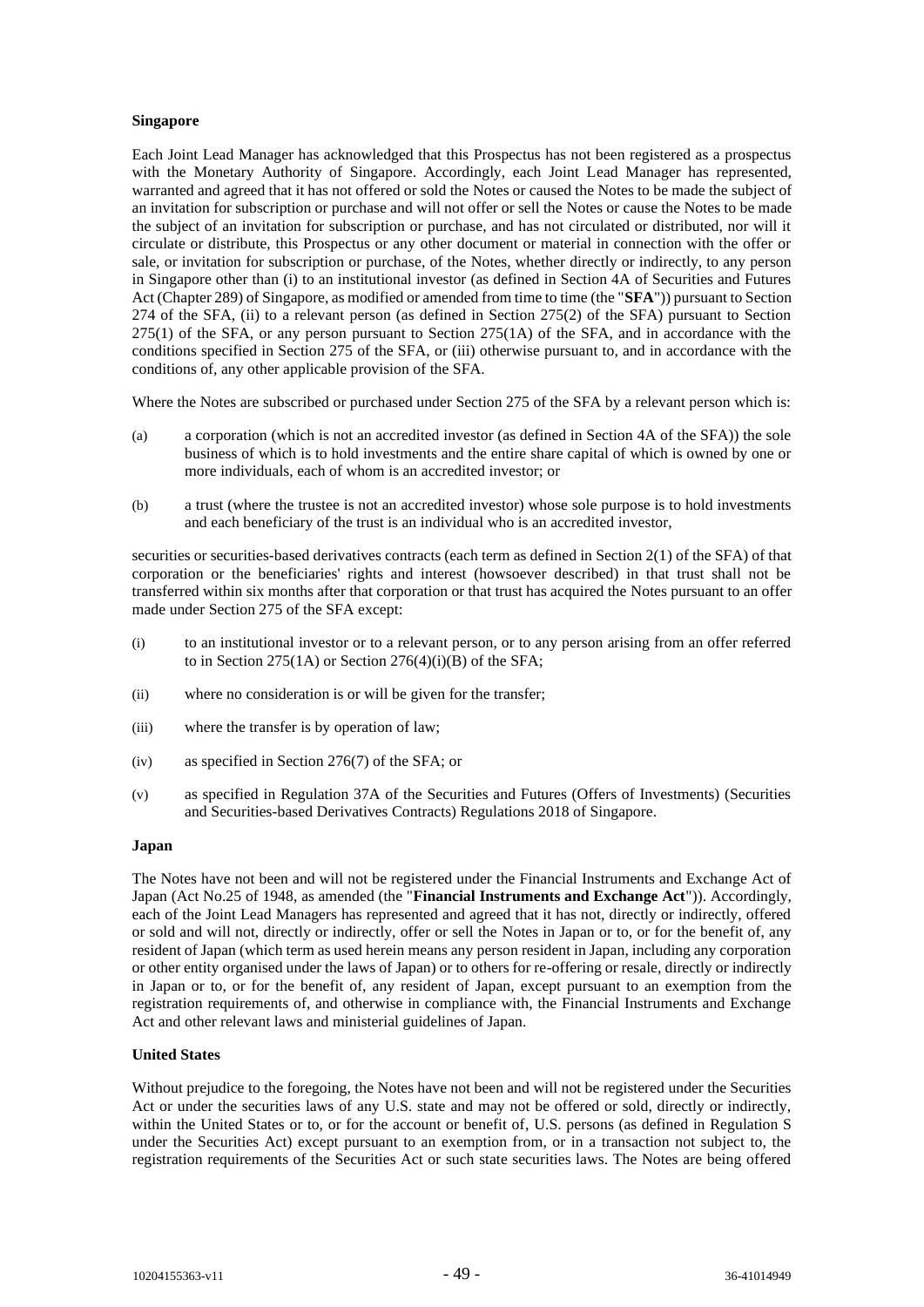and sold only outside of the United States, in offshore transactions, to non-U.S. persons in reliance upon an exemption from registration under the Securities Act pursuant to Regulation S.

Accordingly, this document does not constitute an offer, or an invitation to apply for, or an offer or invitation to purchase or subscribe for, any Notes in the United States. Any person who subscribes or acquires Notes will be deemed to have represented, warranted and agreed, by accepting delivery of this Prospectus or delivery of the Notes, that it is subscribing or acquiring the Notes in compliance with Rule 903 of Regulation S in an "offshore transaction".

Each of the Joint Lead Managers has represented and agreed that:

- (i) it has not offered or sold and will not offer or sell the Notes within the United States or to, or for the account or benefit of, U.S. persons, (a) at any time as part of their distribution, or (b) otherwise until 40 calendar days after the later of the commencement of the offering and the Issue Date (the "**Distribution Compliance Period**"), and
- (ii) it will have sent to each dealer to which it sells Notes during the Distribution Compliance Period a confirmation or other notice setting forth the restrictions on offers and sales of the Notes within the United States or to, or for the account or benefit of, U.S. persons.

In addition, each of the Joint Lead Managers has represented, undertaken and warranted that it has not entered and will not enter into any written contract with any distributor (as that term is defined for purposes of Regulation S) with respect to the distribution of the Notes, except (i) with its affiliates, (ii) with a Joint Lead Manager, or (iii) pursuant to the written contract the Joint Lead Manager has obtained or will obtain from the distributor, for its benefit and the benefit of the Issuer, which includes the representations contained in, and the distributor's agreement to comply with, the provisions of Schedule 2 to the Subscription Agreement.

Moreover, during the Distribution Compliance Period, an offer or sale of Notes within the United States by any dealer (whether or not participating in the offering) may violate the registration requirements of the Securities Act, unless such offer or sale is made in accordance with an available exemption from registration under the Securities Act.

Terms used in this section, and not otherwise defined in this Prospectus, have the meanings given to them by Regulation S.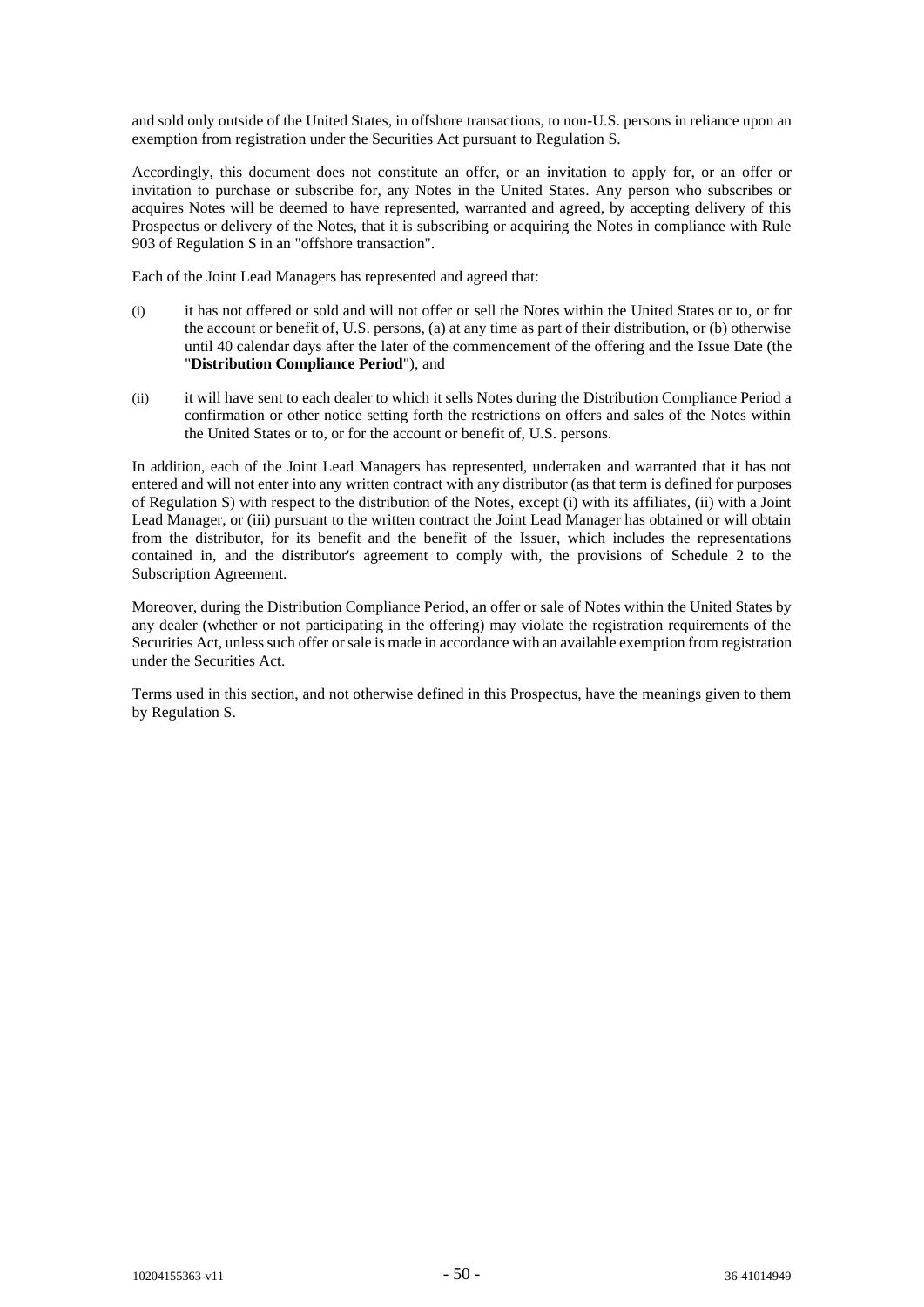# **GENERAL INFORMATION**

- <span id="page-57-0"></span>1. This Prospectus received the approval no. 21-179 on 26 May 2021 from the AMF in its capacity as competent authority in France pursuant to the Prospectus Regulation. The AMF only approves this Prospectus as meeting the standards of completeness, comprehensibility and consistency imposed by the Prospectus Regulation. Such approval should not be considered as an endorsement of either the Issuer or the quality of the Notes that are the subject of this Prospectus and investors should make their own assessment as to the suitability of investing in the Notes.
- 2. This Prospectus will be valid until the date of admission of the Notes to trading on Euronext Paris and shall, during this period and in accordance with the provisions of Article 23 of the Prospectus Regulation, be completed by a supplement to the Prospectus in the event of significant new factors, material mistakes or material inaccuracies. The obligation to supplement the Prospectus in the event of significant new factors, material mistakes or material inaccuracies will not apply when the Prospectus is no longer valid.
- 3. The Legal Entity Identifier (LEI) of the Issuer is: 724500FLODI49NSCIP70.
- 4. Application has been made for the Notes to be admitted to trading on Euronext Paris on 28 May 2021. The estimated costs for the admission to trading of the Notes are EUR 9,560.
- 5. The Notes have been accepted for clearance through the Euroclear and Clearstream, Luxembourg systems with the Common Code 234728474 . The International Securities Identification Number (ISIN) for the Notes is XS2347284742. The address of Euroclear is 1 Boulevard du Roi Albert II, B-1210 Brussels, Belgium and the address of Clearstream, Luxembourg is 42 Avenue JF Kennedy L-1855 Luxembourg, Grand-Duchy of Luxembourg.
- 6. Each Note and Coupon will bear the following legend: "*Any United States person who holds this obligation will be subject to limitations under the United States income tax laws, including the limitations provided in Sections 165(j) and 1287(a) of the Internal Revenue Code*".
- 7. The Issuer has obtained all necessary consents, approvals and authorisations in France in connection with the issue and performance of its obligations under the Notes. The issue of the Notes was authorised by a resolution of the managing board (*bestuur*) of the Issuer dated 20 April 2021 and by the pricing resolution of the executive director of the Issuer dated 20 May 2021.
- 8. The following documents:
	- (i) the articles of association (*statuten*) of the Issuer;
	- (ii) this Prospectus and any supplement to this Prospectus;
	- (iii) the Documents Incorporated by Reference;
	- (iv) the Agency Agreement (which includes the forms of the Temporary Global Notes, the Permanent Global Notes, the Definitive Notes and the Coupons and information relating to the representation of the Noteholders); and
	- (v) the Deed of Covenant

can be inspected on the website of the Issuer (www.technipenergies.com).

This Prospectus and any supplement thereto are available on the website of the AMF (www.amffrance.org).

- 9. Any websites included in this Prospectus are for information purposes only and the information in such websites does not form any part of this Prospectus unless that information is incorporated by reference into the Prospectus. The information on the websites to which this Prospectus refers does not form part of this Prospectus and has not been scrutinised or approved by the AMF.
- 10. Save as disclosed in the Recent Developments section of this Prospectus or any Document Incorporated by Reference, or in the Risk Factors section of this Prospectus and including with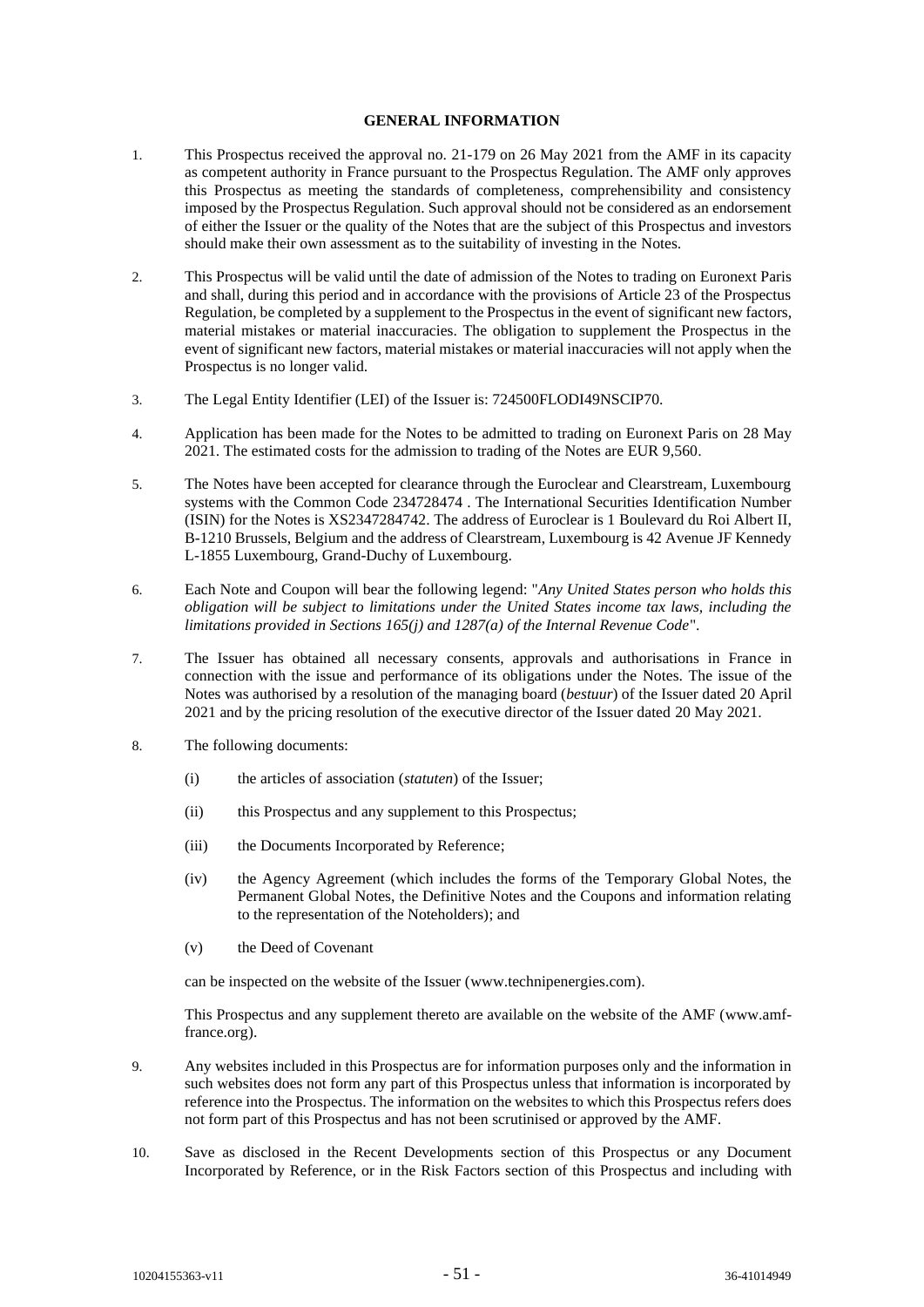respect to the impact that the health crisis resulting from the coronavirus (COVID-19) pandemic, there has been no significant change in the financial performance and/or financial position of the Group since 31 March 2021 and there has been no material adverse change in the prospects of the Issuer since 31 December 2020.

- 11. Save as disclosed in any Document Incorporated by Reference, neither the Issuer nor any of its consolidated subsidiaries is involved in any governmental, legal or arbitration proceedings (including any such proceedings which are pending or threatened of which the Issuer is aware), during the 12 months preceding the date of this Prospectus which may have, or have had in the recent past, significant effects on the Issuer or the Group's financial position or profitability.
- 12. Save as disclosed in the Recent Developments section of this Prospectus or any Document Incorporated by Reference, as at the date of this Prospectus, the Issuer has not entered into any material contracts in the ordinary course of its business which could result in any Group member being under an obligation or entitlement that is material to the Issuer's ability to meet its obligations to the Noteholders in respect of the Notes.
- 13. PricewaterhouseCoopers Audit SAS is the independent auditors of the Issuer. PricewaterhouseCoopers Audit SAS has audited, and rendered unqualified reports on, (i) the audited combined financial statements of the Issuer as at 31 December 2019 and (ii) the combined financial statements of the Issuer as at 31 December 2020. PricewaterhouseCoopers Audit SAS is an independent registered accounting firm. The address of PricewaterhouseCoopers Audit SAS is 63 rue de Villiers, 92208 Neuilly-sur-Seine Cedex, France. PricewaterhouseCoopers Audit SAS is a member of the *Compagnie Régionale des Commissaires aux Comptes de Versailles*, France. PricewaterhouseCoopers Accountants N.V. is the statutory auditors of the Issuer (for the avoidance of doubt, PricewaterhouseCoopers Accountants N.V. has neither audited nor rendered any report on the financial statements of the Issuer yet).
- 14. The yield in respect of the Notes is 1.215 per cent. *per annum* and is calculated on the basis of the issue price of the Notes. It is not an indication of future yield.
- 15. The Issuer has been assigned a long-term issuer credit rating of BBB with a negative outlook by S&P. The Notes are expected to be assigned a rating of BBB by S&P. S&P is established in the European Union, registered under Regulation (EC) No. 1060/2009 on credit rating agencies, as amended (the "**CRA Regulation**") and included in the list of registered credit rating agencies published by the European Securities and Markets Authority on its website (www.esma.europa.eu/supervision/credit-rating-agencies/risk) in accordance with the CRA Regulation. A security rating is not a recommendation to buy, sell or hold securities and may be subject to revision, suspension or withdrawal at any time by the assigning rating agency.
- 16. Save for any fees payable to the Joint Lead Managers as referred to in section "Subscription and Sale" and save as disclosed in the section "Use of Proceeds", as far as the Issuer is aware, no person involved in the issue of the Notes has an interest material to the issue.
- 17. As far as the Issuer is aware, there are no conflicts of interest between the personal interests or other duties of Directors or senior management on the one hand and the interests of Technip Energies on the other hand.
- 18. This Prospectus contains certain statements that are forward-looking including statements with respect to the Issuer's and the Group's business strategies, expansion and growth of operations, trends in the business, competitive advantage, and technological and regulatory changes, information on exchange rate risk and generally includes all statements preceded by, followed by or that include the words "believe", "expect", "project", "anticipate", "seek", "estimate" or similar expressions. Such forward-looking statements are not guarantees of future performance and involve risks and uncertainties, and actual results may differ materially from those in the forwardlooking statements as a result of various factors. Potential investors are cautioned not to place undue reliance on forward-looking statements, which speak only as of the date hereof.
- 19. Certain of the Joint Lead Managers (as defined in the section "Subscription and Sale" of this Prospectus) and their affiliates have engaged, and may in the future engage, in investment banking and/or commercial banking transactions with, and may perform services for, the Issuer and its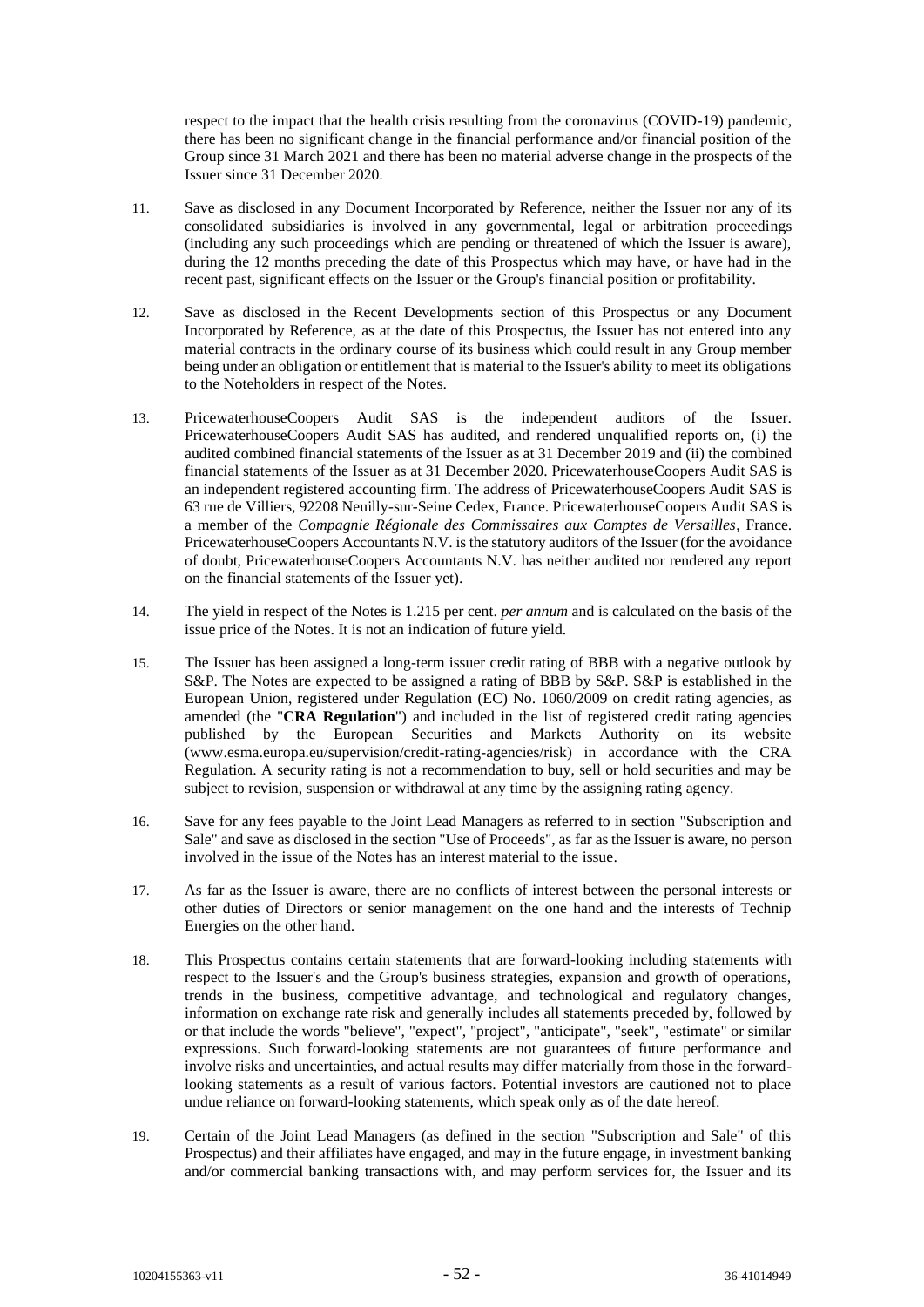affiliates in the ordinary course of business. In particular, some of the Joint Lead Managers have been involved in the granting of bank facilities to the Issuer as disclosed in the section "Use of Proceeds and Estimated Net Amount" of this Prospectus. In addition, in the ordinary course of their business activities, the Joint Lead Managers and their affiliates may make or hold a broad array of investments and actively trade debt and equity securities (or related derivative securities) and financial instruments (including bank loans) for their own account and for the accounts of their customers. Such investments and securities activities may involve securities and/or instruments of the Issuer or Issuer's affiliates. Certain of the Joint Lead Managers or their affiliates that have a lending relationship with the Issuer routinely hedge their credit exposure to the Issuer consistent with their customary risk management policies. Typically, such Joint Lead Managers and their affiliates would hedge such exposure by entering into transactions which consist of either the purchase of credit default swaps or the creation of short positions in securities. The Joint Lead Managers and their affiliates may also make investment recommendations and/or publish or express independent research views in respect of such securities or financial instruments and may hold, or recommend to clients that they acquire, long and/or short positions in such securities and instruments. For the purpose of this paragraph the term "affiliates" includes also parent companies.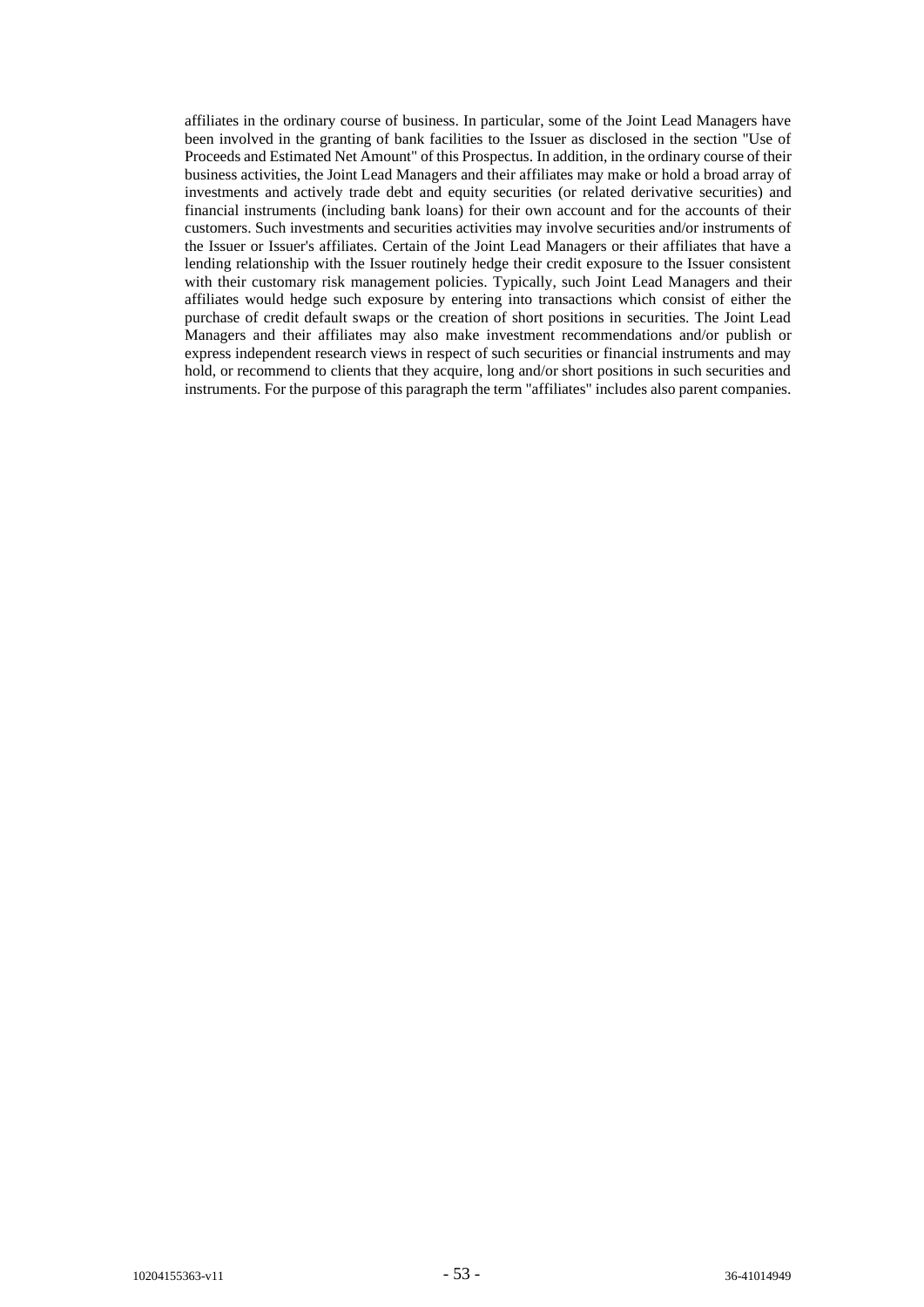# **PERSONS RESPONSIBLE FOR THE INFORMATION GIVEN IN THE PROSPECTUS**

<span id="page-60-0"></span>Paris, 26 May 2021

I hereby certify that the information contained or incorporated by reference in this Prospectus is, to the best of its knowledge, in accordance with the facts and makes no omission likely to affect its import.

# **Technip Energies N.V.** 6-8 Allée de l'Arche Faubourg de l'Arche ZAC Danton 92400 Courbevoie France

Technip Energies N.V., duly represented by Bruno Vibert, Chief Financial Officer of the Issuer

signed in Courbevoie

dated 26 May 2021



This Prospectus has been approved by the AMF, in its capacity as competent authority under Regulation (EU) 2017/1129.

The AMF has approved this Prospectus after having verified that the information it contains is complete, coherent and comprehensible within the meaning of Regulation (EU) 2017/1129.

This approval is not a favourable opinion on the Issuer and on the quality of the Notes described in this Prospectus. Investors should make their own assessment of the opportunity to invest in such Notes.

This Prospectus has been approved on 26 May 2021 and is valid until the date of admission of the Notes to trading on Euronext Paris and shall, during this period and in accordance with the provisions of article 23 of the Regulation (EU) 2017/1129, be completed by a supplement to the Prospectus in the event of significant new factors, material mistakes or material inaccuracies. This Prospectus obtained the following approval number: n°21-179.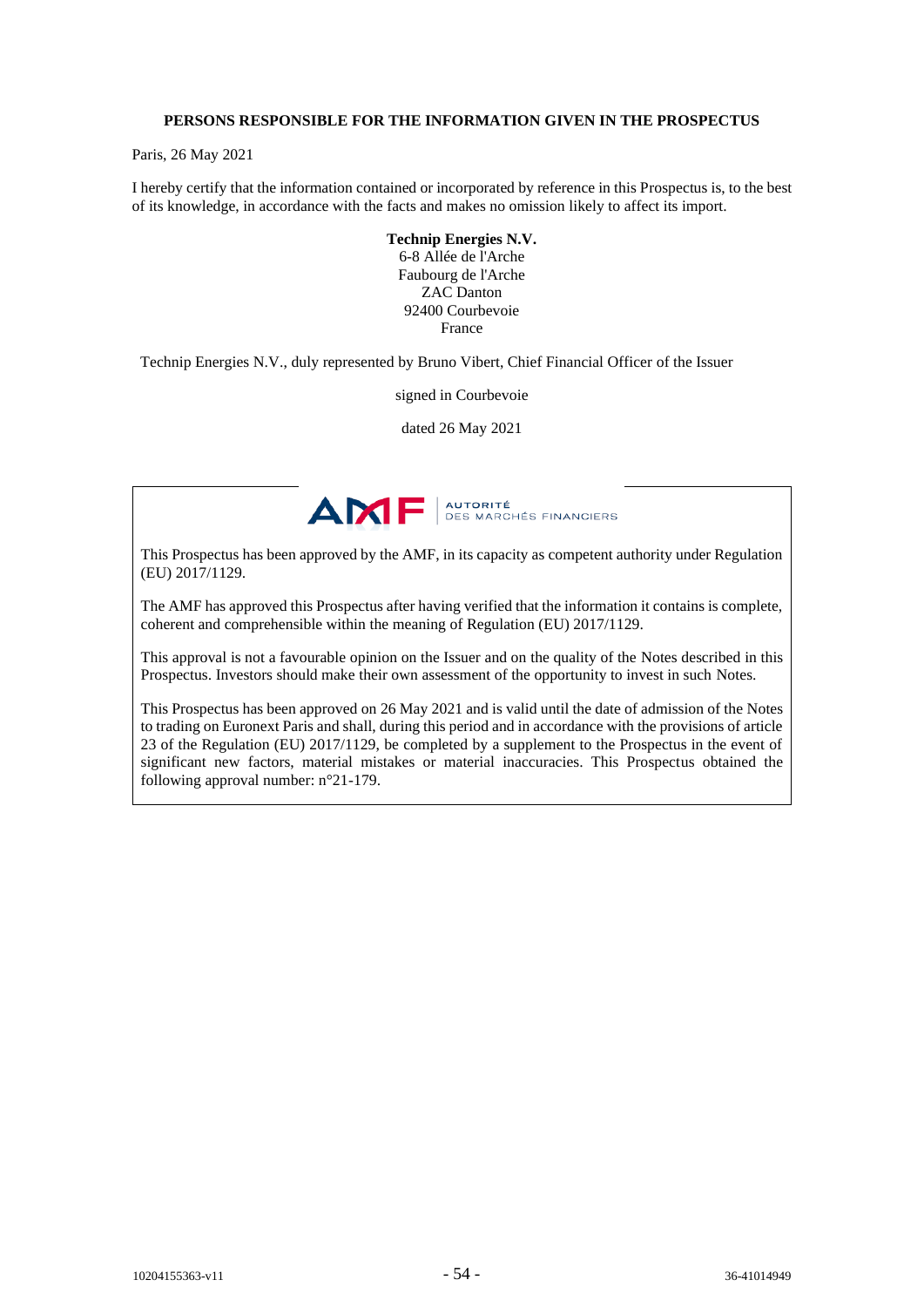#### **REGISTERED OFFICE OF THE ISSUER**

**Technip Energies N.V.** 6-8 Allée de l'Arche Faubourg de l'Arche ZAC Danton 92400 Courbevoie France

#### **GLOBAL COORDINATORS & JOINT LEAD MANAGERS**

#### **BNP Paribas**

16, boulevard des Italiens 75009 Paris France

**Société Générale** 29, boulevard Haussmann 75009 Paris France

**Crédit Agricole Corporate and Investment Bank** 12, place des Etats-Unis CS 70052 92547 Montrouge Cedex France

> **Standard Chartered Bank AG** Taunusanlage 16 60325 Frankfurt am Main Germany

# **ACTIVE BOOKRUNNERS**

**Deutsche Bank Aktiengesellschaft**  Mainzer Landstr. 11-17 60329 Frankfurt am Main Germany

**Intesa Sanpaolo S.p.A**. **Divisione IMI Corporate & Investment Banking**  Via Manzoni, 4 20121 Milan Italy

#### **HSBC Continental Europe**  38, avenue Kléber

75116 Paris France

**J.P. Morgan AG**  Taunustor 1 (TaunusTurm) 60310 Frankfurt am Main Germany

# **PASSIVE BOOKRUNNERS**

**Crédit Industriel et Commercial S.A.**  6, avenue de Provence

75452 Paris Cedex 9 France

**MUFG Securities (Europe) N.V.** 

World Trade Center, Tower H, 11th Floor Zuidplein 98 1077 XV Amsterdam The Netherlands

**UniCredit Bank AG**  Arabellastrasse 12 D-81925 Munich Germany

# **AUDITORS OF THE ISSUER**

**STATUTORY AUDITORS OF THE ISSUER INDEPENDENT AUDITORS OF THE** 

# **ISSUER**

**PricewaterhouseCoopers Accountants N.V.** Amsterdam Westgate Thomas R. Malthusstraat 5 1066 JR **Netherlands** 

**PricewaterhouseCoopers Audit SAS** 63 rue de Villiers 92208 Neuilly-sur-Seine Cedex France